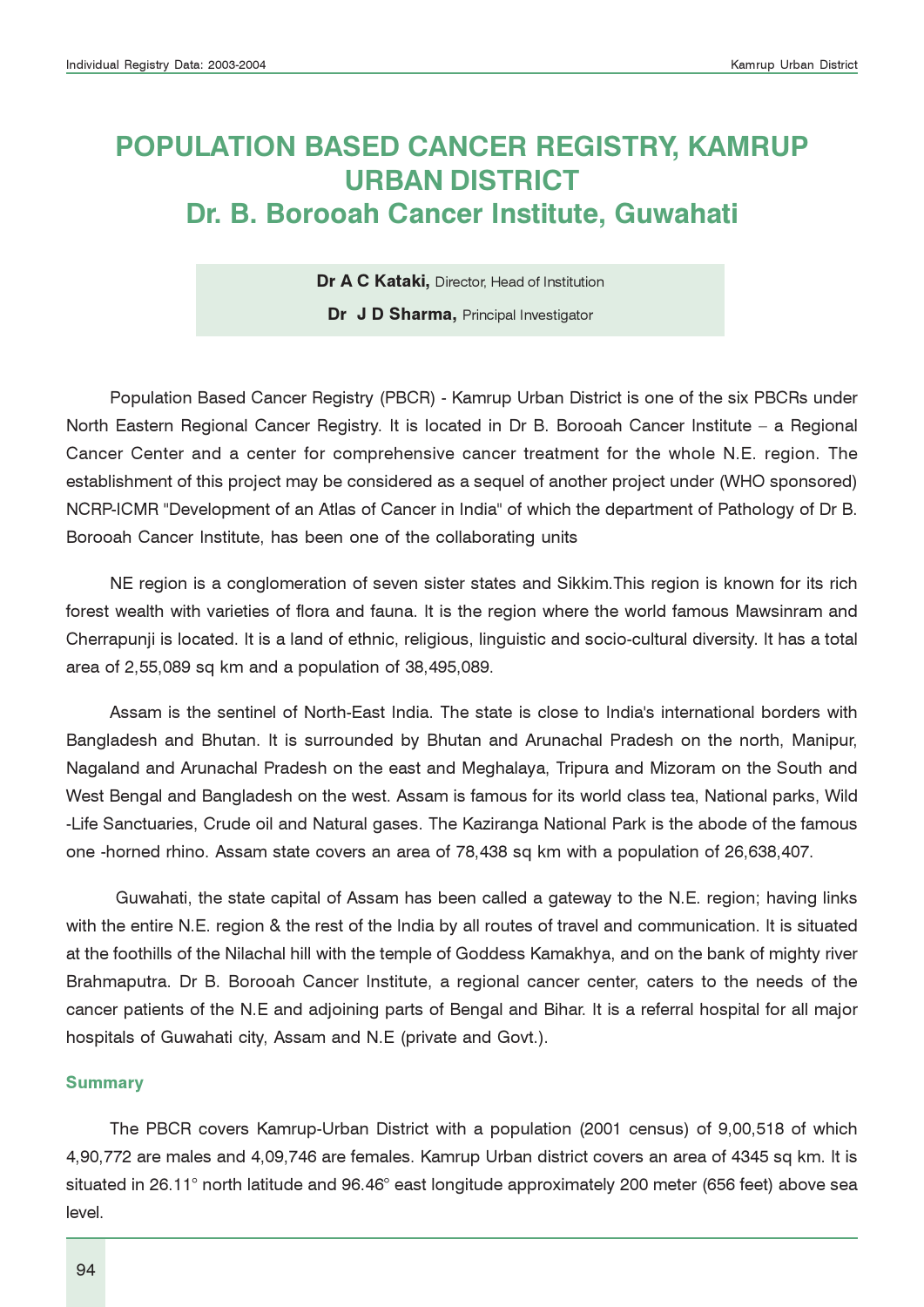This registry started functioning from July 2003. Data collection has been different in DR. B. BOROOAH CANCER INSTITUTE and other sources (list of sources enclosed). In DR. B. BOROOAH CANCER INSTITUTE (which is a referral hospital for cancer patients), most of the cases registered already have a diagnosis - microscopic or otherwise or are referred due to a high degree of suspicion. Social investigators interview all patients / attendants (whoever is available) during the time of initial registration at the registration counter of Dr. BBCI. The cases of Kamrup- Urban are entered in the core -proforma. The rest of the cases, collected from the sources other than Dr. BBCI are kept in another simplified proforma. Direct interview has also been possible for indoor patients in some of the hospitals (outside DR. B. BOROOAH CANCER INSTITUTE) for completing the core-proforma. At the very inception following things were carried out viz,

- 1) Ethical clearance from ethical committee was taken at Dr. BBCI.
- 2) Letter of request from the Director , Dr. BBCI accompanied by an appeal from Principal Investigator indicating importance of cancer registry, were sent to Director of Health Services to issue circular/ note to all Health institutions of Kamrup Urban, both private and government hospitals under its jurisdiction.
- 3) Advisory committee and core committee constituted (including) heads of different institutions of the registry area, anticipating better compliance.

The two year report of the PBCR, Guwahati for the period 2003-2004 provides various cancer incidence and mortality rates of Kamrup- Urban district population.

#### Sources of Registration

Dr. B. Borooah Cancer Institute is the main source of registration of PBCR-Guwahati. There are other sources in Kamrup Urban area including 29 hospitals and 22 diagnostic centers, along with one pain and palliative care center and a state referral board.

|    | <b>List Of Hospitals</b>                                | <b>Resource Person</b>        |
|----|---------------------------------------------------------|-------------------------------|
| 1) | Guwahati Medical College Hospital, Bhangagarh, Guwahati | Superintendent, GMCH          |
| 2) | Mohendra Mohan Choudhury Hospital, Panbazar, Guwahati-1 | Superintendent, MMCH          |
| 3) | Central Hospital, N.F.railway, Maligaon                 | <b>Medical Superintendent</b> |
| 4) | Army Hospital, Basistha, Guwahati                       | Pathologist                   |
| 5) | C.R.P.F Hospital, 9th Mile Guwahati                     | Pathologist                   |
| 6) | Downtown Hospital, G.S.road, Guwahati-6                 | Dr. N.n. Dutta, CMD           |
| 7) | Good Health Hospital, Dispur, Guwahati                  | Dr. R. Bhuyan, CMD            |
| 8) | Gurucharan Hospital, Paltan Bazaar                      | Superintendent                |
| 9) | Good Friend Hospital, Ulubari, Guwahati                 | Dr. B. Goswami                |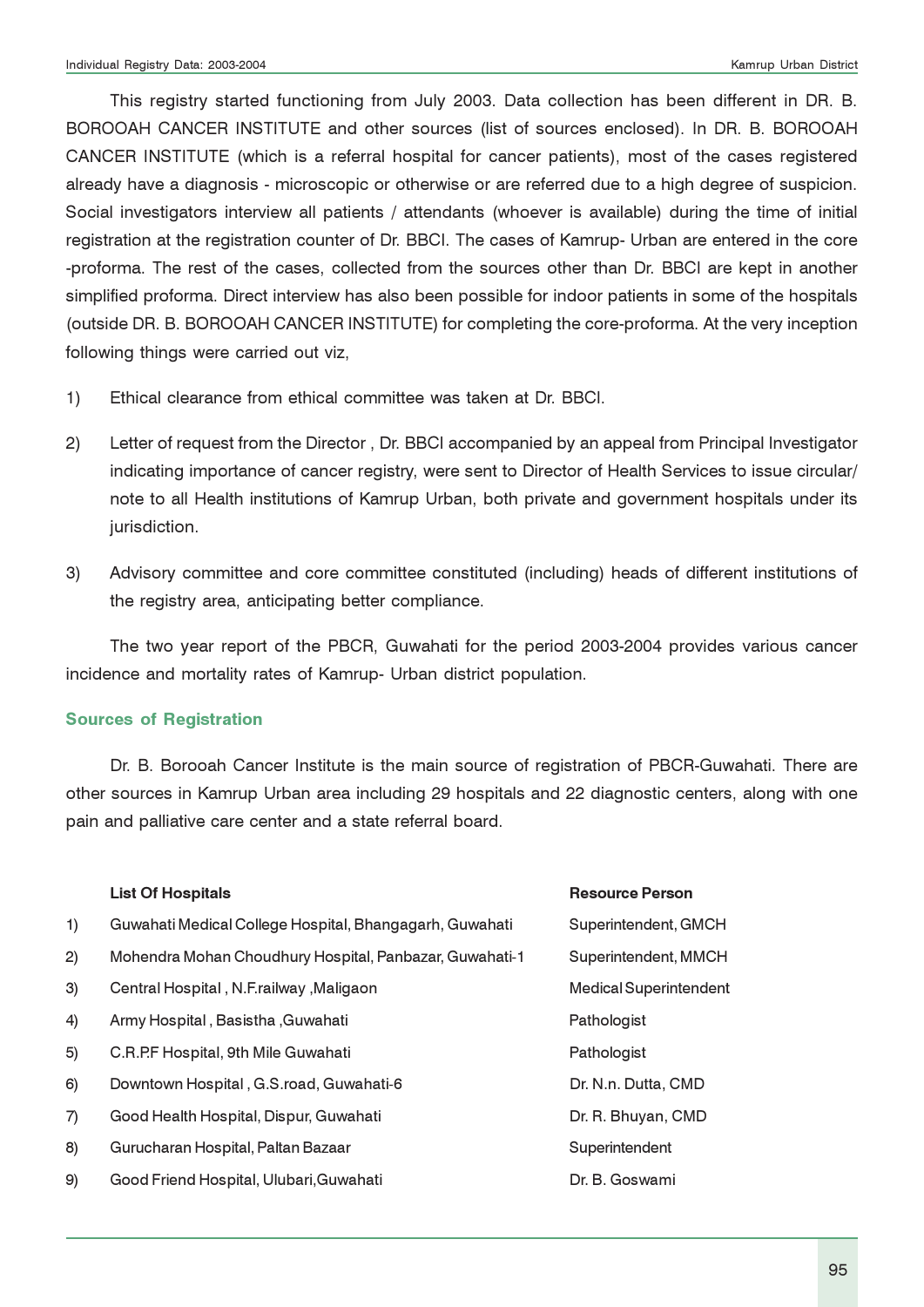| 10) | Marwary Maternity Hospital, Guwahati                         | Mr. L.N. More, President           |
|-----|--------------------------------------------------------------|------------------------------------|
| 11) | Kalicharan Das Hospital, Kalapahar, Guwahati-16              | Superintendent                     |
| 12) | East End Nursing Home, Bamunimaidan, Guwahati-21             | Dr. D. Goswami, Cmd                |
| 13) | Care Home Nursing Home, Bamunimaidan, Guwahati-21            | Superintendent                     |
| 14) | Nightangle Hospital, Guwahati                                | Dr. Gautam Khawnd                  |
| 15) | Nemcare Hospital, G.S.road Guwahati-5                        | Dr. Mihir Baruah                   |
| 16) | Greeen View Hospital, Guwahati                               | Superintendent                     |
| 17) | Wintrobe Hospital, Ambari, Guwahati-1                        | Dr. T. Baruah, CMD                 |
| 18) | International Hospital, G.S.road, Guwahati-5                 | Dr. R.N.S., Medical Superintendent |
| 19) | City Heart Hospital, Guwahati                                | Dr. H. Choudhury, Proprietor       |
| 20) | Guwahati Neurological Research Centre, Dispur, Guwahati-6    | Dr. N.c. Bora, CMD                 |
| 21) | Swagat Endo Laproscopy Centre                                | Dr. S. Khanna, CMD                 |
| 22) | Dispur Polyclinic, Dispur Guwahati-6                         | Dr. J. Bordoloi, CMD               |
| 23) | Central Nursing Home, Beltola Road Guwahati                  | Dr. Bolen Baishya, Director        |
| 24) | <b>Midland Nursing Home</b>                                  | Dr. H. Gogoi                       |
| 25) | Brahmaputra Hospital                                         | Pathologist                        |
| 26) | Agile Hospital, Khanapara                                    | Dr. P Mahanta, Proprietor          |
| 27) | Aruna Memorial Nursing Home                                  | Dr. Indrajit Sharma, Director      |
| 28) | Dr. B. Borooah Cancer Institute, Gopinath Nagar, Guwahati-16 | Dr. A.C. Kataki, Director          |
| 29) | <b>Pain and Palliative Clinic</b>                            | Dr. D. Goswami                     |
|     | <b>X-ray Centres</b>                                         |                                    |
| 1)  | Primus                                                       | Dr. N. Medhi                       |
| 2)  | X-ray Centre                                                 | Dr. M.I. Agarwala                  |
| 3)  | <b>Modern CT Centre</b>                                      |                                    |
| 4)  |                                                              |                                    |
|     | <b>Saraighat Xray Centre</b>                                 | Dr. U. Bhuyan                      |
| 5)  | Miburi                                                       |                                    |
| 6)  | Luit X-ray Centre                                            |                                    |
| 7)  | City X-ray Center                                            |                                    |
|     | <b>Lists Of Laboratories</b>                                 |                                    |
| 1)  | Sky Lab Diagnostic Centre, Ulubari                           | Dr. S. Todi                        |
| 2)  | Ekopath, G.S. Road Guwahati-5                                | Dr. Ronika N. Baruah               |
| 3)  | Ganga Laboratory and Research (V) H Centre                   | Dr. Anuradha                       |
| 4)  | Rapid Diagnostic, Guwahati                                   | Dr. Heramba Bora                   |

6) Pulse Diagnostics, Guwahati Dr. B. Agarwala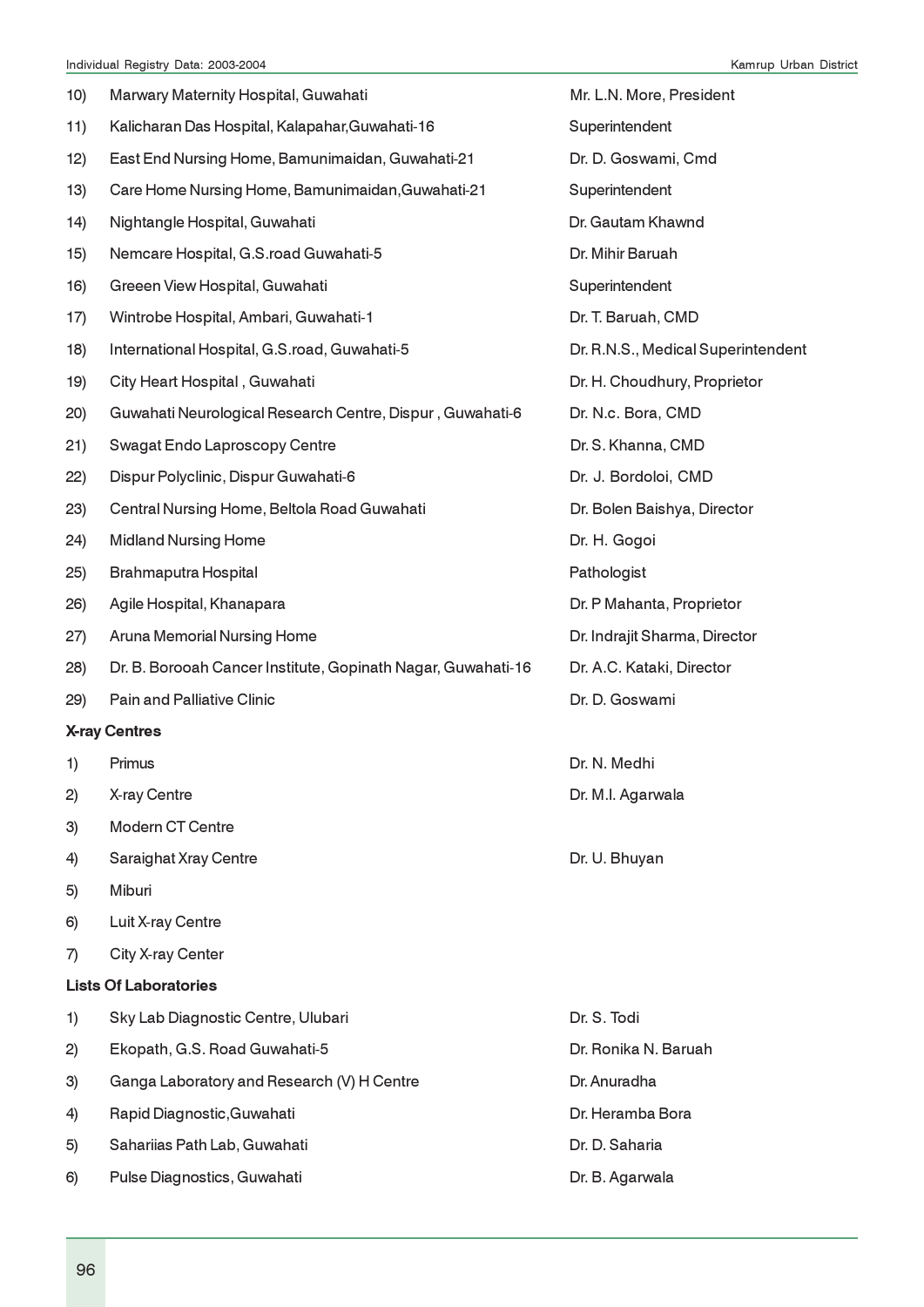| 7)  | Adlab Diagnostic Centre, Guwahati Club                                              | Dr. B. Agarwala                       |
|-----|-------------------------------------------------------------------------------------|---------------------------------------|
| 8)  | Ultra Lab, Guwahati                                                                 | Dr. M. Choudhury                      |
| 9)  | Health Care, Guwahati                                                               | Dr. Rupjyoti. Phukan                  |
| 10) | High Tech Diagnostic Centre, Guwahati                                               | Dr. P. Baruah                         |
| 11) | Central Clinical Laboratory, Guwahati                                               | Dr. T. Baruah                         |
| 12) | Rapicure Diagnostic Centre, Guwahati                                                | Dr. Tharad                            |
| 13) | Northeast Haematological Laboratory, Guwahati                                       | Dr. P. K. Gogoi                       |
| 14) | Life Line Diagnostic                                                                | Dr. K. C. Barman                      |
|     | <b>Sources Of Death Registration</b>                                                |                                       |
| 1)  | Dr. B. Borooah Cancer Institute, Gopinath Nagar, Guwahati-16                        | Dr. A.C. Kataki, Director             |
| 2)  | Urban Health Centre (Death Registration Centre), Guwahati                           | Dr. B.choudhury, Urban Health Officer |
|     | List of Sources/Institutions outside PBCR where patients go for Diagnosis/Treatment |                                       |
|     | <b>List of Hospitals</b>                                                            | <b>Resource Person</b>                |
|     |                                                                                     |                                       |
| 1)  | Tata Memorial Hospital, Mumbai                                                      | <b>Director</b>                       |
| 2)  | PGI, Chandigarh                                                                     | Director                              |
| 3)  | GB Pant Hospital, New Delhi                                                         | Director                              |
| 4)  | Apollo Hospitals, 320 Anna Salai, Chennai                                           | <b>Director</b>                       |
| 5)  | Institute Rotary Cancer Hospital, New Delhi                                         | Director                              |
| 6)  | Apollo Hospitals, 21 Greams Lane, Chennai                                           | Director                              |
| 7)  | Christian Medical College Hospital, Vellore                                         | Director                              |
| 8)  | Kidwai Memorial Institute of Oncology, Bangalore                                    | Director                              |
| 9)  | Cancer Institute(wia)Adyar, Chennai                                                 | Director                              |
| 10) | Regional Cancer Centre, Thiruvananthapuram                                          | Director                              |
| 11) | Chittaranjan National Cancer Institute & Research Centre, Kolkata                   | <b>Director</b>                       |
| 12) | Cancer Care & Welfare Home, Kolkata                                                 | Director                              |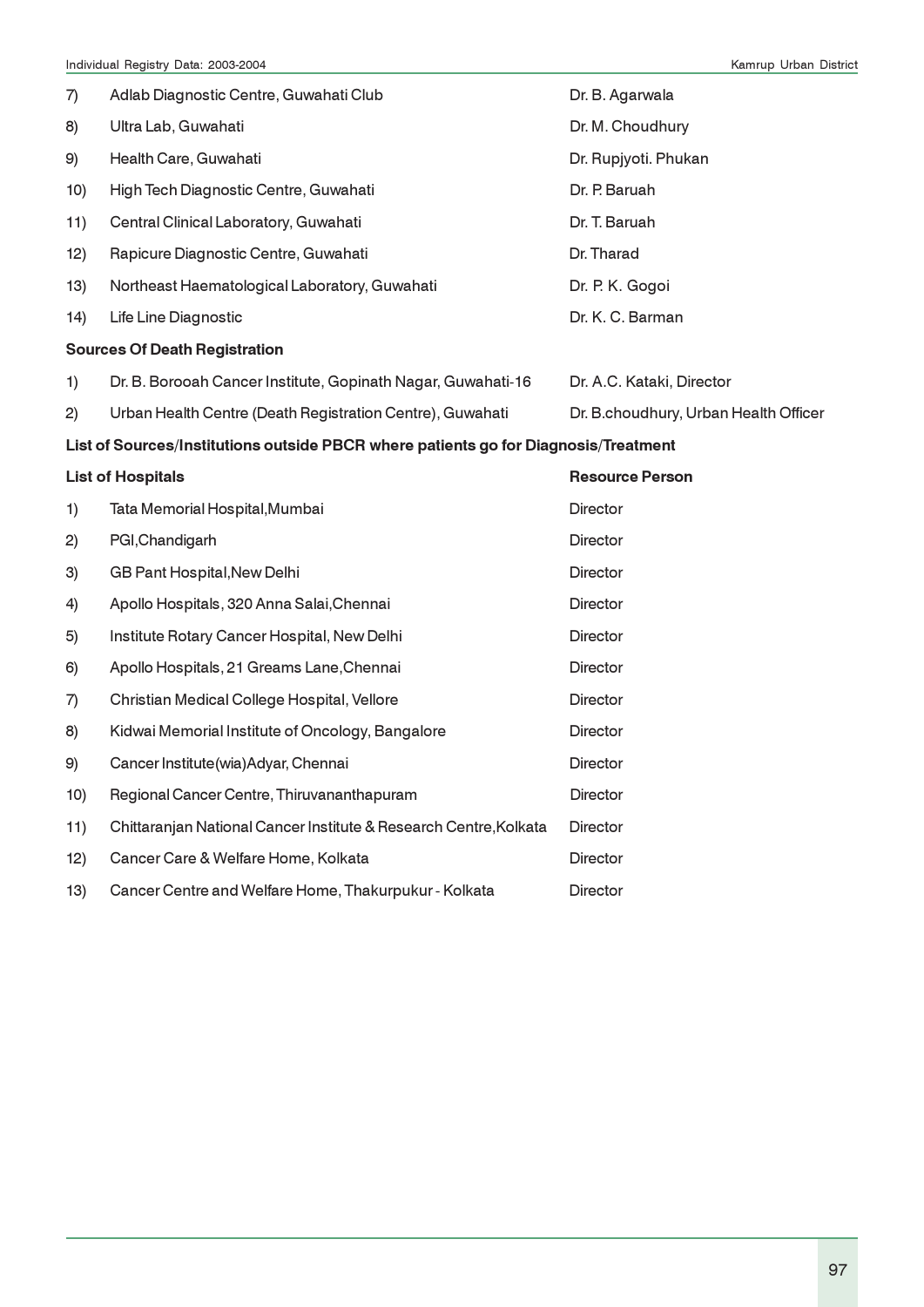#### Methods of Data Collection

#### A) Incidence data collection at Dr. B. Borooah Cancer Institute (Flow Chart-1) :

Dr. BBCI is the Regional Cancer Centre in the whole of north east region. Patients make their file at BBCI registration counter whereupon they are instructed to go to the PBCR(ICMR) registration counter so that detailed information can be recorded in the PBCR register. At this juncture data compilation begins by direct interviewing with the patient or their family members or friends by the Social Investigator (SI). The data include all the required information with emphasis on identifying information of the patient, residential address with postal pin code, duration of stay at permanent address, diagnosis status, date of first diagnosis etc. For assessing of date of first diagnosis ; SIs compare all documents available, which include patient's biopsy reports, referring doctor's prescription or any authentic documents, and whichever date is earlier is considered as date of first diagnosis. The patients are then instructed to visit their respective consultants.

After a week of file registration we do proper follow up of every patient's file usually after getting biopsy reports, cancer directed treatments and clinical extent of the disease. After that files are sorted out into two categories viz. Kamrup Urban and other areas of North East region. Accordingly all cases are given an unique PBCR registration number. After that, it is entered into the main core-proforma and are kept in three separate files such as Complete file, Suspense file and Missed file.

For Complete file, ICD coding is done and data are entered into the computer through application software and database is maintained properly, after that duplicate checks and counter check of records are done and duplicates are eliminated from the database.

For Suspense file (having Patient's incomplete information), SI visits the Radiation and Pathology department to check the detailed records of patients. Data from outside sources are also matched with the suspense files to gather the required information. If all the requirements are met, such cases are transferred into the "Complete file".

For Missed files (cases not reporting to PBCR counter initially we request the attending Doctors and Peons for proper checking of PBCR stamps on the files so that the files devoid of PBCR stamps can be sent back to PBCR counter for registration. The register of reception counter is checked everyday for missing files. If complete data is found it is kept in the complete file or else we do the same process of follow up.

A Flowchart of Patient's data collection system of cancer incidence registered at PBCR-Guwahati counter is depicted here to show the complete data collection procedure of our registry (Flow Chart A).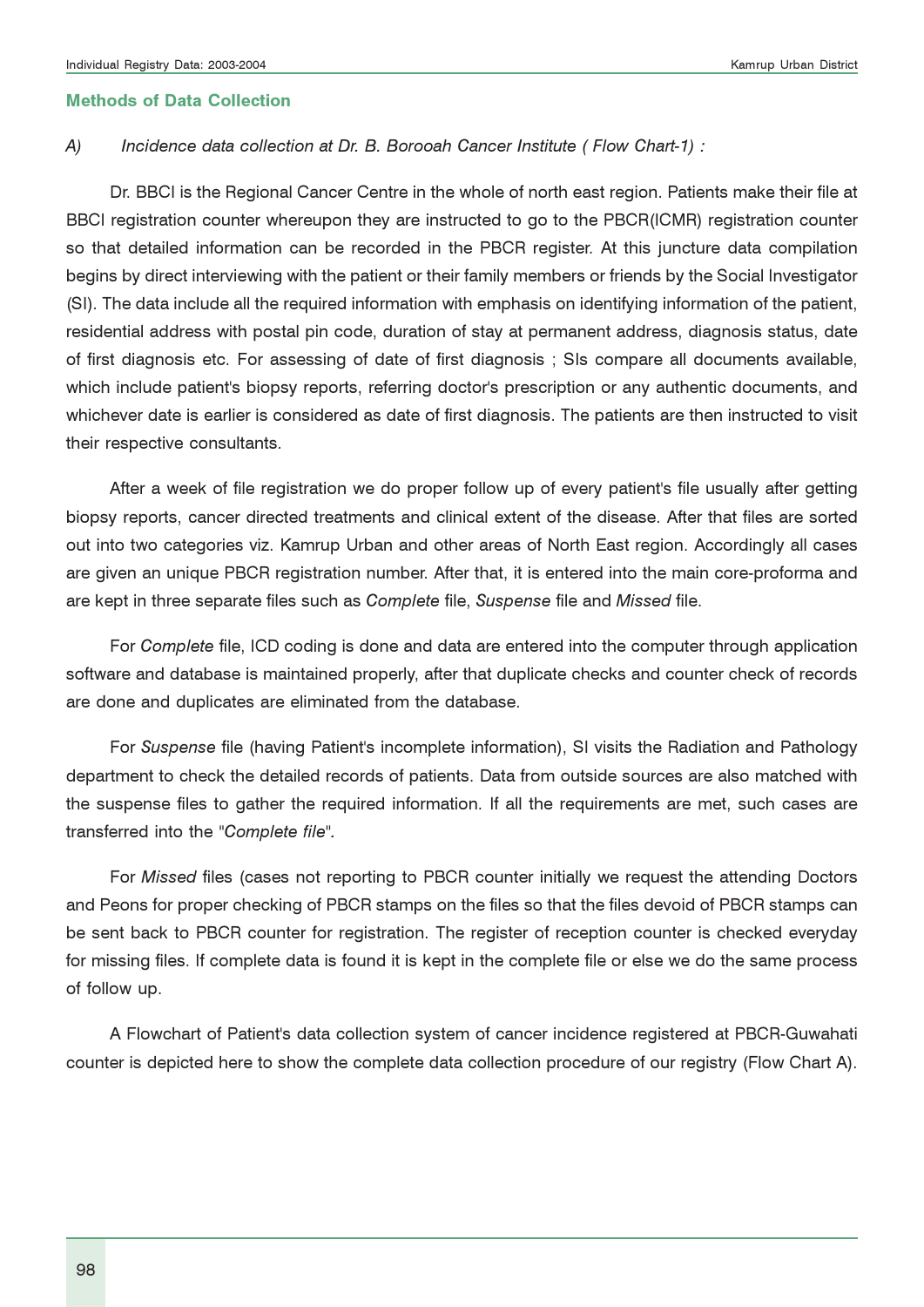#### Flow Chart A : Patient registration system at PBCR, Guwahati



\*\*DOFD: Date of First Diagnosis; CDT : Cancer Directed treatment, MRO : Medical Research Officer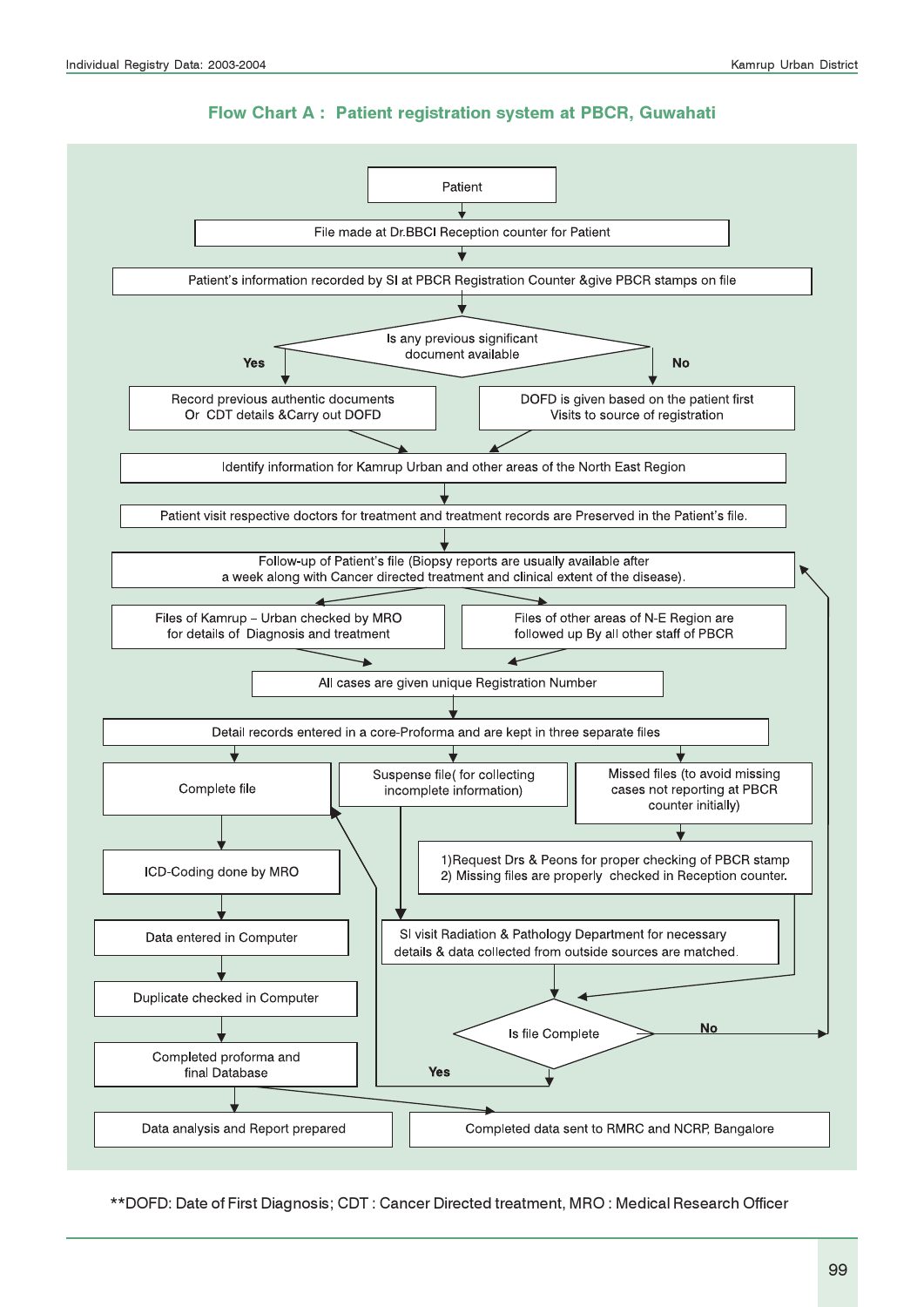#### B) Incidence data collection from outside sources ( Flow Chart B) :

Social Investigators visit the various other sources of registration like medical college hospitals, private and Government hospitals and pathology laboratories and X-Ray centers in the geographical area. Data on cancer patients registered in their register books or medical records are collected in a modified proforma prepared by PBCR, Guwahati. However, social investigators try to gather as far as possible all relevant and authentic information of the patient. The data abstracted include all the required information viz. identifying information of the patient, residential address, duration of stay at permanent address, diagnosis status, date of first diagnosis, cancer directed treatment, clinical extent of disease etc. After that, collected data are properly matched with incidence database of Dr. BBCI and also with the suspense files of PBCR. If the data is not matched with Dr. BBCI database then core-proforma is prepared for that patient. After completion of core-proforma, ICD coding is done and data is entered into the computer through application software and database is maintained properly.

A flowchart of Patient's data collection system from various outside sources is depicted here (Flow-Chart-B).



#### Flow Chart B : Data collection from outside sources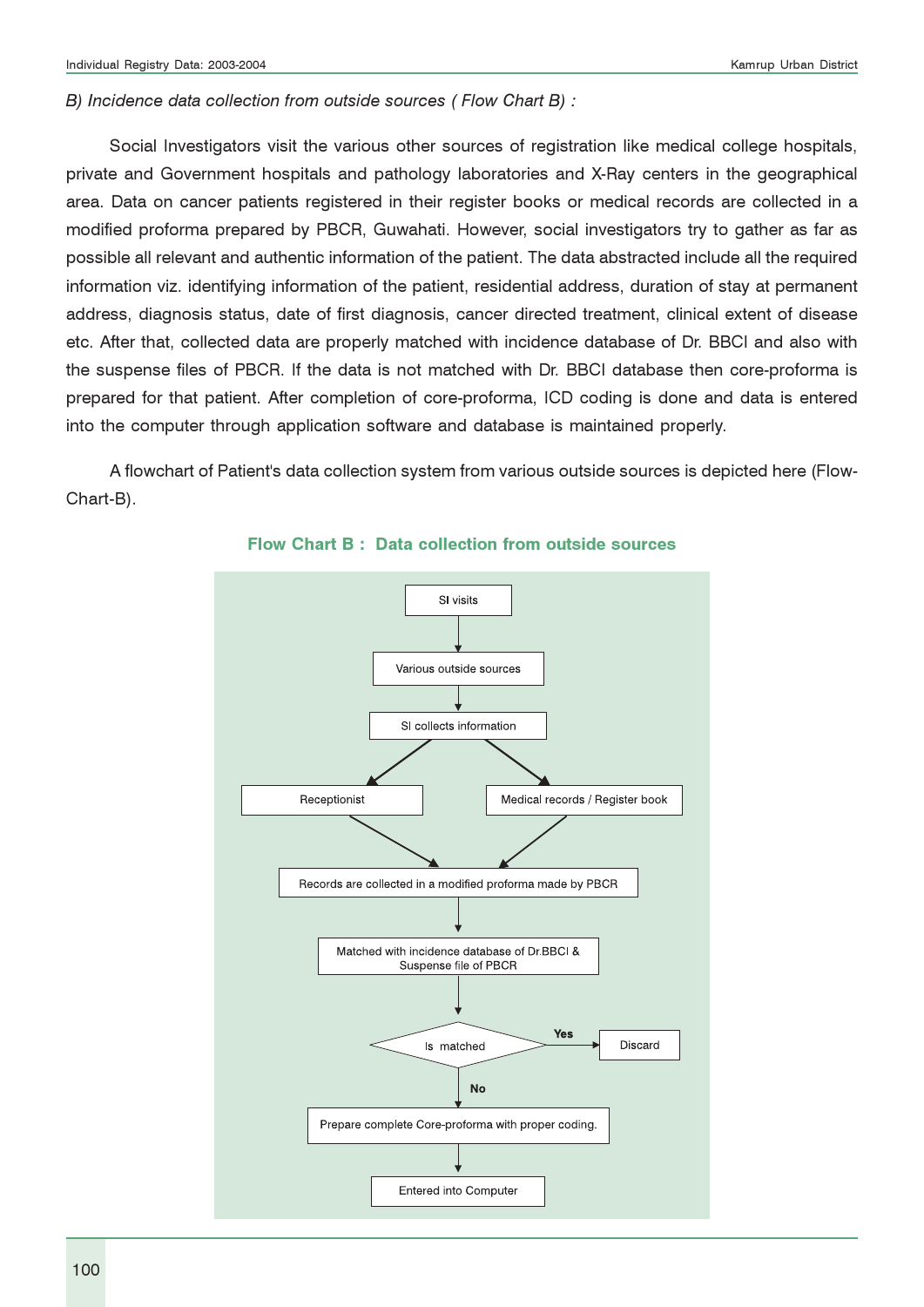#### Methods of Cancer Patient Enlistment

The permanent residents (duration more than one year) of the registry area constitute the base population. The database of the cancer patients residing in the study area, reported by the population based cancer registry is kept in PBCR database using pin code. Social Investigators visit the various other sources of registration like medical college hospitals, private and Government hospitals and pathology laboratories and X-Ray centers in the geographical area. Data on cancer patients registered in their register books are collected in a standard format ie. PBCR core-proforma . The frequency of visits to the hospitals depends on the number of cases registered . Data collection is done in our registry by directly interviewing the patients or their family members and friends wherever possible and also from the medical records.

#### Identification of Cancer Cases

High degree of suspicion and basic knowledge about the disease is the key to early and accurate identification of cancer. As the person develops the basic symptoms of cancer, the family physician or health worker identifies the signs of malignancy and refers the patient to a higher centre where the necessary steps for accurate diagnosis, staging and subsequent management are taken. As the patients report to a hospital, they are registered and then sent to their respective doctors.

After that, the necessary investigations are done which include routine investigations, other radiological tests, endoscopies and biopsy which give the histological diagnosis. After the patient is diagnosed he or she is planned for the treatment suggested by the specialist and the information gathered as well as tissue samples are used for research purposes.

#### Cancer Mortality Data Collection (Flow Chart C)

Data on all cancer deaths that occur within the registry area during year 2003 and 2004 were obtained from the Birth and Death Registry Centre (Urban Health Centre) , Guwahati and Cancer death register of DR. B. BOROOAH CANCER INSTITUTE. The concerned staff of the Urban Health Center visit the crematoriums and burial grounds regularly with an interval of 10 to 15 days. The cause of death is recorded as per the certificate of some allopathic practitioner. The demographic details such as age, sex and address of these deceased subjects whose permanent address is within the registry area were collected on a standardized mortality proforma. We try to collect all details of deaths regarding medical treatment, cause of death, diagnosis or antecedent cause of death & including social habits of deceased. etc. At the Urban Health Center both institutional as well as non institutional death cases are recorded. There are two forms which are to be filled up by the party of the deceased for obtaining death registration certificate.

They are-

- (i) Form no. 4 for registering institutional death, and
- (ii) Form no. 4A for registering non-institutional death.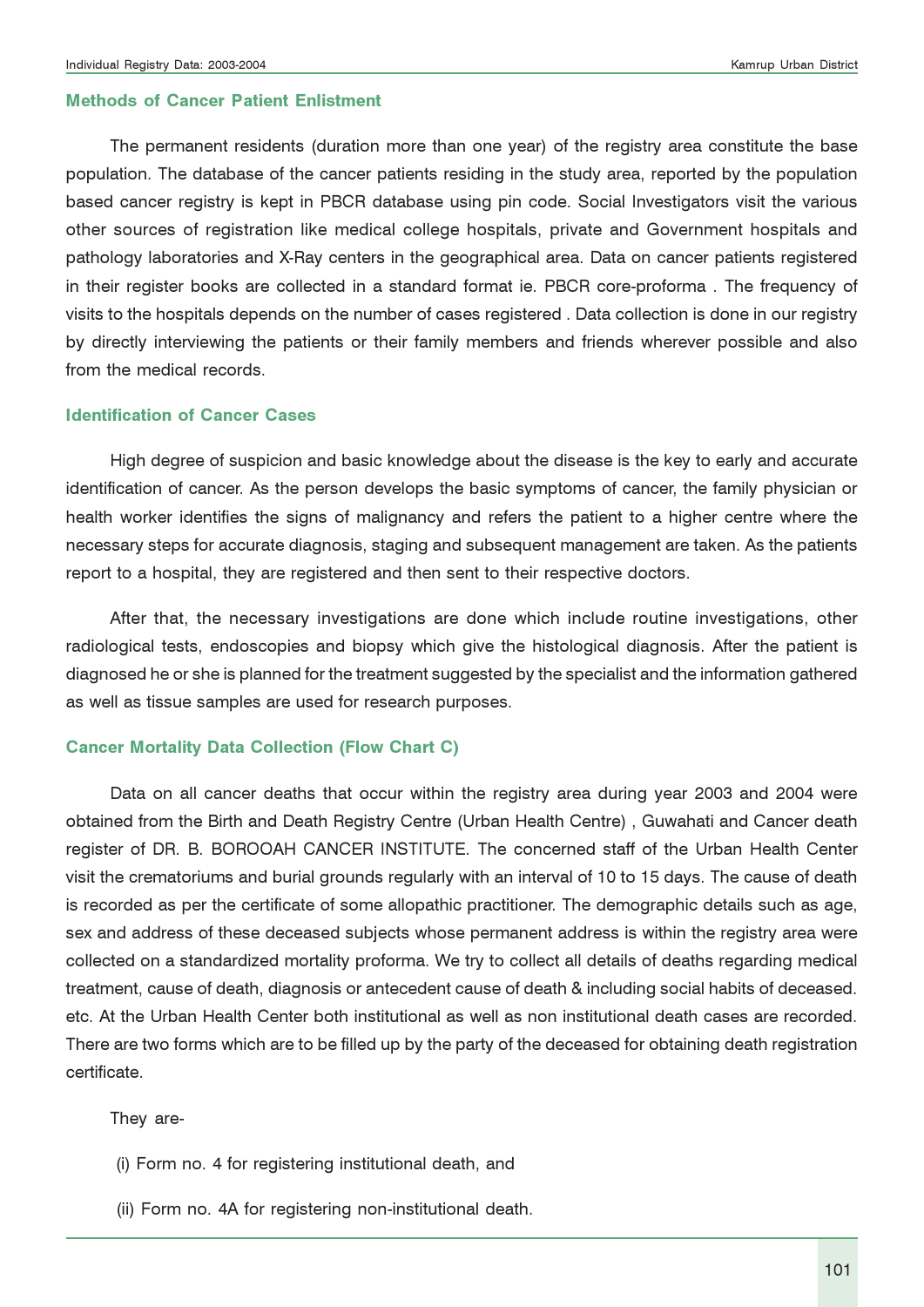

Flow Chart C : Cancer Mortality Data Collection

These deaths were then matched with the morbidity database of cancer cases registered in Guwahati PBCR area. Date of death information of matched cases are updated to existing morbidity database. Death cases which are not matched with incidence cases were termed as 'death certificate only(DCO)' and their date of death is taken as date of diagnosis. After entering DCO cases in the mortality proforma, we prepare complete proforma with proper filling up of ICD coding. Then those cases are fed into computer.

#### Data Processing and Analysis

The third edition of the International Classification of Diseases for Oncology (ICD-O-3) and the tenth revision of the International Classification of Disease (ICD-10) have been used to code topography and morphology. As data is collected from different hospitals, duplicate registrations are eliminated and care is taken to see that multiple entries of the same patient are not made in the records.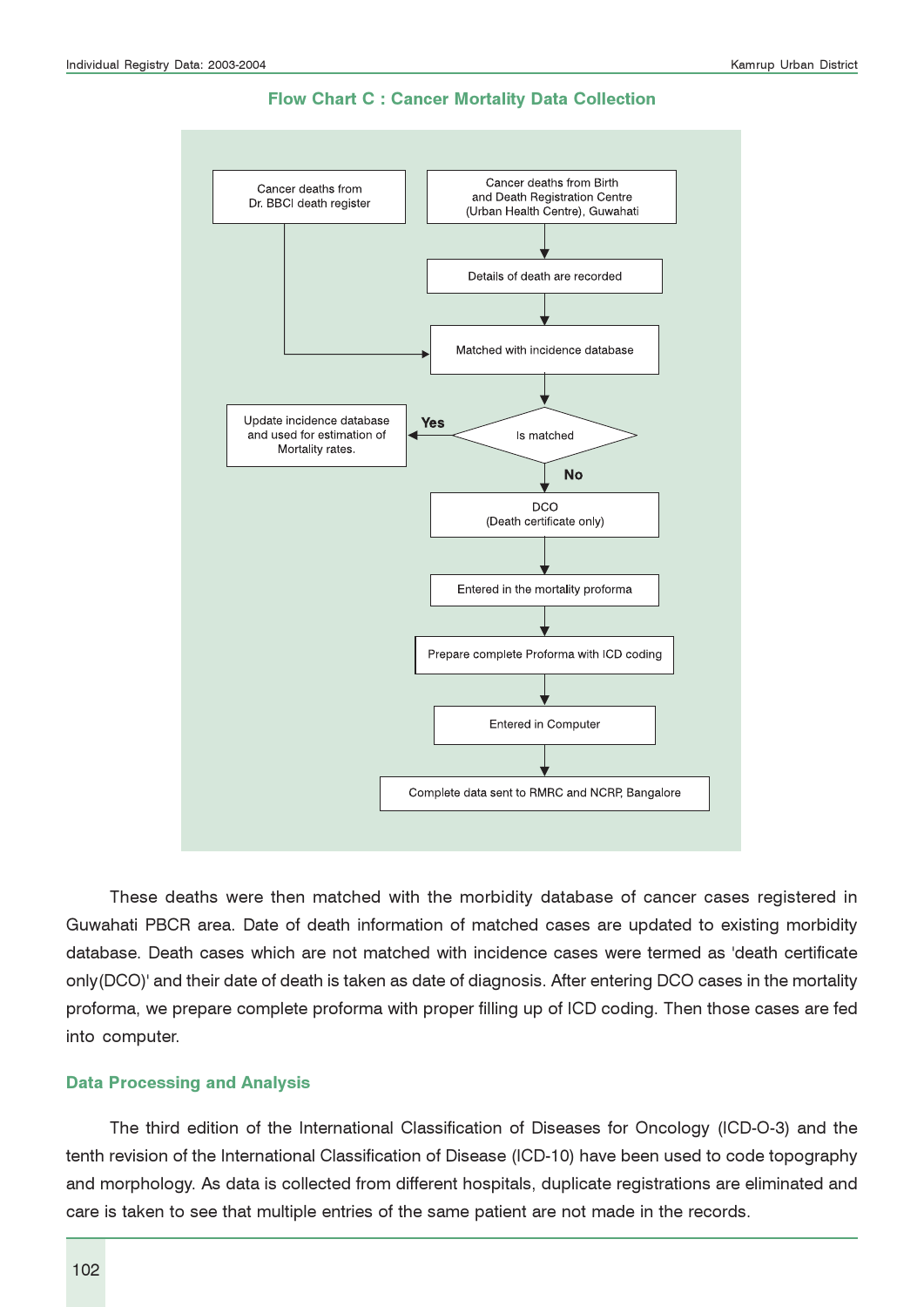After eliminating the duplicates, data on cancer incidence and mortality are fed into the computer. To ensure whether valid codes are entered, a series of range check, as well as consistency checks to compare the values of certain variables against others by the application of the PBCR software. After the necessary corrections, reports are generated.

#### Limitations

Cancer is not a notifiable disease. Population based cancer registry being the first of its kind in Kamrup-Urban; there is lack of awareness and indifference to our appeal and proposal. Persuasion and motivation are still going on. Following are some of the difficulties we have come across:

- 1) Completing core proforma in different diagnostic centers has been a very difficult task. It is also difficult in hospitals where only OPD facilities are available. First of all they do not keep any records and therefore to get retrospective data is very difficult. Secondly staff in these places are very busy to comply with our request. It is not possible to register the details in all these places due to time and man power constraints. The most agonizing experience has been that of divulging patient's secrecy (in their terms). Probably the patients were kept in dark regarding their diagnosis of cancer. Confidentiality and secrecy are assured time & again.
- 2 ) At PBCR counter of Dr. BBCI, SI always collect all necessary and relevant information of patient. But sometimes patient don't report to PBCR counter and they directly go to their attending doctors, for those cases it is difficult to get full identifying information of the patient (such as Father's/ Mother's/Son/Daughter's name, duration of stay at permanent address etc). In such situations SI collect information either from medical records or from the patient's file made at Dr. BBCI reception counter.
- 3) Many patients especially from the urban areas after being registered at Dr.BBCI, prefer to go to any other hospitals outside the registry area to seek treatment before being diagnosed at Dr.BBCI. It is very difficult at this juncture to get treatment details of such patients.
- 4) There are certain limitations in the collection of cancer mortality data also. In urban centers all deaths are generally registered, however the required information (as in core-proforma) such as the cause of death (when the death is related to Cancer), anatomical site, morphologic type are not always stated. Hence it becomes difficult for us to obtain a clear picture of cancer mortality.

Following are few measures intimated to our registry to over come some of the difficulties/limitations during data collection by PBCR staff.

- A) Constant motivation and monthly/quarterly meeting of Pathologists forum of Guwahati.
- B) Advisory Committee and Core committee :

Anticipating all these formidable barriers in our functioning of PBCR-Guwahati we adopted certain guidelines at our institution. At the very beginning we took ethical clearance from our ethical committee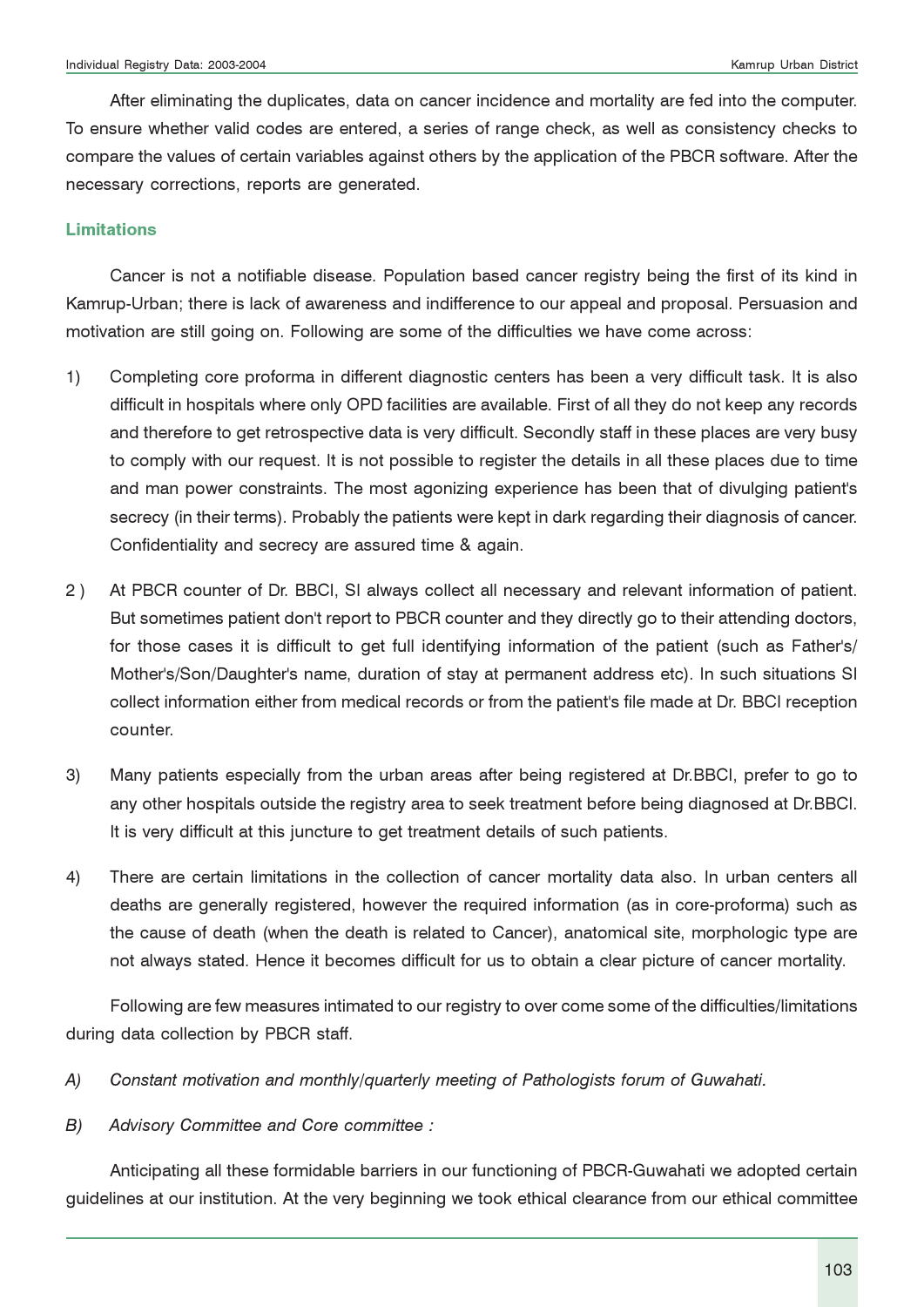at DR. B. BOROOAH CANCER INSTITUTE. An appeal from the principal investigator accompanied by a forwarding letter from Director DR. B. BOROOAH CANCER INSTITUTE was sent to Director of Health Services to issue a circular/notice to all Health institutions -both private and Govt. hospitals under its jurisdiction. There after our S.I s visited the various health institutions in our registry area with the appeal from our Principal Investigator, forwarding letter from Director- DR. B. BOROOAH CANCER INSTITUTE and the directive from the Director of Health Services, Guwahati and Director of Medical Education, Assam. Inspite of all these efforts, the result has not been very encouraging till date.

C) Local news paper editorial, article on significance of registry by PI in weekly supplement (The Assam Tribune, The Sentinel).

We have already sent intimation letter to authority of these centers regarding PBCR and soliciting their cooperation by providing us actual number and details of the cancer patients of our PBCR, who may visit these advanced centers. Till now we have got acknowledgement and receipt of our letter from the reputed centers of our country. Because the centers (outside our state) have well developed registry network already existing, we believe we will get records of these patients if we keep in touch with them periodically.

#### D) Training of staff to interact with doctors/staff at outside sources

The Registry has faced many unfortunate problems in some of the centers we visited. This happens because staff of other hospitals are not much aware of our concern about the impact of cancer in human life and for that reason we tried to educate those staff by explaining that for research on cancer and to benefit the community, such data collection is required.

PBCR Guwahati is still in its formative stage and is struggling against the various odds. However we are still hopeful that we will be able to make PBCR Guwahati a complete success.

#### Registry Staff

| Dr Oli Goswami                  |   | Medical Research Officer |
|---------------------------------|---|--------------------------|
| <b>Ms Ruma Bhattacharjee</b>    | ÷ | Statistician             |
| <b>Mrs Arpita Sharma</b>        |   | Computer Programmer      |
| <b>Ms T. Sushila Singha</b>     |   | Social Investigator      |
| <b>Mr Rideep Phykan</b>         |   | Social Investigator      |
| <b>Mr Jamil Ahmed Barbhuiya</b> | ÷ | Social Investigator      |
|                                 |   |                          |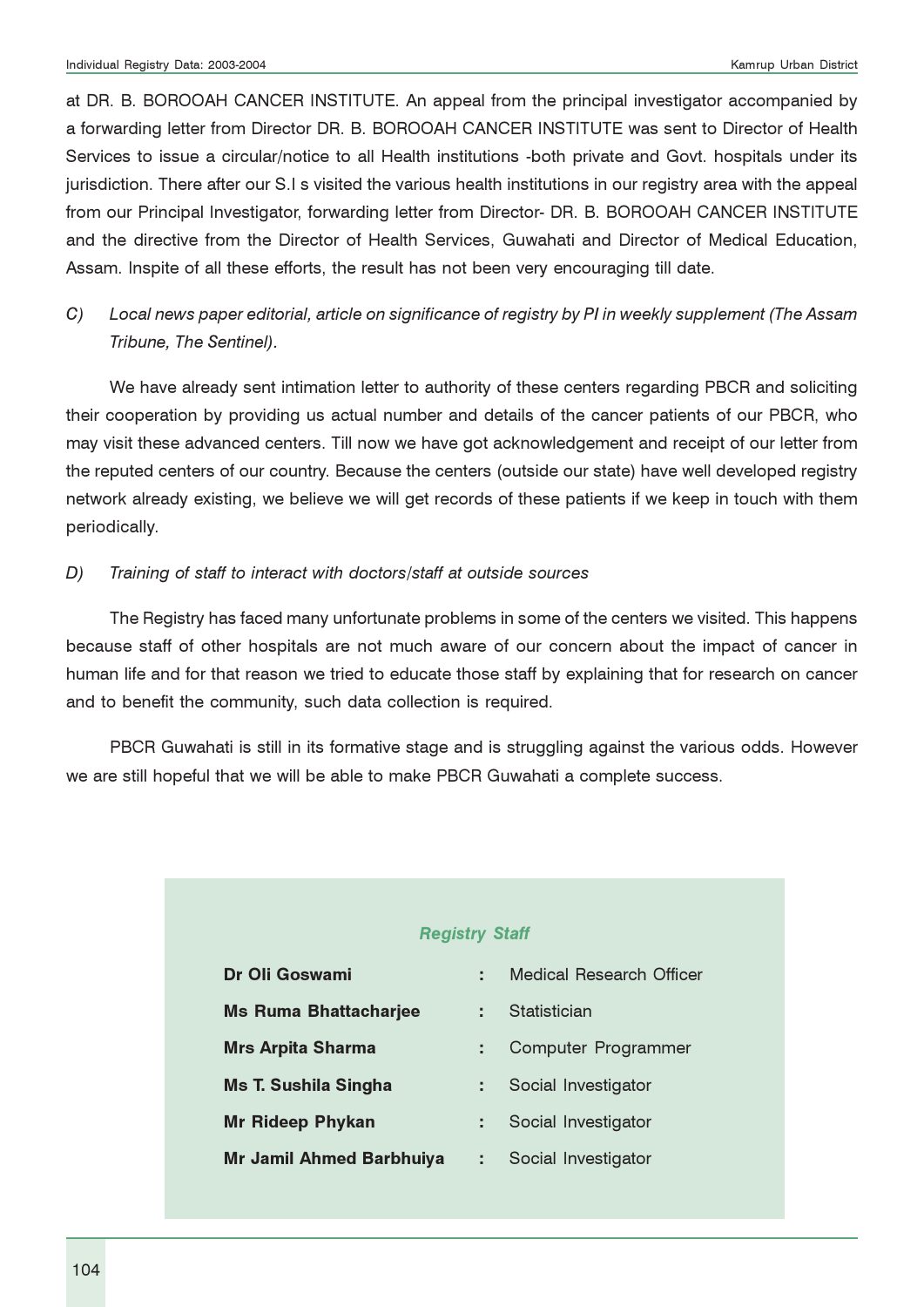### Figure KUD-1

### Population Pyramid showing Age Distribution: 2003-2004

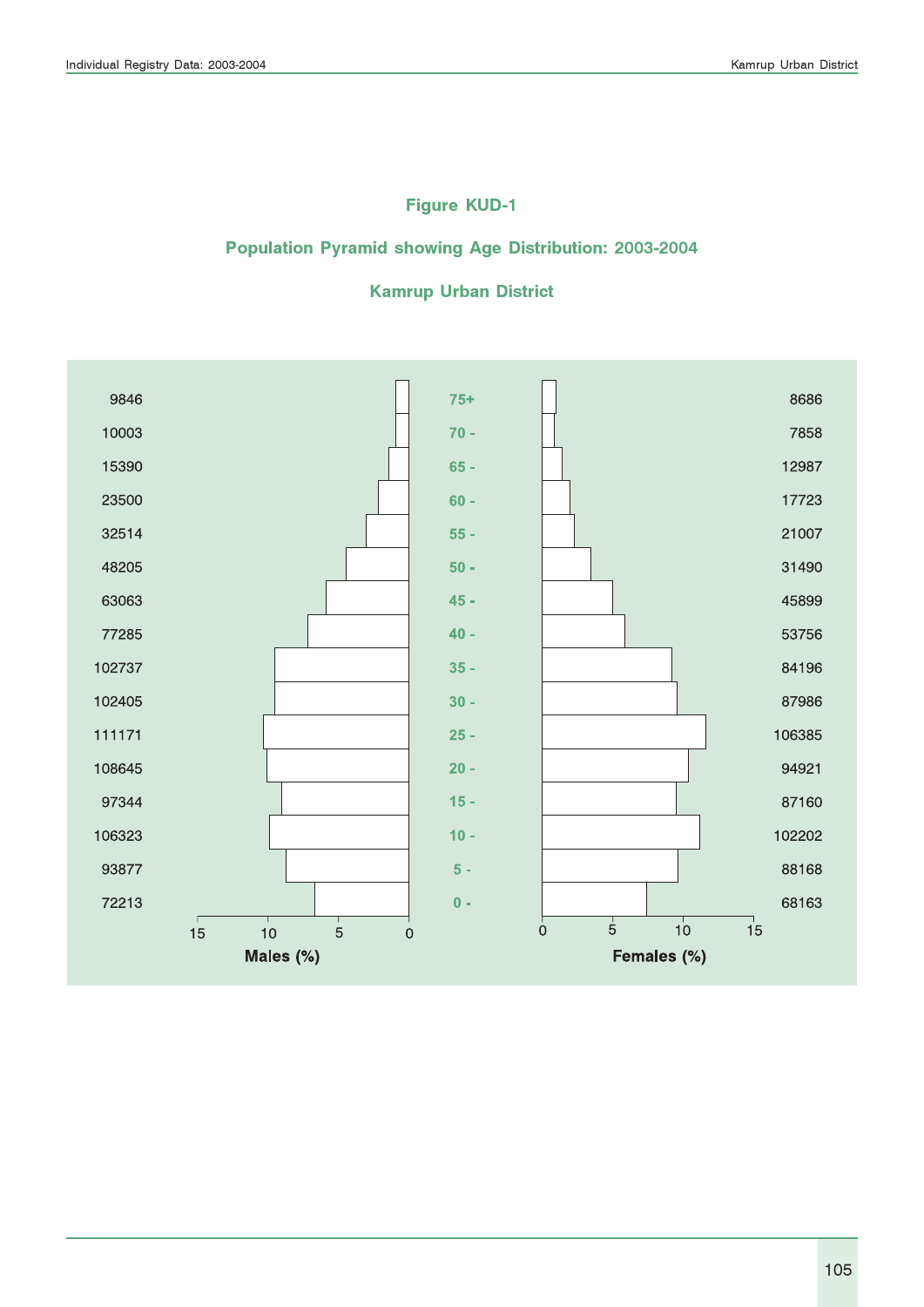#### TABLE: KUD - 1

# Population by Five Year Age Group and Gender: 2003-2004

Number and Relative Proportion (%)

|                  |               | <b>MALES</b> | <b>FEMALES</b> |       | <b>TOTAL</b>  |       |  |  |
|------------------|---------------|--------------|----------------|-------|---------------|-------|--|--|
| <b>Age Group</b> | <b>Number</b> | %            | <b>Number</b>  | %     | <b>Number</b> | %     |  |  |
| $0 - 4$          | 72213         | 6.72         | 68163          | 7.42  | 140376        | 7.04  |  |  |
| $5-9$            | 93877         | 8.74         | 88168          | 9.60  | 182045        | 9.13  |  |  |
| $10-14$          | 106323        | 9.89         | 102202         | 11.13 | 208525        | 10.46 |  |  |
| $15-19$          | 97344         | 9.06         | 87160          | 9.49  | 184504        | 9.26  |  |  |
| 20-24            | 108645        | 10.11        | 94921          | 10.33 | 203566        | 10.21 |  |  |
| 25-29            | 111171        | 10.35        | 106385         | 11.58 | 217556        | 10.92 |  |  |
| 30-34            | 102405        | 9.53         | 87986          | 9.58  | 190391        | 9.55  |  |  |
| 35-39            | 102737        | 9.56         | 84196          | 9.17  | 186933        | 9.38  |  |  |
| 40-44            | 77285         | 7.19         | 53756          | 5.85  | 131041        | 6.57  |  |  |
| 45-49            | 63063         | 5.87         | 45899          | 5.00  | 108962        | 5.47  |  |  |
| 50-54            | 48205         | 4.49         | 31490          | 3.43  | 79695         | 4.00  |  |  |
| 55-59            | 32514         | 3.03         | 21007          | 2.29  | 53521         | 2.69  |  |  |
| 60-64            | 23500         | 2.19         | 17723          | 1.93  | 41223         | 2.07  |  |  |
| 65-69            | 15390         | 1.43         | 12987          | 1.41  | 28377         | 1.42  |  |  |
| 70-74            | 10003         | 0.93         | 7858           | 0.86  | 17861         | 0.90  |  |  |
| $75+$            | 9846<br>0.92  |              | 8686           | 0.95  | 18532         | 0.93  |  |  |
| <b>Total</b>     | 1074521       | 100.0        | 918587         | 100.0 | 1993108       | 100.0 |  |  |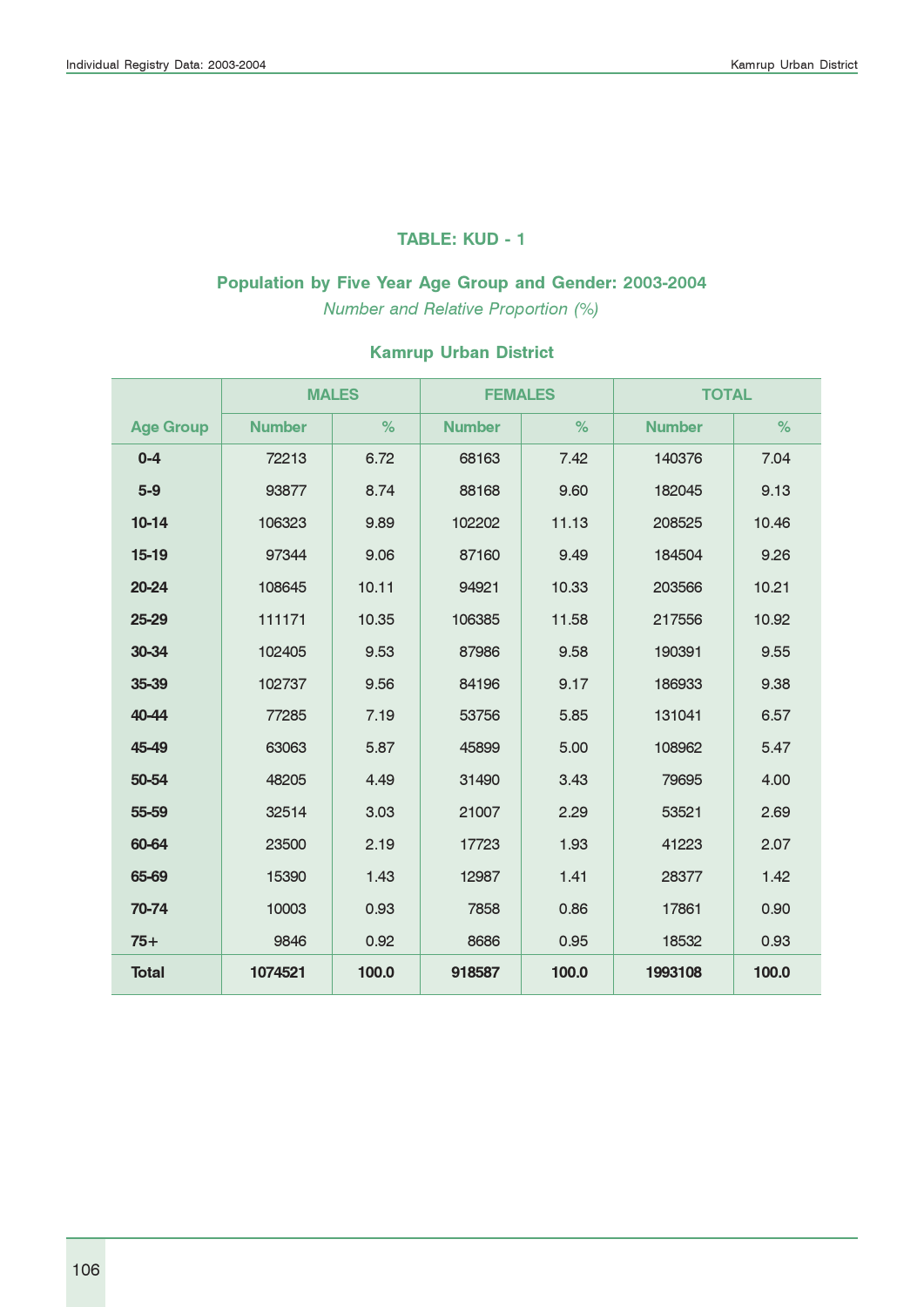#### TABLE : KUD- 2

#### Main Sources of Registration of Incident Cases of Cancer : 2003-2004

#### Kamrup Urban District

| Name of the Institution (Source Code)                             | <b>Number</b>  | %      |
|-------------------------------------------------------------------|----------------|--------|
| Dr. B. Borooah Cancer Institute, Gopinath Nagar, Guwahati-16 (49) | 1368           | 61.65  |
| Ekopatil G S Road Guwahati (36)                                   | 103            | 4.64   |
| Pain and Palliative Clinic (51)                                   | 53             | 2.39   |
| Good Health Hospital, Dispur, Guwahati (7)                        | 50             | 2.25   |
| Guwahati Medical College Hospital, Bhangagarh, Guwahati (1)       | 42             | 1.89   |
| International Hospital, G S Road, Guwahati (18)                   | 37             | 1.67   |
| Saharhas Path Lab, Guwahati (39)                                  | 30             | 1.35   |
| Central Hospital, NE Railway Malagaon (3)                         | 21             | 0.95   |
| Health Care Guwahati (43)                                         | 19             | 0.86   |
| Sky Lab Diagnostic Centre, Guwahati (35)                          | 14             | 0.63   |
| Nemcare Hospital, G S Road, Guwahati-5 (15)                       | 4              | 0.18   |
| Ganga Laboratory and Research Centre (37)                         | $\overline{4}$ | 0.18   |
| High Tech Diagnostic Centre, Guwahati (44)                        | 3              | 0.14   |
| Mohendra Mohan Choudhury Hospital, Panbazar, Guwahati-1 (2)       | 3              | 0.14   |
| Kalicharan Das Hospital, Kalapahar, Guwahati-16 (11)              | $\overline{2}$ | 0.09   |
| Dispur Polyclinic, Dispur, Guwahati-6 (22)                        | $\overline{c}$ | 0.09   |
| Rapid Diagnostic, Guwahati (38)                                   | $\overline{c}$ | 0.09   |
| Marwary Maternity Hospital, Guwahati (10)                         | $\mathbf{1}$   | 0.05   |
| Wintrobe Hospital, Amban, Guwahati-1 (17)                         | 1              | 0.05   |
| Miburi (32)                                                       | 1              | 0.05   |
| Others (999)                                                      | 459            | 20.68  |
| <b>Total all Sources</b>                                          | 2219           | 100.00 |

The numbers and proportion listed are the minimum number of cases. Institutions could have registered / reported more cases, since duplicate registrations and non-resident/registry cases are not included.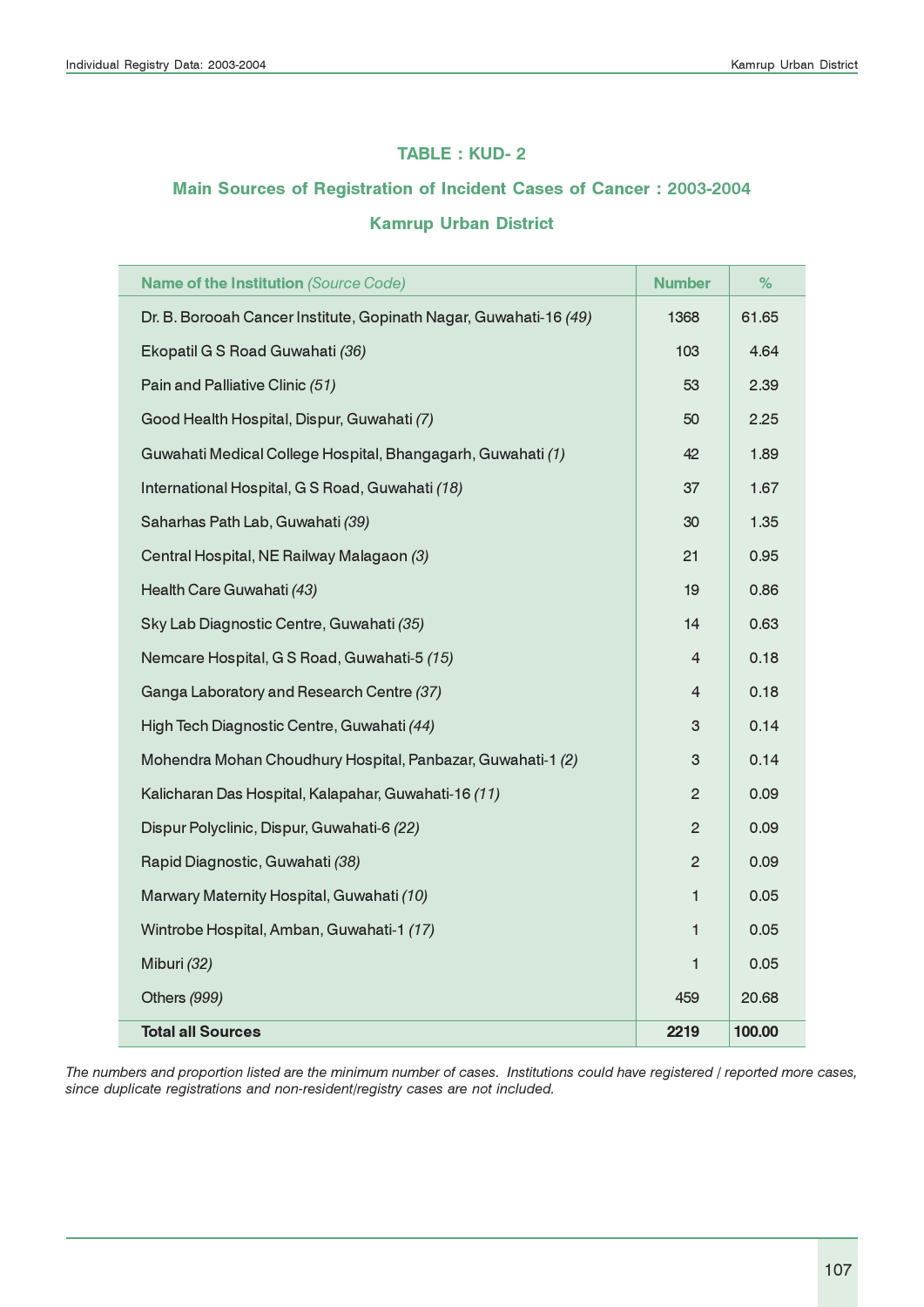### TABLE KUD-3 (a): Number of Incident Cancers by Five Year Age Group and Site (ICD-10): 2003-2004 – Males

%= Relative Proportion of Cancers of All Sites.

| <b>ICD-10</b>   | <b>Site</b>               | $0-4$                    |              |                          |                          | 5-9 10-14 15-19 20-24 25-29 30-34 35-39 40-44 |                          |                          |                |                          | 45-49                    | 50-54          | 55-59                    | 60-64          | 65-69                    | 70-74                    | $75+$          | <b>Unkn</b>              | <b>Total</b>             | %                        |
|-----------------|---------------------------|--------------------------|--------------|--------------------------|--------------------------|-----------------------------------------------|--------------------------|--------------------------|----------------|--------------------------|--------------------------|----------------|--------------------------|----------------|--------------------------|--------------------------|----------------|--------------------------|--------------------------|--------------------------|
| COO             | Lip                       |                          |              |                          |                          |                                               |                          | 1                        | 1              | $\overline{\phantom{a}}$ | 1                        | 1              | $\overline{\phantom{a}}$ |                |                          | ä,                       |                |                          | $\overline{4}$           | 0.32                     |
| C01-02          | Tongue                    |                          |              |                          |                          |                                               |                          | $\mathbf{1}$             | $\sqrt{2}$     | 3                        | 9                        | 17             | 12                       | 5              | 10                       | $\overline{7}$           | 17             | ÷,                       | 83                       | 6.54                     |
| C03-06          | Mouth                     |                          |              |                          |                          | Ĭ.                                            |                          | ÷,                       | 5              | 8                        | 6                        | 15             | 11                       | 8              | $\overline{7}$           | $6\,$                    | $\overline{c}$ | ÷,                       | 68                       | 5.36                     |
| C07-8           | <b>Salivary Gland</b>     |                          |              |                          |                          |                                               | $\mathbf{1}$             |                          |                |                          |                          |                | ÷,                       |                | 1                        | ä,                       |                | ÷,                       | $\overline{c}$           | 0.16                     |
| CO <sub>9</sub> | Tonsil                    |                          |              |                          |                          |                                               |                          |                          | $\mathbf{2}$   | 6                        | 8                        | 10             | 11                       | 11             | 5                        | 3                        | 5              | $\mathbf{1}$             | 62                       | 4.89                     |
| C10             | Oth. Oropharynx           |                          |              |                          |                          |                                               |                          |                          |                | ÷,                       |                          | 4              | 3                        | $\overline{4}$ | $\overline{c}$           | $\overline{c}$           | 3              | ÷,                       | 18                       | 1.42                     |
| C11             | Nasopharynx               |                          |              |                          |                          |                                               |                          | Ĭ.                       | $\mathbf{1}$   | $\overline{c}$           |                          |                | $\overline{c}$           | $\mathbf{1}$   | ÷,                       | $\mathbf{1}$             |                | ÷,                       | $\overline{7}$           | 0.55                     |
| $C12-13$        | Hypopharynx               |                          |              |                          |                          |                                               |                          | 6                        | 9              | 12                       | 8                        | 27             | 27                       | 27             | 18                       | 14                       | 13             | $\overline{\phantom{a}}$ | 161                      | 12.77                    |
| C14             | Pharynx Unspecified       |                          |              |                          |                          | ÷.                                            |                          | ÷,                       | $\mathbf{1}$   | $\overline{c}$           | 3                        | 6              | $\overline{4}$           | $\overline{4}$ | $\overline{c}$           | $\overline{c}$           | $\mathbf{1}$   | ÷,                       | 25                       | 1.97                     |
| C15             | Oesophagus                |                          |              |                          |                          | ÷.                                            |                          | $\overline{4}$           | $\overline{7}$ | 14                       | 39                       | 34             | 42                       | 44             | 24                       | 16                       | 15             | $\overline{\phantom{a}}$ | 239                      | 18.83                    |
| C16             | Stomach                   |                          |              |                          |                          | ÷.                                            |                          | $\mathbf{1}$             | $\overline{4}$ | 3                        | 5                        | 12             | 8                        | 11             | 5                        | $\mathbf{1}$             | 6              | Ĭ,                       | 56                       | 4.41                     |
| C17             | Small Intestine           |                          |              |                          |                          | ÷.                                            |                          |                          |                | ÷,                       |                          |                | $\overline{\phantom{a}}$ |                |                          |                          |                | ÷,                       |                          |                          |
| C <sub>18</sub> | Colon                     |                          |              |                          |                          | ÷,                                            |                          | ÷,                       | $\mathbf{1}$   | $\mathbf{2}$             | 1                        | $\overline{4}$ | $\mathbf{1}$             | 3              | 5                        | $\mathbf{1}$             | 3              | ÷,                       | 21                       | 1.65                     |
| C19-20          | Rectum                    |                          |              |                          | 1                        | ÷,                                            |                          | $\mathbf{1}$             | $\mathbf{2}$   | $\sqrt{2}$               | $\overline{c}$           | $\mathbf{2}$   | $\sqrt{2}$               |                | ä,                       | $\mathbf{1}$             | 4              | ÷,                       | 17                       | 1.34                     |
| C <sub>21</sub> | Anus & Anal Canal         |                          |              |                          |                          |                                               |                          |                          |                | $\blacksquare$           | 3                        | $\overline{2}$ | 3                        |                |                          |                          |                | ÷,                       | 8                        | 0.63                     |
| C22             | Liver                     |                          |              |                          |                          | 1                                             | $\overline{a}$           | $\mathbf{1}$             | $\overline{4}$ | $\mathbf{1}$             | 3                        | 3              | 3                        | $\overline{4}$ | $\overline{4}$           | $\mathbf{1}$             |                | Ĭ.                       | 25                       | 1.97                     |
| C23-24          |                           |                          |              |                          |                          |                                               |                          | ÷,                       | $\mathbf{1}$   |                          | $\overline{4}$           | 4              | 5                        | $\overline{4}$ |                          | 3                        |                |                          | 23                       |                          |
|                 | Gallbladder etc.          |                          |              |                          |                          |                                               |                          |                          |                | $\mathbf{1}$             |                          |                |                          |                | 1                        |                          |                | ÷,                       |                          | 1.81                     |
| C <sub>25</sub> | Pancreas                  |                          |              |                          |                          |                                               |                          |                          |                | $\overline{\phantom{a}}$ | 1                        | 1              | $\overline{\phantom{a}}$ |                | $\mathbf{1}$             | ÷,                       |                | ÷,                       | 3                        | 0.24                     |
| C30-31          | Nose, Sinuses etc.        |                          |              |                          |                          | ÷.                                            |                          | $\mathbf{1}$             | ä,             | $\overline{\phantom{a}}$ | 3                        | $\mathbf{1}$   | $\mathbf{1}$             | $\mathbf{1}$   | 1                        | ä,                       |                | ÷,                       | 8                        | 0.63                     |
| C32             | Larynx                    |                          |              |                          |                          |                                               |                          | ÷,                       | 3              | 3                        | $\overline{7}$           | 5              | 14                       | 10             | 10                       | 3                        | 3              | Ĭ.                       | 58                       | 4.57                     |
| C33-34          | Lung etc.                 |                          |              |                          |                          |                                               |                          |                          | $\overline{c}$ | $\overline{7}$           | 5                        | 8              | 14                       | 15             | 19                       | 14                       | 10             | ÷,                       | 94                       | 7.41                     |
| C37-38          | Other Thoracic Organs     |                          |              | ä,                       |                          |                                               |                          |                          |                | $\overline{\phantom{a}}$ |                          |                | $\overline{\phantom{a}}$ |                |                          | ä,                       |                | Ĭ.                       |                          |                          |
| C40-41          | Bone                      | $\overline{c}$           |              | ä,                       | 1                        | 1                                             |                          | ÷,                       |                | $\overline{\phantom{a}}$ | $\overline{c}$           |                | $\mathbf{1}$             |                | 1                        | $\blacksquare$           | $\overline{c}$ | ÷,                       | 10                       | 0.79                     |
| C43             | Melanoma of Skin          |                          |              |                          |                          | 1                                             | $\overline{a}$           | ÷,                       |                | $\overline{\phantom{a}}$ |                          |                | $\overline{\phantom{a}}$ | $\mathbf{1}$   |                          | $\overline{\phantom{a}}$ |                | Ĭ.                       | $\overline{c}$           | 0.16                     |
| C44             | Other Skin                |                          |              |                          |                          | 1                                             | $\overline{a}$           | $\overline{c}$           |                | $\overline{\phantom{a}}$ |                          | 3              | $\overline{c}$           | $\mathbf{1}$   | $\overline{c}$           | $\overline{a}$           |                | ÷,                       | 11                       | 0.87                     |
| C45             | Mesothelioma              |                          |              |                          |                          |                                               |                          |                          |                | $\overline{\phantom{a}}$ |                          |                | $\overline{\phantom{a}}$ |                |                          | $\overline{\phantom{a}}$ |                | ÷,                       |                          |                          |
| C46             | Kaposi Sarcoma            |                          |              | ÷,                       |                          |                                               |                          |                          |                | $\overline{\phantom{a}}$ |                          |                | $\overline{\phantom{a}}$ |                |                          | $\overline{a}$           |                | ÷,                       |                          |                          |
| $C47 + C49$     | Conn. & Soft Tissue       |                          |              | $\mathbf{1}$             | 1                        | 1                                             | $\overline{a}$           | $\blacksquare$           | $\mathbf{1}$   | $\blacksquare$           |                          | 1              | $\overline{\phantom{a}}$ |                | 1                        | $\overline{a}$           | 1              | ÷,                       | $\overline{7}$           | 0.55                     |
| C50             | <b>Breast</b>             |                          |              |                          |                          |                                               |                          | $\mathbf{1}$             | $\overline{c}$ | $\mathbf{2}$             | 3                        |                | $\overline{\phantom{a}}$ | $\mathbf{1}$   | 1                        | $\overline{a}$           |                | ÷,                       | 10                       | 0.79                     |
| C60             | Penis                     |                          |              |                          |                          |                                               |                          | $\mathbf{1}$             |                | $\mathbf{1}$             | 1                        | $\overline{4}$ | 3                        | $\overline{c}$ |                          | ÷,                       |                | Ĭ.                       | 12                       | 0.95                     |
| C61             | Prostate                  |                          |              | ä,                       |                          | ÷,                                            |                          | Ĭ.                       | $\mathbf{1}$   | $\overline{\phantom{a}}$ |                          |                | 4                        | 3              | 5                        | 5                        | 18             | ÷,                       | 36                       | 2.84                     |
| C62             | <b>Testis</b>             |                          |              | $\overline{\phantom{a}}$ | 1                        | $\overline{c}$                                | 3                        | $\overline{I}$           |                | $\overline{c}$           |                          |                | ÷,                       |                |                          |                          |                | ÷,                       | 15                       | 1.18                     |
| C63             | <b>Other Male Genital</b> |                          |              | ä,                       |                          |                                               |                          |                          |                | $\overline{\phantom{a}}$ |                          |                | $\overline{\phantom{a}}$ |                |                          | ä,                       |                | ÷,                       |                          |                          |
| C64             | Kidney etc.               | $\mathbf{1}$             |              | ä,                       |                          | ä,                                            |                          |                          |                | $\overline{\phantom{a}}$ | 1                        |                | $\mathbf{1}$             | ä,             | 1                        | $\mathbf{1}$             |                | ÷,                       | 5                        | 0.39                     |
| C65             | <b>Renal Pelvis</b>       |                          |              | ä,                       |                          | ä,                                            |                          |                          |                | $\overline{\phantom{a}}$ |                          |                | $\overline{\phantom{a}}$ |                |                          | ä,                       |                | ×,                       |                          |                          |
| C66             | Ureter                    |                          |              |                          |                          | ä,                                            |                          |                          |                | ä,                       |                          |                | ÷,                       | 1              |                          | ä,                       |                |                          | $\mathbf{1}$             | 0.08                     |
| C67             | Bladder                   |                          |              |                          |                          |                                               |                          | 1                        |                |                          |                          | 1.             | 1                        | $\overline{c}$ |                          | $\overline{\mathbf{c}}$  | 1              |                          | 9                        | 0.71                     |
| C68             | Uns.Urinary Organs        | $\overline{\phantom{a}}$ |              | $\overline{\phantom{a}}$ |                          | ٠                                             | ÷,                       | $\overline{\phantom{a}}$ | ÷,             | $\overline{\phantom{a}}$ | $\overline{\phantom{a}}$ |                | $\overline{\phantom{a}}$ | $\frac{1}{2}$  | $\overline{\phantom{a}}$ | $\blacksquare$           | ٠              | $\overline{\phantom{a}}$ | $\overline{a}$           |                          |
| C69             | Eye                       | $\mathbf{1}$             |              | $\overline{a}$           |                          | ٠                                             | ÷,                       | $\blacksquare$           |                | $\blacksquare$           |                          |                | $\blacksquare$           |                | $\overline{\phantom{a}}$ | $\blacksquare$           |                | l,                       | $\mathbf{1}$             | 0.08                     |
| C70-72          | Brain, Nervous System     |                          |              | $\frac{1}{2}$            |                          | ٠                                             | ÷,                       | 3                        |                | $\blacksquare$           |                          | $\overline{c}$ | $\mathbf{2}$             | 1              | ÷,                       | $\mathbf{1}$             | 1              | $\overline{\phantom{a}}$ | 10                       | 0.79                     |
| C73             | Thyroid                   |                          |              | ÷,                       |                          | ٠                                             | ä,                       | $\overline{\phantom{a}}$ | $\mathbf{2}$   | $\blacksquare$           | $\mathbf{2}$             | Ĭ.             | $\mathbf{1}$             |                | $\overline{\phantom{a}}$ | $\overline{\phantom{a}}$ |                | ÷,                       | 5                        | 0.39                     |
| C74             | Adrenal Gland             | $\overline{\phantom{a}}$ |              | ÷,                       |                          | ٠                                             | ä,                       | $\blacksquare$           |                | $\blacksquare$           |                          |                | $\overline{\phantom{a}}$ |                | $\overline{\phantom{a}}$ | $\blacksquare$           |                | ÷,                       |                          | $\overline{\phantom{a}}$ |
| C77             | Sec Lymph Nodes           |                          |              | ÷,                       |                          | ٠                                             | ä,                       | $\blacksquare$           |                | $\blacksquare$           |                          |                | $\overline{\phantom{a}}$ | ÷,             | $\overline{\phantom{a}}$ | $\blacksquare$           |                | $\overline{\phantom{a}}$ | $\overline{a}$           | $\overline{\phantom{a}}$ |
| C78             | Sec Resp & Digestive      |                          |              | ÷,                       |                          | ٠                                             | ä,                       | $\blacksquare$           |                | $\blacksquare$           |                          |                | $\overline{\phantom{a}}$ | ٠              | $\overline{\phantom{a}}$ | $\blacksquare$           |                | $\overline{\phantom{a}}$ | $\blacksquare$           | $\overline{\phantom{a}}$ |
| C79             | Sec Others                |                          |              | ÷,                       |                          |                                               | ÷,                       | $\blacksquare$           |                | $\blacksquare$           |                          |                | $\blacksquare$           |                | ٠                        | $\blacksquare$           |                | $\overline{\phantom{a}}$ | $\overline{\phantom{a}}$ | $\overline{\phantom{a}}$ |
| C81             | Hodgkins Disease          | $\overline{\phantom{a}}$ |              | $\overline{\phantom{a}}$ |                          | 1                                             | ÷,                       | $\blacksquare$           |                | $\blacksquare$           | 1                        |                | $\blacksquare$           | $\mathbf{1}$   | 1                        | $\blacksquare$           |                | ÷,                       | $\overline{4}$           | 0.32                     |
| C82-85, C96 NHL |                           | $\overline{\phantom{a}}$ | 1            |                          |                          | 1                                             | $\mathbf{2}$             | 3                        |                | $\mathbf{2}$             | $\overline{c}$           | $\overline{c}$ | 8                        | 3              | 3                        | $\overline{\phantom{a}}$ | 1              | $\mathbbm{1}$            | 31                       | 2.44                     |
|                 |                           |                          |              | $\overline{\phantom{a}}$ |                          |                                               |                          |                          | $\overline{c}$ |                          |                          |                |                          |                |                          |                          |                |                          |                          |                          |
| C90             | Multiple Myeloma          | ł,                       |              | $\frac{1}{2}$            |                          |                                               | Ĭ.                       |                          |                | $\mathbf{1}$             | 6                        | ÷,             | 3                        | 3              | $\overline{c}$           | $\blacksquare$           |                | l,                       | 15                       | 1.18                     |
| C91             | Lymphoid Leuk.            | $\mathbf{1}$             |              | 1                        | 1                        | 1                                             | $\mathbf{1}$             | $\mathbf{1}$             | $\mathbf{1}$   | $\blacksquare$           | 1                        |                | $\mathbf{1}$             |                | ÷,                       | $\blacksquare$           |                | l,                       | $\hbox{9}$               | 0.71                     |
| C92-94          | Myeloid Leukaemia         | $\overline{\phantom{a}}$ |              | $\overline{\phantom{a}}$ |                          | $\overline{a}$                                | $\mathbf{1}$             | 4                        |                | 1                        | 1                        | ÷,             | $\mathbf{1}$             | ٠              | $\overline{\phantom{a}}$ | $\blacksquare$           |                | ÷,                       | 8                        | 0.63                     |
| C95             | Leukaemia Uns             | $\overline{\phantom{a}}$ |              | $\overline{\phantom{a}}$ | $\mathbf{1}$             | $\mathbf{1}$                                  | $\overline{\phantom{a}}$ | $\blacksquare$           |                | $\overline{\phantom{a}}$ |                          |                | $\overline{\phantom{a}}$ |                | $\overline{\phantom{a}}$ | $\blacksquare$           |                | $\overline{\phantom{a}}$ | $\overline{c}$           | 0.16                     |
| 0&U             | Other and Uns             | $\overline{\phantom{a}}$ |              | $\overline{c}$           | $\overline{\phantom{a}}$ | $\mathbf{1}$                                  | $\mathbf{1}$             | $\blacksquare$           | $\overline{c}$ | 5                        | 12                       | 10             | 12                       | 24             | $\overline{c}$           | $\overline{7}$           | 5              | $\overline{\phantom{a}}$ | 83                       | 6.54                     |
|                 | <b>All Sites</b>          | $\mathbf 5$              | $\mathbf{1}$ | 4                        | 6                        | 12                                            | $\boldsymbol{9}$         | 39                       | 56             | 80                       | 140                      | 179            | 203                      | 195            | 135                      | 91                       | 111            | $\overline{2}$           | 1268                     | 100.00                   |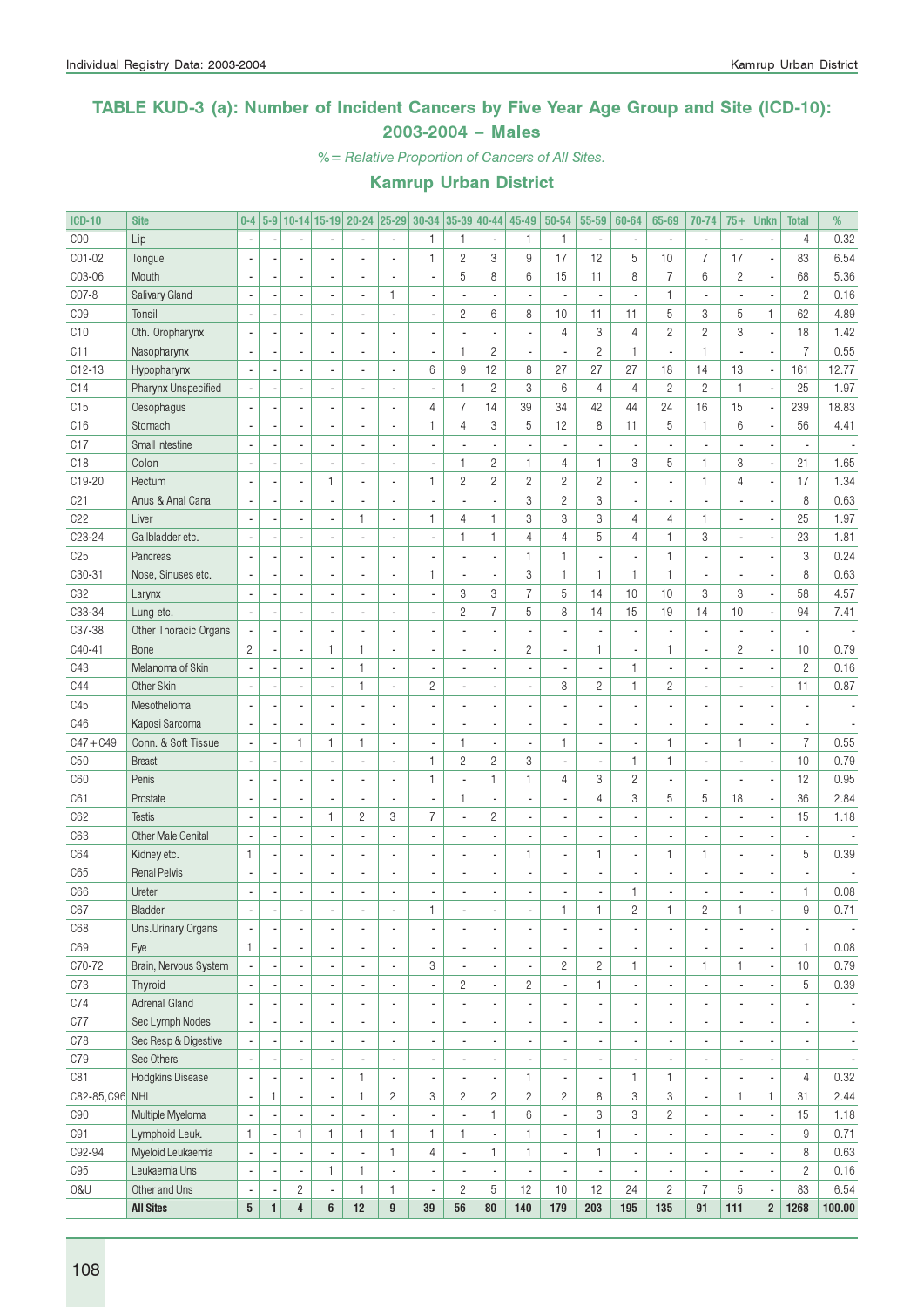### TABLE KUD-3 (b): Number of Incident Cancers by Five Year Age Group and Site (ICD-10): 2003-2004 – Females

%= Relative Proportion of Cancers of All Sites.

| <b>ICD-10</b>   | <b>Site</b>               | $0-4$                    |                |                |                          | 5-9 10-14 15-19 20-24    |                          | $ 25-29 30-34 35-39 40-44 $ |                          |                              | 45-49                    | $50 - 54$                | 55-59                    | 60-64                    | 65-69                    | 70-74                    | $75+$                    | <b>Unkn</b>              | <b>Total</b>             | %                        |
|-----------------|---------------------------|--------------------------|----------------|----------------|--------------------------|--------------------------|--------------------------|-----------------------------|--------------------------|------------------------------|--------------------------|--------------------------|--------------------------|--------------------------|--------------------------|--------------------------|--------------------------|--------------------------|--------------------------|--------------------------|
| COO             | Lip                       |                          |                |                |                          |                          | $\overline{\phantom{a}}$ | ÷,                          |                          |                              |                          |                          | $\overline{\phantom{a}}$ |                          | ä,                       | $\blacksquare$           | 3                        | ł,                       | 3                        | 0.32                     |
| CO1-02          | Tongue                    | $\overline{\phantom{a}}$ |                |                | $\overline{a}$           | $\overline{a}$           | 3                        | ä,                          | $\mathbf{2}$             | $\overline{a}$               | $\overline{2}$           | 5                        | 3                        | $\overline{4}$           | $\overline{4}$           | 5                        | 3                        | ÷,                       | 31                       | 3.26                     |
| C03-06          | Mouth                     | $\overline{\phantom{a}}$ |                | ÷,             | $\overline{\phantom{a}}$ | ä,                       | ÷,                       | $\overline{\phantom{a}}$    | $\mathbf{1}$             | $\overline{c}$               | 5                        | $\overline{4}$           | 5                        | 3                        | 14                       | $\mathbf{1}$             | $\overline{7}$           | 1                        | 43                       | 4.53                     |
| C07-8           | Salivary Gland            |                          |                | 1              |                          | $\overline{a}$           | ä,                       | $\overline{\phantom{a}}$    | ÷,                       | ٠                            | ٠                        |                          | $\overline{\phantom{a}}$ | $\mathbf{1}$             | $\overline{\phantom{a}}$ | $\blacksquare$           | ÷,                       | $\overline{\phantom{a}}$ | $\overline{c}$           | 0.21                     |
| CO <sub>9</sub> | Tonsil                    | $\sim$                   |                |                |                          |                          | $\mathbf{1}$             | 1                           | $\mathbf{1}$             | ÷,                           | 1                        | 5                        | 3                        | 3                        | 3                        | 3                        |                          | Ĭ.                       | 21                       | 2.21                     |
| C10             | Oth. Oropharynx           | J.                       |                |                | $\overline{\phantom{a}}$ | $\overline{\phantom{a}}$ | ÷.                       | $\overline{a}$              | $\overline{\phantom{a}}$ | $\overline{\phantom{a}}$     | $\overline{a}$           | $\mathbf{1}$             | $\mathbf{1}$             | $\overline{a}$           | $\overline{a}$           | $\overline{\phantom{a}}$ |                          | $\blacksquare$           | $\overline{c}$           | 0.21                     |
| C11             | Nasopharynx               |                          |                | ÷,             | $\mathbf{1}$             |                          | ä,                       | 1                           |                          | $\blacksquare$               | 1                        | $\mathbf{1}$             | ä,                       |                          |                          | $\overline{\phantom{a}}$ | $\mathbf{1}$             | $\overline{\phantom{a}}$ | 5                        | 0.53                     |
| $C12-13$        |                           |                          |                |                |                          |                          | Ĭ.                       | ä,                          |                          | $\overline{c}$               | 5                        | $\overline{7}$           | $\overline{c}$           | 5                        | 5                        | $\overline{2}$           | $\mathbf{1}$             | ÷,                       | 29                       | 3.05                     |
| C14             | Hypopharynx               | $\overline{\phantom{a}}$ |                |                | $\overline{a}$           | $\overline{\phantom{a}}$ | ÷,                       | $\overline{\phantom{a}}$    | $\blacksquare$           | $\mathbf{1}$                 | $\blacksquare$           | ä,                       | $\blacksquare$           | $\overline{c}$           | $\blacksquare$           | $\overline{\phantom{a}}$ | $\mathbf{1}$             | ÷,                       | $\overline{4}$           | 0.42                     |
| C15             | Pharynx Unspecified       |                          |                |                | $\overline{\phantom{a}}$ | ÷,                       |                          |                             |                          | 9                            |                          |                          | 17                       | 23                       |                          |                          | 6                        |                          |                          | 12.00                    |
|                 | Oesophagus                |                          |                | $\overline{a}$ |                          |                          | $\overline{c}$           | $\overline{\phantom{a}}$    | 4                        |                              | 12                       | 20                       |                          |                          | 10                       | 11                       |                          | $\overline{\phantom{a}}$ | 114                      |                          |
| C16             | Stomach                   |                          |                | ٠              |                          |                          | 1                        | 1                           | 3                        | 4                            | 3                        | $\mathbf{2}$             | 3                        | $\overline{c}$           | 3                        | $\mathbf{1}$             | 4                        | $\overline{\phantom{a}}$ | 27                       | 2.84                     |
| C17             | Small Intestine           |                          |                |                | $\overline{\phantom{a}}$ | $\overline{a}$           | ä,                       | 1                           | $\blacksquare$           | $\blacksquare$               | ä,                       | $\overline{\phantom{a}}$ | $\mathbf{1}$             | $\overline{\phantom{a}}$ | ä,                       | $\overline{\phantom{a}}$ | $\overline{a}$           | $\overline{\phantom{a}}$ | $\overline{c}$           | 0.21                     |
| C18             | Colon                     |                          |                |                | $\overline{a}$           | $\overline{\phantom{a}}$ | ÷,                       | 3                           | $\overline{a}$           | $\overline{\phantom{a}}$     | 3                        | 3                        | $\overline{4}$           | $\mathbf{1}$             | $\overline{\phantom{a}}$ | $\overline{c}$           | $\mathbf{1}$             | ÷,                       | 17                       | 1.79                     |
| C19-20          | Rectum                    |                          |                |                |                          |                          | 1                        | $\mathbf{1}$                | $\mathbf{1}$             | $\overline{c}$               | 3                        |                          | $\overline{4}$           | $\overline{c}$           | 4                        | $\mathbf{1}$             |                          | $\overline{\phantom{a}}$ | 19                       | 2.00                     |
| C21             | Anus & Anal Canal         | $\sim$                   |                |                | ÷,                       | ÷,                       | $\mathbf{1}$             | $\overline{a}$              |                          | $\overline{\phantom{a}}$     |                          | $\mathbf{1}$             | $\overline{\phantom{a}}$ | $\mathbf{1}$             | $\overline{a}$           | $\overline{\phantom{a}}$ |                          | ÷,                       | 3                        | 0.32                     |
| C22             | Liver                     | $\sim$                   |                | $\overline{a}$ | $\overline{a}$           | $\overline{a}$           | ÷,                       | $\overline{\phantom{a}}$    | $\mathbf{1}$             | ÷,                           | $\mathbf{1}$             | $\overline{c}$           | $\overline{c}$           | $\overline{4}$           | ä,                       | $\overline{c}$           | $\blacksquare$           | ÷,                       | 12                       | 1.26                     |
| C23-24          | Gallbladder etc.          | Ĭ.                       |                |                | $\blacksquare$           | $\overline{a}$           | 1                        | 4                           | 4                        | 7                            | 10                       | 8                        | 8                        | $\overline{7}$           | 6                        | 6                        | 1                        | ÷,                       | 62                       | 6.53                     |
| C <sub>25</sub> | Pancreas                  |                          |                |                |                          |                          |                          | $\overline{a}$              |                          | $\overline{\phantom{a}}$     |                          | $\overline{c}$           | 1                        | $\mathbf{1}$             |                          | $\overline{a}$           | 1                        | $\overline{\phantom{a}}$ | 5                        | 0.53                     |
| C30-31          | Nose, Sinuses etc.        |                          |                |                | $\overline{a}$           | $\overline{a}$           | $\overline{a}$           | ٠                           | ÷,                       | ä,                           | ÷,                       | $\mathcal{L}$            | $\overline{\phantom{a}}$ | $\mathbf{1}$             | $\overline{a}$           | $\overline{\phantom{a}}$ | 1                        | $\overline{\phantom{a}}$ | $\mathbf{2}$             | 0.21                     |
| C32             | Larynx                    | $\overline{\phantom{a}}$ |                | Ĭ.             |                          |                          | ÷,                       | ä,                          | $\mathbf{1}$             | $\overline{a}$               |                          | $\mathbf{2}$             | $\overline{c}$           | $\mathbf{1}$             | $\mathbf{1}$             | $\mathbf{1}$             | ÷,                       | ÷,                       | 8                        | 0.84                     |
| C33-34          | Lung etc.                 |                          |                |                |                          |                          | ä,                       | 1                           | ÷,                       | 3                            | ٠                        | 4                        | 3                        | 3                        | $\overline{7}$           | $\mathbf{1}$             | 4                        | $\overline{\phantom{a}}$ | 26                       | 2.74                     |
| C37-38          | Other Thoracic Organs     | $\sim$                   |                | ÷,             | $\overline{\phantom{a}}$ | ÷,                       | $\overline{a}$           | ä,                          |                          | ÷,                           |                          |                          | ÷,                       |                          | ä,                       | $\overline{\phantom{a}}$ | $\overline{a}$           | ÷,                       | ä,                       |                          |
| C40-41          | Bone                      | $\blacksquare$           | $\mathbf{1}$   | $\mathbf{1}$   | 4                        | 1                        | ÷.                       | $\overline{\phantom{a}}$    | $\overline{a}$           | ÷,                           | ٠                        | $\overline{a}$           | $\blacksquare$           | $\overline{a}$           | $\overline{a}$           | $\blacksquare$           | $\overline{a}$           | ÷,                       | $\overline{7}$           | 0.74                     |
| C43             | Melanoma of Skin          | ×,                       |                | ×              | $\overline{\phantom{a}}$ | ä,                       | $\overline{a}$           | $\frac{1}{2}$               | $\overline{\phantom{a}}$ | $\qquad \qquad \blacksquare$ | ٠                        |                          | $\overline{\phantom{a}}$ | ٠                        | 1                        | $\blacksquare$           | $\overline{a}$           | $\overline{\phantom{a}}$ | $\mathbf{1}$             | 0.11                     |
| C44             | Other Skin                | J.                       |                |                |                          |                          | ÷,                       | ÷.                          | $\mathbf{1}$             | $\mathbf{1}$                 | 1                        |                          | $\blacksquare$           | 1                        | ÷.                       | $\mathbf{1}$             |                          | $\overline{\phantom{a}}$ | 5                        | 0.53                     |
| C45             | Mesothelioma              | $\sim$                   |                |                | $\overline{\phantom{a}}$ | $\overline{a}$           | $\overline{a}$           | $\blacksquare$              | ÷,                       | ä,                           | ٠                        |                          | $\blacksquare$           | $\overline{a}$           | $\overline{a}$           | $\overline{\phantom{a}}$ | $\overline{a}$           | ÷,                       | $\overline{\phantom{a}}$ |                          |
| C46             | Kaposi Sarcoma            |                          |                |                | $\blacksquare$           |                          | ä,                       | $\blacksquare$              |                          | ÷,                           |                          |                          | ÷,                       |                          |                          | $\overline{a}$           |                          | ÷,                       |                          |                          |
| $C47 + C49$     | Conn. & Soft Tissue       |                          |                | ÷,             | $\overline{\phantom{a}}$ | 1                        | ÷,                       | ä,                          | $\mathbf{1}$             | $\blacksquare$               |                          |                          | $\overline{\phantom{a}}$ |                          | $\mathbf{1}$             | $\overline{\phantom{a}}$ |                          | ÷,                       | 3                        | 0.32                     |
| C50             | <b>Breast</b>             | $\mathbf{r}$             |                | $\overline{a}$ | $\overline{\phantom{a}}$ | 3                        | $\overline{4}$           | 11                          | 28                       | 33                           | 31                       | 29                       | $\overline{7}$           | 11                       | 6                        | 10                       | $\overline{4}$           | $\overline{\phantom{a}}$ | 177                      | 18.63                    |
| C51             | Vulva                     | $\overline{\phantom{a}}$ |                | $\overline{a}$ | $\overline{\phantom{a}}$ | ä,                       | $\overline{a}$           | ÷,                          | ÷,                       | $\overline{\phantom{a}}$     | ä,                       | $\overline{\phantom{a}}$ | $\overline{\phantom{a}}$ | $\blacksquare$           | ä,                       | $\overline{\phantom{a}}$ | $\overline{\phantom{a}}$ | $\overline{\phantom{a}}$ | $\overline{\phantom{a}}$ |                          |
| C52             | Vagina                    |                          |                | ×              |                          |                          | L,                       | $\overline{\phantom{a}}$    | 1                        | $\overline{\phantom{a}}$     | 1                        | $\blacksquare$           | $\overline{\phantom{a}}$ | $\blacksquare$           | $\blacksquare$           | $\blacksquare$           | ٠                        | $\overline{\phantom{a}}$ | $\overline{c}$           | 0.21                     |
| C <sub>53</sub> | Cervix Uteri              | $\overline{\phantom{a}}$ |                |                | $\overline{\phantom{a}}$ | $\overline{c}$           | 4                        | $\overline{\phantom{a}}$    | 13                       | 18                           | 19                       | 29                       | 9                        | 13                       | $\overline{7}$           | 6                        | 3                        | 1                        | 124                      | 13.05                    |
| C54             | Corpus Uteri              | $\overline{\phantom{a}}$ |                |                | ÷.                       | ÷.                       | $\overline{a}$           | $\overline{\phantom{a}}$    | $\overline{\phantom{a}}$ | $\overline{c}$               | 5                        | $\overline{4}$           | $\mathbf{1}$             | 6                        | $\overline{a}$           | $\overline{\phantom{a}}$ | $\overline{a}$           | i,                       | 18                       | 1.89                     |
| C55             | <b>Uterus Unspecified</b> |                          |                | ×,             | $\overline{a}$           |                          | ä,                       | 1                           | ÷,                       | $\mathbf{1}$                 | $\overline{c}$           | ×,                       | $\overline{a}$           |                          | $\mathbf{1}$             | $\blacksquare$           |                          | $\overline{\phantom{a}}$ | 5                        | 0.53                     |
| C <sub>56</sub> | Ovary etc.                | $\overline{\phantom{a}}$ |                | 3              | $\mathbf{1}$             | $\mathbf{1}$             | 3                        | 5                           | 8                        | 11                           | 9                        | 6                        | 5                        | 10                       | 5                        | $\mathbf{1}$             | $\overline{c}$           | ÷,                       | 70                       | 7.37                     |
| C57             | Other Female Genital      | $\overline{\phantom{a}}$ |                | ÷,             | $\overline{\phantom{a}}$ | $\overline{a}$           | $\overline{a}$           |                             | $\blacksquare$           | $\overline{a}$               | ÷,                       | $\overline{a}$           | $\overline{\phantom{a}}$ | $\overline{a}$           | $\blacksquare$           | $\overline{\phantom{a}}$ | $\overline{a}$           | $\overline{\phantom{a}}$ | $\overline{\phantom{a}}$ | ÷,                       |
|                 |                           |                          |                |                |                          |                          |                          | $\blacksquare$              |                          |                              |                          |                          |                          |                          |                          |                          |                          |                          |                          |                          |
| C <sub>58</sub> | Placenta                  | $\overline{a}$           |                | ×,             | $\blacksquare$           | $\overline{\phantom{a}}$ | $\overline{\phantom{a}}$ | $\overline{\phantom{a}}$    | $\overline{\phantom{a}}$ | $\overline{\phantom{a}}$     | ٠                        |                          | $\overline{\phantom{a}}$ | $\overline{\phantom{a}}$ |                          | $\overline{\phantom{a}}$ | $\overline{\phantom{a}}$ | $\overline{\phantom{a}}$ | $\overline{\phantom{a}}$ |                          |
| C64             | Kidney etc.               |                          |                | ٠              |                          |                          |                          | $\blacksquare$              |                          | $\qquad \qquad \blacksquare$ |                          |                          | 1                        | ٠                        |                          | $\blacksquare$           | ٠                        | $\overline{\phantom{a}}$ | $\mathbf{1}$             | 0.11                     |
| C65             | <b>Renal Pelvis</b>       |                          |                |                |                          |                          |                          |                             |                          | i.                           |                          |                          | L                        |                          |                          |                          | $\overline{a}$           |                          | ÷,                       |                          |
| C66             | Ureter                    |                          |                |                | $\overline{\phantom{a}}$ |                          |                          | ٠                           | $\overline{\phantom{a}}$ | ٠                            |                          | $\overline{\phantom{a}}$ | $\overline{\phantom{a}}$ | ۰                        |                          | ٠                        |                          | $\overline{\phantom{a}}$ |                          |                          |
| C67             | Bladder                   | ×,                       |                |                | $\blacksquare$           |                          | ٠                        | $\overline{\phantom{a}}$    | 1                        | $\overline{\phantom{a}}$     |                          | ٠                        | 1                        | $\mathbf{1}$             | $\overline{c}$           | $\overline{\phantom{a}}$ |                          | $\overline{\phantom{a}}$ | 5                        | 0.53                     |
| C68             | Uns.Urinary Organs        | $\mathbb{Z}$             |                |                | $\blacksquare$           | ÷,                       | $\blacksquare$           | ÷,                          | ÷,                       | $\overline{\phantom{a}}$     |                          | ÷,                       | $\overline{\phantom{a}}$ |                          | ä,                       | $\overline{\phantom{a}}$ |                          | ÷,                       | $\overline{\phantom{a}}$ | $\sim$                   |
| C69             | Eye                       | $\sim$                   |                | ×,             | $\overline{\phantom{a}}$ | $\overline{\phantom{a}}$ | ä,                       | $\overline{\phantom{a}}$    | $\overline{\phantom{a}}$ | $\blacksquare$               | 1                        | $\overline{\phantom{a}}$ | $\overline{\phantom{a}}$ | $\overline{\phantom{a}}$ | $\overline{\phantom{a}}$ | $\overline{\phantom{a}}$ | $\overline{a}$           | $\overline{\phantom{a}}$ | $\mathbf{1}$             | 0.11                     |
| C70-72          | Brain, Nervous System     | $\overline{\phantom{a}}$ | $\mathbf{1}$   | 1              | $\overline{\phantom{a}}$ | $\overline{\phantom{a}}$ | $\blacksquare$           | $\overline{\phantom{a}}$    | 3                        | 3                            | $\overline{\phantom{a}}$ | $\overline{\phantom{a}}$ | $\overline{\phantom{a}}$ | $\overline{\phantom{a}}$ | $\overline{\phantom{a}}$ | $\overline{\phantom{a}}$ |                          | $\overline{\phantom{a}}$ | 8                        | 0.84                     |
| C73             | Thyroid                   |                          |                |                | 1                        | $\blacksquare$           | $\overline{\phantom{a}}$ | $\overline{\phantom{a}}$    | $\overline{c}$           | $\overline{\phantom{a}}$     | $\overline{\phantom{a}}$ | $\overline{c}$           | $\overline{\phantom{a}}$ | $\overline{c}$           | $\overline{4}$           | 1                        | 1                        | $\overline{\phantom{a}}$ | 13                       | 1.37                     |
| C74             | Adrenal Gland             | $\overline{\phantom{a}}$ |                |                | $\blacksquare$           |                          |                          | $\overline{\phantom{a}}$    |                          | $\blacksquare$               |                          | $\overline{\phantom{a}}$ | $\overline{\phantom{a}}$ | ä,                       | $\blacksquare$           | $\overline{\phantom{a}}$ |                          | ÷,                       | $\overline{\phantom{a}}$ | $\overline{\phantom{a}}$ |
| C77             | Sec Lymph Nodes           |                          |                |                | $\overline{\phantom{a}}$ |                          | $\overline{\phantom{a}}$ | $\blacksquare$              |                          | ÷,                           |                          | $\blacksquare$           | $\overline{\phantom{a}}$ |                          | $\blacksquare$           | $\overline{\phantom{a}}$ |                          | $\overline{\phantom{a}}$ | $\overline{\phantom{a}}$ | $\overline{\phantom{a}}$ |
| C78             | Sec Resp & Digestive      |                          |                |                | $\blacksquare$           |                          | $\overline{a}$           | $\blacksquare$              |                          | $\blacksquare$               |                          |                          | $\overline{\phantom{a}}$ |                          |                          | $\overline{\phantom{a}}$ |                          | ×,                       |                          | $\overline{\phantom{a}}$ |
| C79             | Sec Others                |                          |                |                | $\overline{\phantom{a}}$ |                          | $\frac{1}{2}$            | $\blacksquare$              |                          | $\blacksquare$               |                          |                          | $\overline{\phantom{a}}$ |                          | $\blacksquare$           | $\overline{\phantom{a}}$ |                          | ÷,                       |                          | $\overline{\phantom{a}}$ |
| C81             | Hodgkins Disease          | $\overline{\phantom{a}}$ | $\mathbf{1}$   |                | $\overline{c}$           | ÷,                       | ÷,                       | $\overline{\phantom{a}}$    | $\mathbf{1}$             | $\overline{c}$               | $\blacksquare$           | $\blacksquare$           | $\overline{\phantom{a}}$ | ä,                       | ä,                       | $\overline{\phantom{a}}$ |                          | ÷,                       | 6                        | 0.63                     |
| C82-85, C96 NHL |                           | $\overline{\phantom{a}}$ | $\mathbf{1}$   | ÷,             | $\blacksquare$           | $\blacksquare$           | 1                        | 1.                          | $\overline{c}$           | $\blacksquare$               | ÷.                       | 3                        | 1                        | 1                        | $\mathbf{1}$             | $\mathbf{1}$             | $\overline{\phantom{a}}$ | $\blacksquare$           | 12                       | 1.26                     |
| C90             | Multiple Myeloma          | ×,                       |                |                | $\overline{\phantom{a}}$ | $\overline{\phantom{a}}$ | $\overline{\phantom{a}}$ | $\overline{\phantom{a}}$    | $\overline{\phantom{a}}$ | $\overline{\phantom{a}}$     | ٠                        | $\overline{\phantom{a}}$ | $\overline{\phantom{a}}$ | ٠                        | $\overline{\phantom{a}}$ | $\mathbf{1}$             | $\overline{\phantom{m}}$ | ٠                        | $\mathbf{1}$             | 0.11                     |
| C91             | Lymphoid Leuk.            | $\overline{c}$           |                |                | ÷,                       | ä,                       | ä,                       | $\overline{a}$              |                          | $\blacksquare$               | $\overline{c}$           | ä,                       | $\mathbf{1}$             | ä,                       | ä,                       | $\overline{\phantom{a}}$ |                          | i,                       | 5                        | 0.53                     |
| C92-94          | Myeloid Leukaemia         | $\overline{\phantom{a}}$ |                | $\mathbf{2}$   | $\overline{\phantom{a}}$ | $\overline{a}$           | $\overline{\phantom{a}}$ | 1                           | $\blacksquare$           | $\overline{4}$               | $\overline{2}$           | $\mathbf{1}$             | $\mathbf{1}$             | 1                        | ٠                        | $\blacksquare$           | $\blacksquare$           | ÷,                       | 12                       | 1.26                     |
| C95             | Leukaemia Uns             | Ĭ.                       |                | ÷,             | $\overline{\phantom{a}}$ | $\overline{a}$           | $\overline{\phantom{a}}$ | 1                           |                          | $\overline{\phantom{a}}$     |                          | $\overline{\phantom{a}}$ | $\mathbf{1}$             |                          | $\blacksquare$           | $\overline{\phantom{a}}$ |                          | ÷,                       | $\mathbf{2}$             | 0.21                     |
| 0&U             | Other and Uns             | $\mathbf{1}$             |                |                | $\blacksquare$           |                          | $\blacksquare$           | ÷,                          | $\overline{c}$           | 5                            | 6                        | 3                        | $6\,$                    | 6                        | $\overline{c}$           | $\overline{4}$           |                          | $\overline{\phantom{a}}$ | 35                       | 3.68                     |
|                 | <b>All Sites</b>          | 3                        | $\overline{4}$ | 8              | 9                        | 8                        | 22                       | 33                          | 81                       | 110                          | 125                      | 144                      | 93                       | 116                      | 87                       | 61                       | 44                       | $\overline{2}$           | 950                      | 100.00                   |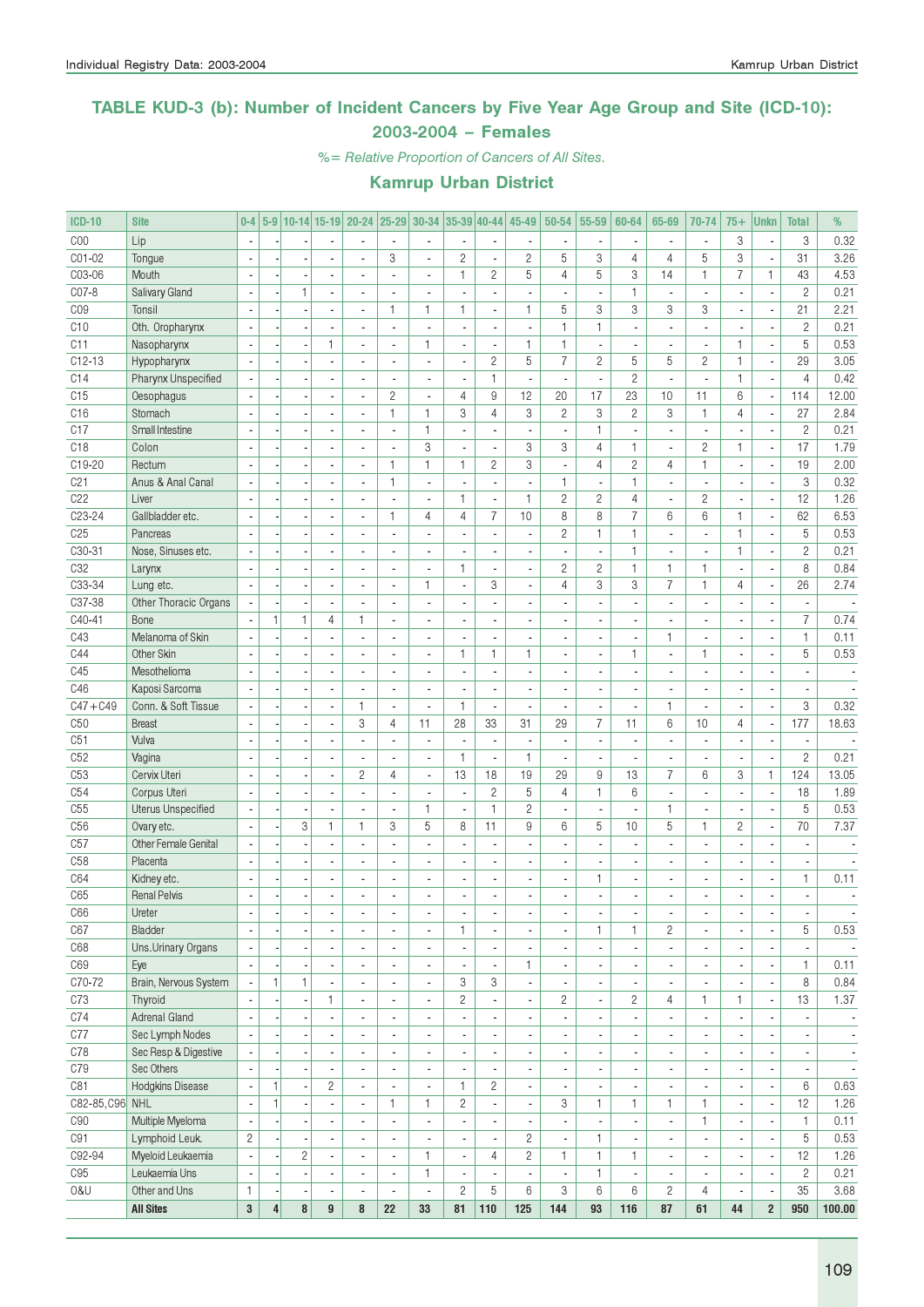### TABLE: KUD–4(a):

# Average Annual Age Specific,Crude (CR), Age Adjusted (AAR) (with Standard Error(SE)) and Truncated (35-64 yrs) (TR) Incidence Rate per 100,000 population: 2003-2004 - Males Kamrup Urban District

| <b>ICD-10</b>   | $0 - 4$        | $5-9$                    | $10 - 14$                | $15-19$                  | $20 - 24$                | $25 - 29$                | 30-34                    | 35-39                    | $40 - 44$                | 45-49               | 50-54                    | 55-59                    | 60-64             | 65-69                    | 70-74                    | >75                | <b>CR</b> | <b>AAR</b>               | <b>SE</b>                | <b>TR</b>                |
|-----------------|----------------|--------------------------|--------------------------|--------------------------|--------------------------|--------------------------|--------------------------|--------------------------|--------------------------|---------------------|--------------------------|--------------------------|-------------------|--------------------------|--------------------------|--------------------|-----------|--------------------------|--------------------------|--------------------------|
| C <sub>00</sub> | $\overline{a}$ | ä,                       |                          | $\overline{\phantom{a}}$ | ÷,                       | $\overline{\phantom{a}}$ | 1.0                      | 1.0                      |                          | 1.6                 | 2.1                      | $\overline{\phantom{a}}$ |                   |                          |                          |                    | 0.4       | 0.3                      | 0.16                     | 0.8                      |
| C01-02          |                |                          |                          | $\overline{a}$           | ä,                       | Ĭ.                       | 1.0                      | 1.9                      | 3.9                      | 14.3                | 35.3                     | 36.9                     | 21.3              | 65.0                     | 70.0                     | 172.7              | 7.7       | 12.2                     | 1.41                     | 17.1                     |
| C03-06          |                |                          | ÷,                       | $\overline{\phantom{a}}$ | ä,                       | ×,                       | $\blacksquare$           | 4.9                      | 10.4                     | 9.5                 | 31.1                     | 33.8                     | 34.0              | 45.5                     | 60.0                     | 20.3               | 6.3       | 8.7                      | 1.13                     | 18.6                     |
| C07-8           |                |                          | ÷,                       | $\overline{\phantom{a}}$ | ä,                       | 0.9                      |                          |                          |                          |                     |                          | $\overline{\phantom{a}}$ |                   | 6.5                      |                          |                    | 0.2       | 0.3                      | 0.21                     |                          |
| CO <sub>9</sub> |                |                          | ÷,                       | $\overline{\phantom{a}}$ | ä,                       | ×,                       | $\blacksquare$           | 1.9                      | 7.8                      | 12.7                | 20.7                     | 33.8                     | 46.8              | 32.5                     | 30.0                     | 50.8               | 5.8       | 8.2                      | 1.11                     | 18.1                     |
| C10             |                |                          | ÷,                       | $\overline{\phantom{a}}$ | ×,                       | ×,                       | $\overline{\phantom{a}}$ |                          |                          |                     | 8.3                      | 9.2                      | 17.0              | 13.0                     | 20.0                     | 30.5               | 1.7       | 2.9                      | 0.70                     | 4.7                      |
| C11             |                |                          | ÷,                       | $\frac{1}{2}$            | ×,                       | ×,                       | $\blacksquare$           | 1.0                      | 2.6                      |                     |                          | 6.2                      | 4.3               |                          | 10.0                     |                    | 0.7       | 0.8                      | 0.34                     | 2.0                      |
| $C12-13$        |                |                          | ÷,                       | $\frac{1}{2}$            | $\overline{\phantom{a}}$ | $\overline{a}$           | 5.9                      | 8.8                      | 15.5                     | 12.7                | 56.0                     | 83.0                     | 114.9             | 117.0                    | 140.0                    | 132.0              | 15.0      | 22.3                     | 1.86                     | 41.7                     |
| C14             |                |                          | ÷,                       | $\frac{1}{2}$            | $\overline{\phantom{a}}$ | ×,                       | $\blacksquare$           | 1.0                      | 2.6                      | 4.8                 | 12.4                     | 12.3                     | 17.0              | 13.0                     | 20.0                     | 10.2               | 2.3       | 3.3                      | 0.69                     | 7.4                      |
| C15             |                |                          | $\overline{a}$           | $\frac{1}{2}$            | $\overline{\phantom{a}}$ | ×,                       | 3.9                      | 6.8                      | 18.1                     | 61.8                | 70.5                     | 129.2                    | 187.2             | 155.9                    | 160.0                    | 152.3              | 22.2      | 32.5                     | 2.22                     | 69.0                     |
| C16             |                |                          | ÷,                       | $\frac{1}{2}$            | $\overline{\phantom{a}}$ | ×,                       | 1.0                      | 3.9                      | 3.9                      | 7.9                 | 24.9                     | 24.6                     | 46.8              | 32.5                     | 10.0                     | 60.9               | 5.2       | 7.5                      | 1.06                     | 16.3                     |
| C17             |                |                          | $\overline{a}$           | $\overline{\phantom{a}}$ | $\overline{\phantom{a}}$ | ×,                       | $\blacksquare$           |                          |                          |                     |                          | $\overline{\phantom{a}}$ |                   | ×,                       |                          |                    |           | ×,                       | ł,                       |                          |
| C <sub>18</sub> |                |                          |                          | $\overline{a}$           | $\overline{\phantom{a}}$ | ×,                       | $\overline{\phantom{a}}$ | 1.0                      | 2.6                      | 1.6                 | 8.3                      | 3.1                      | 12.8              | 32.5                     | 10.0                     | 30.5               | 2.0       | 3.1                      | 0.72                     | 4.4                      |
| C19-20          |                |                          | Ĭ.                       | 1.0                      | $\overline{\phantom{a}}$ | ÷,                       | 1.0                      | 1.9                      | 2.6                      | 3.2                 | 4.1                      | 6.2                      |                   | $\overline{\phantom{a}}$ | 10.0                     | 40.6               | 1.6       | 2.1                      | 0.55                     | 3.0                      |
| C <sub>21</sub> |                |                          | $\overline{a}$           | $\overline{a}$           | ä,                       | Ĭ.                       | $\overline{\phantom{a}}$ |                          |                          | 4.8                 | 4.1                      | 9.2                      |                   |                          |                          |                    | 0.7       | 0.9                      | 0.31                     | 2.8                      |
| C22             |                |                          | ÷,                       | ä,                       | 0.9                      | ÷,                       | 1.0                      | 3.9                      | 1.3                      | 4.8                 | 6.2                      | 9.2                      | 17.0              | 26.0                     | 10.0                     |                    | 2.3       | 3.1                      | 0.66                     | 6.3                      |
| C23-24          |                |                          | ÷,                       | $\overline{\phantom{a}}$ | ×,                       | ÷                        | $\blacksquare$           | 1.0                      | 1.3                      | 6.3                 | 8.3                      | 15.4                     | 17.0              | 6.5                      | 30.0                     |                    | 2.1       | 3.0                      | 0.66                     | 7.2                      |
| C <sub>25</sub> |                |                          | ÷,                       | $\overline{\phantom{a}}$ | ×,                       | ÷                        | $\blacksquare$           |                          |                          | 1.6                 | 2.1                      | $\overline{\phantom{a}}$ |                   | 6.5                      |                          |                    | 0.3       | 0.4                      | 0.24                     | 0.6                      |
| C30-31          |                |                          | ÷,                       | $\frac{1}{2}$            | $\overline{\phantom{a}}$ | ÷                        | 1.0                      |                          |                          | 4.8                 | 2.1                      | 3.1                      | 4.3               | 6.5                      |                          |                    | 0.7       | 0.9                      | 0.35                     | 2.2                      |
| C <sub>32</sub> |                |                          | ÷,                       | $\overline{\phantom{a}}$ | $\overline{\phantom{a}}$ | ÷                        | $\blacksquare$           | 2.9                      | 3.9                      | 11.1                | 10.4                     | 43.1                     | 42.6              | 65.0                     | 30.0                     | 30.5               | 5.4       | 8.2                      | 1.13                     | 16.2                     |
| C33-34          |                |                          | $\overline{a}$           | $\overline{\phantom{a}}$ | ÷,                       | ÷                        | $\blacksquare$           | 1.9                      | 9.1                      | 7.9                 | 16.6                     | 43.1                     | 63.8              | 123.5                    | 140.0                    | 101.6              | 8.7       | 14.8                     | 1.59                     | 20.1                     |
| C37-38          |                |                          |                          | $\overline{a}$           | ä,                       | ÷                        | $\overline{a}$           |                          |                          |                     |                          | $\overline{\phantom{a}}$ |                   | ×,                       |                          |                    |           | ÷,                       | ×,                       |                          |
| C40-41          | 2.8            | $\overline{\phantom{a}}$ | $\blacksquare$           | 1.0                      | 0.9                      | ÷,                       |                          |                          |                          | 3.2                 |                          | 3.1                      |                   | 6.5                      |                          | 20.3               | 0.9       | 1.4                      | 0.47                     | 1.0                      |
| C43             |                | $\overline{\phantom{a}}$ | ÷,                       | $\overline{\phantom{a}}$ | 0.9                      | ÷,                       |                          |                          |                          |                     |                          | ł,                       | 4.3               |                          |                          |                    | 0.2       | 0.2                      | 0.19                     | 0.5                      |
| C44             |                |                          | ÷,                       | ä,                       | 0.9                      | ÷,                       | 2.0                      |                          |                          |                     | 6.2                      | 6.2                      | 4.3               | 13.0                     |                          |                    | 1.0       | 1.3                      | 0.42                     | 2.3                      |
| C45             |                | ä,                       | $\overline{a}$           | ä,                       |                          | ×,                       | $\blacksquare$           |                          |                          |                     |                          | $\overline{\phantom{a}}$ |                   |                          |                          |                    |           | $\overline{\phantom{a}}$ | $\overline{\phantom{a}}$ |                          |
| C46             |                | $\overline{a}$           |                          | $\overline{a}$           | ä,                       | ÷,                       |                          |                          |                          |                     |                          | ł,                       |                   |                          |                          |                    |           |                          |                          |                          |
| $C47 + C49$     |                | ä,                       | 0.9                      | 1.0                      | 0.9                      | Ĭ.                       | $\overline{a}$           | 1.0                      |                          |                     | 2.1                      | ÷,                       |                   | 6.5                      |                          | 10.2               | 0.7       | 0.8                      | 0.34                     | 0.5                      |
| C50             |                | $\overline{\phantom{a}}$ | ÷,                       | $\overline{a}$           |                          | ÷,                       | 1.0                      | 1.9                      | 2.6                      | 4.8                 |                          | ÷,                       | 4.3               | 6.5                      |                          |                    | 0.9       | 1.0                      | 0.34                     | 2.3                      |
| C60             |                |                          | ÷,                       |                          | ä,                       | ×,                       | 1.0                      | ÷,                       | 1.3                      | 1.6                 | 8.3                      | 9.2                      | 8.5               | ÷,                       |                          |                    | 1.1       | 1.4                      | 0.41                     | 4.2                      |
| C61             |                |                          | ÷,                       |                          | ×,                       | ł,                       | $\overline{\phantom{a}}$ | 1.0                      |                          |                     |                          | 12.3                     | 12.8              | 32.5                     | 50.0                     | 182.8              | 3.4       | 6.7                      | 1.13                     | 3.4                      |
| C62             |                | $\overline{\phantom{a}}$ | $\blacksquare$           | 1.0                      | 1.8                      | 2.7                      | 6.8                      | $\blacksquare$           | 2.6                      |                     |                          | ł,                       |                   | $\blacksquare$           |                          |                    | 1.4       | 1.0                      | 0.27                     | 0.5                      |
| C63             |                |                          |                          | $\overline{a}$           | ×,                       | $\overline{a}$           |                          |                          |                          |                     |                          |                          |                   |                          |                          |                    |           |                          |                          |                          |
| C64             | 1.4            | $\overline{\phantom{a}}$ | $\blacksquare$           | $\overline{\phantom{a}}$ | ä,                       |                          |                          |                          |                          | 1.6                 |                          | 3.1                      |                   | 6.5                      | 10.0                     |                    | 0.5       | 0.8                      | 0.36                     | 0.7                      |
| C65             |                |                          |                          | ٠                        | ä,                       |                          |                          |                          |                          |                     |                          |                          |                   |                          |                          |                    |           |                          |                          |                          |
| C66             |                |                          |                          |                          |                          |                          |                          |                          |                          |                     |                          | ä,                       | 4.3               |                          |                          |                    | 0.1       | 0.2                      | 0.17                     | 0.5                      |
| C67             | ٠              |                          | 0.0                      | ۰                        |                          |                          | 1.0                      | $\overline{\phantom{a}}$ |                          |                     | 2.1                      | 3.1                      | 8.5               | 6.5                      | 10.0                     | 20.2               | 0.8       | 1.4                      | 0.50                     | 1.8                      |
| C68             | $\blacksquare$ | $\blacksquare$           | $\overline{a}$           | $\overline{\phantom{a}}$ | $\blacksquare$           | $\blacksquare$           | $\blacksquare$           | $\blacksquare$           | $\blacksquare$           |                     |                          | ٠                        |                   | ٠                        |                          |                    |           | $\overline{\phantom{a}}$ |                          | $\overline{\phantom{a}}$ |
| C69             | 1.4            | $\blacksquare$           | $\blacksquare$           | $\blacksquare$           | $\overline{\phantom{a}}$ | $\blacksquare$           | $\blacksquare$           | $\blacksquare$           |                          |                     |                          | $\overline{\phantom{a}}$ |                   | ٠                        |                          |                    | 0.1       | 0.2                      | 0.17                     | $\overline{\phantom{a}}$ |
| C70-72          | $\overline{a}$ | $\overline{\phantom{a}}$ | $\overline{a}$           | $\overline{\phantom{a}}$ | $\overline{\phantom{a}}$ | $\overline{\phantom{a}}$ | 2.9                      |                          |                          |                     | 4.1                      | 6.2                      | 4.3               | $\overline{\phantom{a}}$ | 10.0                     | 10.2               | 0.9       | 1.2                      | 0.42                     | 2.0                      |
| C73             | $\blacksquare$ | $\overline{\phantom{a}}$ | $\overline{a}$           | $\overline{\phantom{a}}$ | $\blacksquare$           | ä,                       | $\blacksquare$           | 1.9                      | ÷,                       | 3.2                 |                          | 3.1                      |                   | ٠                        |                          |                    | 0.5       | 0.4                      | 0.20                     | 1.4                      |
| C74             | $\blacksquare$ | $\overline{\phantom{a}}$ | $\overline{a}$           | $\overline{\phantom{a}}$ | $\overline{\phantom{a}}$ | ä,                       | $\blacksquare$           |                          |                          |                     |                          |                          |                   | $\overline{\phantom{a}}$ |                          |                    |           | ä,                       | $\overline{\phantom{a}}$ | $\overline{\phantom{a}}$ |
| C77             | $\blacksquare$ | $\overline{a}$           | $\overline{a}$           | $\frac{1}{2}$            | $\overline{\phantom{a}}$ | ×,                       | $\blacksquare$           | $\blacksquare$           |                          |                     |                          |                          |                   |                          |                          |                    |           |                          | $\overline{\phantom{a}}$ | $\overline{\phantom{a}}$ |
| C78             | ä,             | $\overline{a}$           | $\overline{a}$           | $\frac{1}{2}$            | ٠                        | ä,                       | $\blacksquare$           | $\blacksquare$           |                          |                     |                          |                          |                   |                          |                          |                    |           |                          | $\overline{\phantom{a}}$ | $\overline{\phantom{a}}$ |
| C79             | $\overline{a}$ | $\overline{a}$           | $\overline{a}$           | $\frac{1}{2}$            | ×,                       | ×,                       | $\blacksquare$           | $\blacksquare$           |                          |                     |                          | ٠                        |                   | ł,                       |                          |                    |           | $\overline{\phantom{a}}$ | ÷,                       | $\overline{\phantom{a}}$ |
| C81             | ä,             | $\overline{\phantom{a}}$ | $\overline{\phantom{a}}$ | ٠                        | 0.9                      | ÷,                       | $\blacksquare$           | $\overline{\phantom{a}}$ | $\overline{\phantom{a}}$ | 1.6                 | ÷,                       | ÷,                       | 4.3               | 6.5                      | ×,                       |                    | 0.4       | 0.5                      | 0.29                     | 0.9                      |
| C82-85, C96     |                | 1.1                      | ×,                       | ٠                        | 0.9                      | 1.8                      | 2.9                      | 1.9                      | 2.6                      | 3.2                 | 4.1                      | 24.6                     | 12.8              | 19.5                     | $\overline{\phantom{a}}$ | 10.2               | 2.9       | 3.5                      | 0.68                     | 7.0                      |
| C90             |                | ä,                       | ÷,                       | $\frac{1}{2}$            | $\overline{\phantom{a}}$ | ÷,                       | ÷,                       | $\overline{\phantom{a}}$ | 1.3                      | 9.5                 |                          | 9.2                      | 12.8              | 13.0                     | ٠                        |                    | 1.4       | 1.9                      | 0.52                     | 4.9                      |
| C91             | 1.4            | ÷,                       | 0.9                      | 1.0                      | 0.9                      | 0.9                      | 1.0                      | 1.0                      |                          | 1.6                 | $\overline{a}$           | 3.1                      |                   |                          |                          |                    | 0.8       | 0.8                      | 0.29                     | 0.9                      |
| C92-94          |                | $\blacksquare$           | Ĭ.                       | $\overline{\phantom{a}}$ | $\overline{\phantom{a}}$ | 0.9                      | 3.9                      | $\overline{\phantom{a}}$ | 1.3                      | 1.6                 | $\overline{a}$           | 3.1                      |                   |                          |                          |                    | 0.7       | 0.6                      | 0.22                     | 1.0                      |
| C95             | ×,             | $\blacksquare$           | ÷,                       | 1.0                      | 0.9                      | $\overline{\phantom{a}}$ | $\overline{\phantom{a}}$ | ÷,                       |                          |                     | $\overline{\phantom{m}}$ | ÷                        |                   | $\overline{\phantom{a}}$ |                          |                    | 0.2       | 0.2                      | 0.12                     | $\overline{\phantom{a}}$ |
| 0&U             | ×,             | ÷,                       | 1.9                      | $\overline{\phantom{a}}$ | 0.9                      | 0.9                      | $\overline{\phantom{a}}$ | 1.9                      | 6.5                      | 19.0                | 20.7                     |                          | $36.9$   102.1    | 13.0                     | 70.0                     | 50.8               | 7.7       | 11.4                     | 1.31                     | 26.6                     |
| All             | 6.9            | 1.1                      | 3.8                      | 6.2                      | 11.0                     | 8.1                      | 38.1                     | 54.5                     |                          | $103.5$ 222.0 371.3 |                          |                          | 624.3 829.8 877.2 |                          | 909.7                    | 1127.4 118.1 172.2 |           |                          |                          | $5.12$ 321.1             |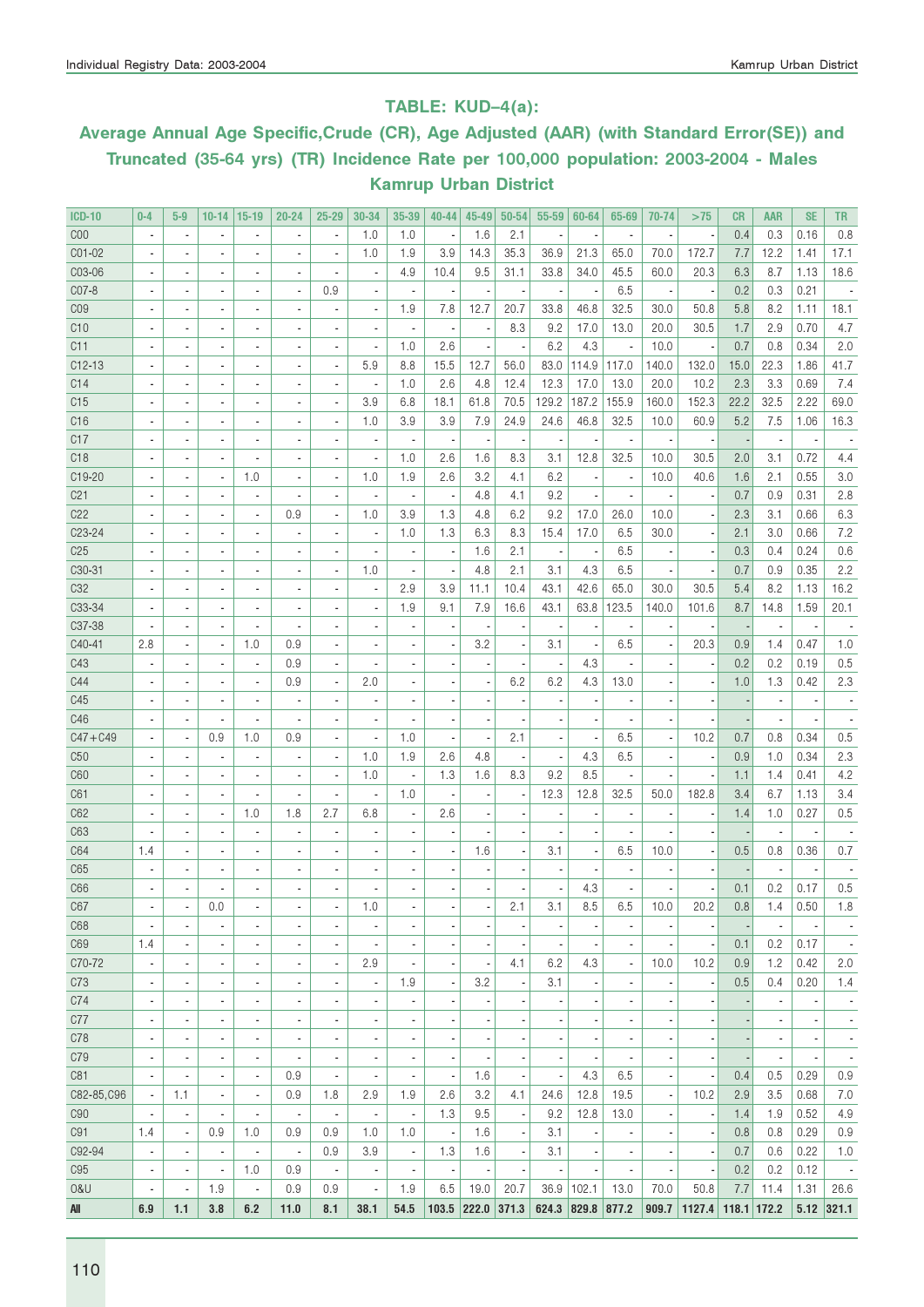### TABLE: KUD–4(b):

# Average Annual Age Specific,Crude (CR), Age Adjusted (AAR) (with Standard Error(SE)) and Truncated (35-64 yrs) (TR) Incidence Rate per 100,000 population: 2003-2004 - Females Kamrup Urban District

| <b>ICD-10</b>       | $0-4$                        | $5-9$                    | $10-14$                  | $ 15-19$                 | $20 - 24$                | $25 - 29$                | 30-34                    | 35-39                    | $40 - 44$                | 45-49                    | $50 - 54$                | $55 - 59$                | 60-64                    | 65-69                        | 70-74                        | >75                      | CR                       | <b>AAR</b>               | <b>SE</b>                | <b>TR</b>                |
|---------------------|------------------------------|--------------------------|--------------------------|--------------------------|--------------------------|--------------------------|--------------------------|--------------------------|--------------------------|--------------------------|--------------------------|--------------------------|--------------------------|------------------------------|------------------------------|--------------------------|--------------------------|--------------------------|--------------------------|--------------------------|
| C <sub>00</sub>     | ٠                            | $\blacksquare$           | $\overline{\phantom{a}}$ | $\blacksquare$           | $\blacksquare$           | $\overline{\phantom{a}}$ | ä,                       | $\overline{\phantom{a}}$ |                          |                          |                          |                          |                          | $\overline{\phantom{a}}$     | ä,                           | 34.5                     | 0.3                      | 0.7                      | 0.40                     |                          |
| CO1-02              | $\blacksquare$               | $\blacksquare$           | $\overline{\phantom{a}}$ | $\overline{\phantom{a}}$ | $\overline{\phantom{a}}$ | 2.8                      | ×,                       | 2.4                      | $\overline{\phantom{a}}$ | 4.4                      | 15.9                     | 14.3                     | 22.6                     | 30.8                         | 63.6                         | 34.5                     | 3.4                      | 5.8                      | 1.09                     | 8.6                      |
| C03-06              |                              |                          | $\overline{\phantom{a}}$ | ٠                        | $\blacksquare$           | $\overline{\phantom{a}}$ | ٠                        | 1.2                      | 3.7                      | 10.9                     | 12.7                     | 23.8                     | 16.9                     | 107.8                        | 12.7                         | 80.6                     | 4.7                      | 8.3                      | 1.32                     | 10.4                     |
| C07-8               |                              | $\overline{\phantom{a}}$ | 1.0                      | ٠                        |                          |                          |                          | ä,                       |                          |                          |                          |                          | 5.6                      | ä,                           | ÷,                           |                          | 0.2                      | 0.3                      | 0.24                     | 0.7                      |
| CO <sub>9</sub>     |                              | $\overline{\phantom{a}}$ | $\blacksquare$           | $\overline{\phantom{a}}$ | $\blacksquare$           | 0.9                      | 1.1                      | 1.2                      | $\overline{\phantom{a}}$ | 2.2                      | 15.9                     | 14.3                     | 16.9                     | 23.1                         | 38.2                         | $\overline{\phantom{a}}$ | 2.3                      | 3.8                      | 0.88                     | 7.2                      |
| C10                 |                              | $\overline{a}$           | $\blacksquare$           | $\blacksquare$           |                          | $\overline{a}$           | ×,                       | $\overline{\phantom{a}}$ |                          | ٠.                       | 3.2                      | 4.8                      |                          | $\blacksquare$               | $\overline{\phantom{a}}$     | $\overline{\phantom{a}}$ | 0.2                      | 0.3                      | 0.25                     | 1.1                      |
| C11                 |                              |                          | $\overline{\phantom{a}}$ | 1.1                      |                          | $\overline{a}$           | 1.1                      | $\overline{\phantom{a}}$ |                          | 2.2                      | 3.2                      |                          |                          |                              |                              | 11.5                     | 0.5                      | 0.7                      | 0.33                     | 0.9                      |
| $C12-13$            | $\blacksquare$               | $\blacksquare$           | $\overline{\phantom{a}}$ | ٠                        | $\overline{\phantom{a}}$ | $\overline{\phantom{a}}$ | ä,                       | $\blacksquare$           | 3.7                      | 10.9                     | 22.2                     | 9.5                      | 28.2                     | 38.5                         | 25.5                         | 11.5                     | 3.2                      | 5.4                      | 1.03                     | 11.3                     |
| C14                 |                              |                          |                          |                          |                          | ä,                       |                          | ä,                       |                          |                          |                          | ÷,                       |                          |                              | $\overline{a}$               |                          |                          | 0.8                      |                          |                          |
| C15                 | ٠                            | $\blacksquare$           | $\blacksquare$           | $\blacksquare$           | $\overline{\phantom{a}}$ |                          | $\blacksquare$           |                          | 1.9                      | ٠.                       | ÷,                       |                          | 11.3                     | $\overline{\phantom{a}}$     |                              | 11.5                     | 0.4                      |                          | 0.41                     | 1.8                      |
|                     |                              | $\overline{\phantom{a}}$ | $\blacksquare$           | $\blacksquare$           | ٠                        | 1.9                      | $\overline{\phantom{a}}$ | 4.8                      | 16.7                     | 26.1                     | 63.5                     | 80.9                     | 129.8                    | 77.0                         | 140.0                        | 69.1                     | 12.4                     | 21.1                     | 2.05                     | 46.7                     |
| C16                 |                              |                          | $\overline{\phantom{a}}$ | $\overline{\phantom{a}}$ | $\blacksquare$           | 0.9                      | 1.1                      | 3.6                      | 7.4                      | 6.5                      | 6.4                      | 14.3                     | 11.3                     | 23.1                         | 12.7                         | 46.1                     | 2.9                      | 4.4                      | 0.91                     | 7.7                      |
| C17                 |                              | $\overline{\phantom{a}}$ | $\blacksquare$           | $\overline{a}$           | $\overline{a}$           | $\blacksquare$           | 1.1                      | $\overline{\phantom{a}}$ | $\overline{\phantom{a}}$ |                          |                          | 4.8                      |                          | $\overline{\phantom{a}}$     | $\blacksquare$               |                          | 0.2                      | 0.3                      | 0.20                     | 0.6                      |
| C <sub>18</sub>     |                              | $\overline{a}$           | $\blacksquare$           | $\blacksquare$           |                          | ×,                       | 3.4                      | $\overline{\phantom{a}}$ | $\overline{\phantom{a}}$ | 6.5                      | 9.5                      | 19.0                     | 5.6                      | $\blacksquare$               | 25.5                         | 11.5                     | 1.9                      | 2.8                      | 0.72                     | 6.0                      |
| C19-20              |                              | $\blacksquare$           | ٠                        | $\overline{\phantom{a}}$ | $\overline{a}$           | 0.9                      | 1.1                      | 1.2                      | 3.7                      | 6.5                      |                          | 19.0                     | 11.3                     | 30.8                         | 12.7                         | ł,                       | 2.1                      | 3.2                      | 0.79                     | 6.1                      |
| C <sub>21</sub>     | $\overline{\phantom{a}}$     | $\blacksquare$           | $\overline{\phantom{a}}$ | $\overline{\phantom{a}}$ | $\blacksquare$           | 0.9                      | ×,                       | $\overline{\phantom{a}}$ | $\overline{\phantom{a}}$ | $\overline{\phantom{a}}$ | 3.2                      | ×,                       | 5.6                      | $\overline{\phantom{a}}$     | $\blacksquare$               | $\overline{\phantom{a}}$ | 0.3                      | 0.5                      | 0.29                     | 1.2                      |
| C22                 | $\blacksquare$               | $\blacksquare$           | $\blacksquare$           | $\blacksquare$           | $\blacksquare$           | $\overline{a}$           | $\overline{\phantom{a}}$ | 1.2                      | $\overline{\phantom{a}}$ | 2.2                      | 6.4                      | 9.5                      | 22.6                     | $\blacksquare$               | 25.5                         | $\overline{\phantom{a}}$ | 1.3                      | 2.3                      | 0.69                     | 5.8                      |
| C <sub>2</sub> 3-24 |                              | $\overline{\phantom{a}}$ | $\overline{\phantom{a}}$ | $\overline{\phantom{a}}$ | $\blacksquare$           | 0.9                      | 4.5                      | 4.8                      | 13.0                     | 21.8                     | 25.4                     | 38.1                     | 39.5                     | 46.2                         | 76.4                         | 11.5                     | 6.7                      | 10.2                     | 1.38                     | 21.8                     |
| C <sub>25</sub>     |                              |                          | $\overline{a}$           | $\overline{a}$           |                          |                          |                          | $\overline{\phantom{a}}$ | $\overline{\phantom{a}}$ |                          | 6.4                      | 4.8                      | 5.6                      | $\overline{\phantom{a}}$     |                              | 11.5                     | 0.5                      | 1.0                      | 0.44                     | 2.4                      |
| C30-31              |                              |                          | $\overline{\phantom{a}}$ | $\overline{\phantom{a}}$ | $\overline{\phantom{a}}$ | $\overline{a}$           | $\overline{\phantom{a}}$ | $\blacksquare$           | $\overline{\phantom{a}}$ |                          |                          | ×                        | 5.6                      | $\blacksquare$               | $\overline{\phantom{a}}$     | 11.5                     | 0.2                      | 0.5                      | 0.32                     | 0.7                      |
| C32                 |                              |                          | $\blacksquare$           | $\blacksquare$           |                          |                          | ä,                       | 1.2                      | $\overline{\phantom{a}}$ |                          | 6.4                      | 9.5                      | 5.6                      | 7.7                          | 12.7                         | $\overline{\phantom{a}}$ | 0.9                      | 1.5                      | 0.55                     | 3.2                      |
| C33-34              |                              |                          | $\blacksquare$           | ٠                        |                          |                          | 1.1                      | ÷,                       | 5.6                      |                          | 12.7                     | 14.3                     | 16.9                     | 53.9                         | 12.7                         | 46.1                     | 2.8                      | 5.1                      | 1.03                     | 7.2                      |
| C37-38              | $\blacksquare$               | $\overline{\phantom{a}}$ | $\overline{\phantom{a}}$ | $\blacksquare$           | $\overline{a}$           | $\overline{\phantom{a}}$ | ä,                       | $\blacksquare$           | ÷,                       |                          |                          |                          |                          | $\overline{\phantom{a}}$     | $\overline{\phantom{a}}$     | ×,                       |                          | $\overline{\phantom{a}}$ | $\overline{\phantom{a}}$ |                          |
| C40-41              | $\blacksquare$               | 1.1                      | 1.0                      | 4.6                      | 1.1                      | $\overline{\phantom{a}}$ | $\overline{a}$           | $\overline{\phantom{a}}$ | $\overline{\phantom{a}}$ |                          |                          | $\blacksquare$           | $\blacksquare$           | $\overline{\phantom{a}}$     | $\overline{\phantom{a}}$     | $\overline{\phantom{a}}$ | 0.8                      | 0.7                      | 0.27                     | $\overline{\phantom{a}}$ |
| C43                 |                              |                          | $\overline{a}$           | $\overline{\phantom{a}}$ | $\overline{\phantom{m}}$ |                          |                          | $\overline{\phantom{a}}$ | $\overline{a}$           |                          |                          |                          |                          | 7.7                          | $\overline{\phantom{m}}$     | $\overline{\phantom{a}}$ | 0.1                      | 0.2                      | 0.23                     |                          |
| C44                 |                              |                          | $\overline{a}$           |                          |                          |                          |                          | 1.2                      | 1.9                      | 2.2                      |                          |                          | 5.6                      | $\overline{\phantom{a}}$     | 12.7                         |                          | 0.5                      | 0.8                      | 0.39                     | 1.7                      |
| C45                 |                              |                          | ٠                        | ٠                        | $\overline{\phantom{a}}$ |                          | $\blacksquare$           | $\overline{\phantom{a}}$ | $\overline{a}$           |                          |                          |                          |                          | $\overline{\phantom{a}}$     | $\blacksquare$               |                          |                          | $\blacksquare$           |                          |                          |
| C46                 |                              | $\blacksquare$           | $\blacksquare$           | ٠                        |                          |                          | $\blacksquare$           |                          | $\overline{a}$           |                          |                          |                          |                          |                              |                              |                          |                          |                          |                          |                          |
| $C47 + C49$         |                              | $\blacksquare$           | ٠                        | $\overline{\phantom{a}}$ | 1.1                      |                          | ٠                        | 1.2                      |                          |                          |                          |                          |                          | 7.7                          | $\overline{\phantom{a}}$     |                          | 0.3                      | 0.4                      | 0.26                     | 0.2                      |
| C50                 | $\overline{\phantom{a}}$     | ä,                       | $\overline{\phantom{a}}$ | $\blacksquare$           | 3.2                      | 3.8                      | 12.5                     | 33.3                     | 61.4                     | 67.5                     | 92.1                     | 33.3                     | 62.1                     | 46.2                         | 127.3                        | 46.1                     | 19.3                     | 24.3                     | 1.97                     | 58.6                     |
|                     |                              |                          |                          |                          |                          |                          |                          |                          |                          |                          |                          |                          |                          |                              |                              |                          |                          |                          |                          |                          |
| C <sub>51</sub>     | $\blacksquare$               | ٠                        | $\overline{\phantom{a}}$ | $\overline{\phantom{a}}$ | $\blacksquare$           | $\overline{\phantom{a}}$ | ٠                        | $\overline{\phantom{a}}$ | $\overline{\phantom{a}}$ |                          |                          | ×                        |                          | ÷,                           | ÷,                           |                          |                          | $\overline{\phantom{a}}$ | $\overline{\phantom{a}}$ |                          |
| C52                 |                              | $\overline{\phantom{a}}$ | $\overline{\phantom{a}}$ | $\blacksquare$           | $\overline{\phantom{a}}$ | ٠                        | ×,                       | 1.2                      | $\overline{\phantom{a}}$ | 2.2                      |                          |                          |                          | $\overline{\phantom{a}}$     | ٠                            | $\overline{\phantom{a}}$ | 0.2                      | 0.2                      | 0.15                     | 0.7                      |
| C53                 |                              |                          | $\blacksquare$           | $\overline{\phantom{a}}$ | 2.1                      | 3.8                      | $\overline{\phantom{a}}$ | 15.4                     | 33.5                     | 41.4                     | 92.1                     | 42.8                     | 73.4                     | 53.9                         | 76.4                         | 34.5                     | 13.5                     | 19.0                     | 1.81                     | 47.3                     |
| C54                 |                              |                          | $\overline{a}$           |                          |                          |                          |                          | ÷,                       | 3.7                      | 10.9                     | 12.7                     | 4.8                      | 33.9                     | $\blacksquare$               | $\overline{\phantom{a}}$     | ×,                       | 2.0                      | 3.1                      | 0.74                     | 9.9                      |
| C55                 |                              | $\overline{a}$           | $\blacksquare$           | $\overline{a}$           | $\overline{\phantom{a}}$ | $\overline{\phantom{a}}$ | 1.1                      | $\overline{\phantom{a}}$ | 1.9                      | 4.4                      |                          | ٠                        |                          | 7.7                          | ä,                           | ٠.                       | 0.5                      | 0.7                      | 0.32                     | 1.2                      |
| C <sub>56</sub>     |                              | $\blacksquare$           | 2.9                      | 1.1                      | 1.1                      | 2.8                      | 5.7                      | 9.5                      | 20.5                     | 19.6                     | 19.1                     | 23.8                     | 56.4                     | 38.5                         | 12.7                         | 23.0                     | 7.6                      | 10.0                     | 1.30                     | 23.0                     |
| C57                 |                              |                          | $\blacksquare$           | ٠                        |                          |                          |                          | ٠                        |                          |                          |                          |                          |                          |                              |                              |                          |                          | $\overline{a}$           |                          |                          |
| C58                 |                              |                          | ٠                        | ٠                        |                          |                          |                          | ÷,                       |                          |                          |                          |                          |                          |                              |                              |                          |                          | $\blacksquare$           | $\overline{\phantom{a}}$ |                          |
| C64                 | ٠                            | $\blacksquare$           | $\blacksquare$           | $\blacksquare$           | $\overline{a}$           | $\overline{a}$           | ٠                        | ٠                        | $\blacksquare$           |                          |                          | 4.8                      |                          | ٠                            | $\blacksquare$               | $\overline{\phantom{a}}$ | 0.1                      | 0.2                      | 0.19                     | 0.6                      |
| C65                 |                              |                          |                          |                          |                          |                          |                          |                          |                          |                          |                          |                          |                          |                              | $\overline{\phantom{a}}$     | $\overline{\phantom{a}}$ |                          |                          |                          |                          |
| C <sub>66</sub>     | ٠                            |                          | ٠                        | ٠                        | ۰                        |                          | ٠                        | ٠                        |                          | $\overline{\phantom{a}}$ |                          | ÷,                       | $\overline{\phantom{a}}$ | $\overline{\phantom{a}}$     | ٠                            | $\overline{\phantom{a}}$ | $\overline{\phantom{a}}$ |                          | $\overline{\phantom{a}}$ | $\overline{\phantom{a}}$ |
| C67                 | ä,                           |                          | $\blacksquare$           | $\blacksquare$           | $\overline{\phantom{a}}$ | $\overline{\phantom{a}}$ | $\blacksquare$           | 1.2                      |                          |                          |                          | 4.8                      | 5.6                      | 15.4                         | ä,                           | ÷,                       | 0.5                      | 0.9                      | 0.45                     | 1.6                      |
| C68                 | $\blacksquare$               | ٠                        | ٠                        | ٠                        | $\overline{\phantom{a}}$ | $\overline{\phantom{m}}$ | ٠                        | $\overline{\phantom{a}}$ | $\blacksquare$           |                          |                          | $\overline{\phantom{a}}$ |                          | ٠                            | $\blacksquare$               |                          |                          | $\overline{\phantom{a}}$ | $\overline{\phantom{a}}$ | $\overline{\phantom{a}}$ |
| C69                 | $\blacksquare$               |                          | $\overline{\phantom{a}}$ | $\overline{\phantom{a}}$ | $\overline{\phantom{a}}$ | $\overline{\phantom{m}}$ | $\overline{\phantom{a}}$ | $\overline{\phantom{a}}$ | $\overline{\phantom{a}}$ | 2.2                      |                          | $\overline{\phantom{a}}$ |                          | ٠                            | $\overline{a}$               | $\overline{\phantom{a}}$ | 0.1                      | 0.1                      | 0.13                     | 0.4                      |
| C70-72              | $\overline{\phantom{a}}$     | 1.1                      | 1.0                      | $\overline{\phantom{a}}$ | $\overline{\phantom{a}}$ | $\overline{\phantom{m}}$ | $\overline{\phantom{a}}$ | 3.6                      | 5.6                      |                          |                          |                          |                          | $\overline{\phantom{a}}$     |                              | $\overline{\phantom{a}}$ | 0.9                      | 0.8                      | 0.27                     | 1.8                      |
| C73                 | ÷,                           | $\overline{\phantom{a}}$ | $\blacksquare$           | 1.1                      | $\overline{\phantom{a}}$ | $\overline{a}$           | $\overline{\phantom{a}}$ | 2.4                      |                          |                          | 6.4                      | ÷,                       | 11.3                     | 30.8                         | 12.7                         | 11.5                     | 1.4                      | 2.4                      | 0.71                     | 2.9                      |
| C74                 | $\overline{\phantom{a}}$     | $\overline{\phantom{a}}$ | $\overline{\phantom{a}}$ | $\overline{\phantom{a}}$ | $\overline{\phantom{a}}$ | $\overline{\phantom{a}}$ | $\overline{\phantom{a}}$ | $\blacksquare$           | $\overline{\phantom{a}}$ |                          |                          | $\overline{\phantom{a}}$ |                          | $\overline{\phantom{a}}$     | $\overline{\phantom{a}}$     |                          |                          | $\overline{\phantom{a}}$ | $\overline{\phantom{a}}$ | $\overline{\phantom{a}}$ |
| C77                 | $\overline{\phantom{a}}$     | $\overline{\phantom{a}}$ | $\overline{\phantom{a}}$ | $\overline{\phantom{a}}$ | $\frac{1}{2}$            | $\overline{a}$           | $\overline{\phantom{a}}$ | $\overline{\phantom{a}}$ | $\overline{\phantom{a}}$ | ٠                        |                          | $\overline{\phantom{a}}$ | $\overline{\phantom{a}}$ | $\overline{\phantom{a}}$     | $\overline{\phantom{a}}$     | $\overline{\phantom{a}}$ | $\overline{a}$           | $\overline{\phantom{a}}$ | $\overline{\phantom{a}}$ | $\overline{\phantom{a}}$ |
| C78                 |                              |                          | ٠                        |                          | $\overline{\phantom{a}}$ |                          | $\overline{\phantom{a}}$ |                          |                          |                          |                          |                          |                          |                              |                              |                          |                          |                          |                          |                          |
|                     | $\qquad \qquad \blacksquare$ | ٠                        |                          | $\overline{\phantom{a}}$ |                          | ٠                        |                          | ٠                        | $\overline{a}$           |                          |                          |                          |                          | $\qquad \qquad \blacksquare$ | $\qquad \qquad \blacksquare$ | ÷                        | $\overline{\phantom{m}}$ | $\overline{\phantom{a}}$ | $\overline{\phantom{a}}$ | $\overline{\phantom{a}}$ |
| C79                 | ٠                            |                          | ٠                        | $\overline{\phantom{a}}$ | $\overline{a}$           | $\overline{a}$           | ٠                        | ÷,                       | ×,                       |                          |                          |                          |                          | $\overline{\phantom{a}}$     | $\overline{\phantom{a}}$     | ×,                       |                          | $\blacksquare$           | $\overline{\phantom{a}}$ | $\overline{\phantom{a}}$ |
| C81                 | ٠                            | 1.1                      | $\blacksquare$           | 2.3                      | $\blacksquare$           | $\overline{\phantom{a}}$ | $\blacksquare$           | 1.2                      | 3.7                      |                          |                          | $\blacksquare$           |                          | ٠                            |                              | $\overline{\phantom{a}}$ | 0.7                      | 0.6                      | 0.25                     | 0.9                      |
| C82-85, C96         |                              | 1.1                      | $\overline{\phantom{a}}$ | $\overline{\phantom{a}}$ | $\overline{\phantom{a}}$ | 0.9                      | 1.1                      | 2.4                      | $\overline{\phantom{a}}$ | $\overline{\phantom{a}}$ | 9.5                      | 4.8                      | 5.6                      | 7.7                          | 12.7                         | $\overline{\phantom{a}}$ | 1.3                      | 1.8                      | 0.56                     | 3.3                      |
| C90                 | $\overline{\phantom{a}}$     | $\overline{\phantom{a}}$ | $\overline{\phantom{a}}$ | $\overline{\phantom{a}}$ | $\overline{\phantom{a}}$ | $\overline{\phantom{a}}$ | $\overline{\phantom{a}}$ | ÷,                       | $\overline{\phantom{a}}$ |                          | $\overline{a}$           | $\overline{a}$           |                          | $\overline{\phantom{a}}$     | 12.7                         | $\overline{\phantom{a}}$ | 0.1                      | 0.3                      | 0.25                     | $\sim$                   |
| C91                 | 2.9                          | $\overline{\phantom{a}}$ | $\blacksquare$           | $\overline{\phantom{a}}$ | $\blacksquare$           | $\overline{\phantom{a}}$ | $\blacksquare$           | $\overline{\phantom{a}}$ | $\overline{\phantom{a}}$ | 4.4                      | $\overline{\phantom{a}}$ | 4.8                      |                          | ä,                           | $\overline{\phantom{a}}$     | $\overline{\phantom{a}}$ | 0.5                      | 0.8                      | 0.36                     | 1.5                      |
| C92-94              | $\overline{\phantom{a}}$     | $\overline{\phantom{a}}$ | 2.0                      | $\overline{\phantom{a}}$ | $\overline{\phantom{a}}$ | $\overline{\phantom{a}}$ | 1.1                      | $\overline{\phantom{a}}$ | 7.4                      | 4.4                      | 3.2                      | 4.8                      | 5.6                      | $\overline{\phantom{a}}$     | $\overline{\phantom{a}}$     | $\overline{\phantom{a}}$ | 1.3                      | 1.5                      | 0.47                     | 4.1                      |
| C <sub>95</sub>     | $\overline{\phantom{a}}$     | $\overline{\phantom{a}}$ | $\overline{\phantom{a}}$ | $\overline{\phantom{a}}$ | $\overline{\phantom{a}}$ | $\overline{\phantom{a}}$ | 1.1                      | $\overline{\phantom{a}}$ | $\overline{\phantom{a}}$ | $\overline{\phantom{a}}$ | $\overline{\phantom{a}}$ | 4.8                      |                          | $\overline{\phantom{a}}$     | $\overline{\phantom{a}}$     | $\overline{\phantom{a}}$ | 0.2                      | 0.3                      | 0.20                     | 0.6                      |
| 0&U                 | 1.5                          | $\overline{\phantom{a}}$ | $\overline{\phantom{a}}$ | ÷,                       | $\blacksquare$           | $\overline{\phantom{a}}$ | ÷,                       | 2.4                      | 9.3                      | 13.1                     | 9.5                      | 28.6                     | 33.9                     | 15.4                         | 50.9                         | $\overline{\phantom{a}}$ | 3.8                      | 6.1                      | 1.08                     | 14.4                     |
| All                 | 4.4                          | 4.5                      | 7.8                      | 10.3                     | 8.4                      | 20.7                     | 37.5                     | 96.2                     | 204.6 272.3 457.3        |                          |                          |                          | 442.7 654.5 669.9        |                              | 776.3                        | 506.6                    | 103.4                    | 154.1                    |                          | 5.31 326.3               |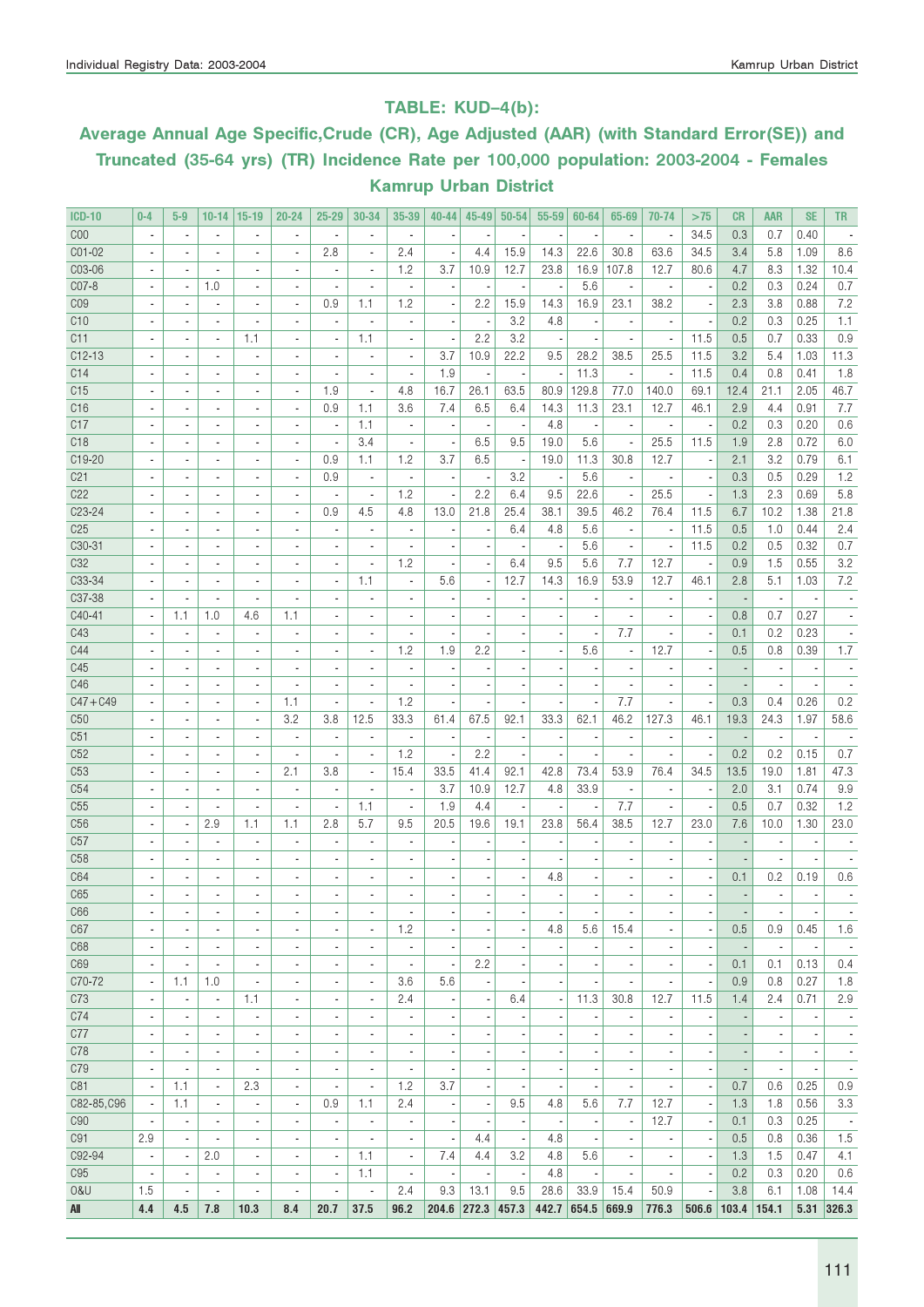#### TABLE: KUD-5(a): Number (#) and Proportion (%) of Cancers by Site (ICD-10) and Method of Diagnosis: 2003-2004 - Males Kamrup Urban District

| $CD-10$         | <b>Site</b>                      |                          | <b>Microscopic</b>                         |                          | X-Ray / imaging                   |                                                      | <b>Clinical</b>              |                                                      | <b>Others</b>                                        | D.C.0                    |                                            | <b>Total</b>             |                          |
|-----------------|----------------------------------|--------------------------|--------------------------------------------|--------------------------|-----------------------------------|------------------------------------------------------|------------------------------|------------------------------------------------------|------------------------------------------------------|--------------------------|--------------------------------------------|--------------------------|--------------------------|
|                 |                                  | #                        | %                                          | #                        | %                                 | #                                                    | %                            | #                                                    | %                                                    | #                        | %                                          | $\#$                     | %                        |
| C <sub>00</sub> | Lip                              | 3                        | 75.0                                       | $\mathbf{r}$             | L.                                | 1                                                    | 25.0                         | ä,                                                   | $\blacksquare$                                       | $\overline{a}$           | $\overline{a}$                             | 4                        | 100.0                    |
| C01-02          | Tongue                           | 75                       | 90.4                                       | $\blacksquare$           | $\overline{\phantom{a}}$          | 5                                                    | 6.0                          | 3                                                    | 3.6                                                  | $\overline{a}$           | ÷,                                         | 83                       | 100.0                    |
| C03-06          | Mouth                            | 62                       | 91.2                                       | $\blacksquare$           | $\overline{\phantom{a}}$          | 3                                                    | 4.4                          | 3                                                    | 4.4                                                  | L.                       | $\overline{a}$                             | 68                       | 100.0                    |
| C07-8           | <b>Salivary Gland</b>            | $\overline{c}$           | 100.0                                      | $\blacksquare$           | ÷                                 | ÷,                                                   |                              | $\blacksquare$                                       | ÷.                                                   | ÷.                       | ÷.                                         | $\overline{c}$           | 100.0                    |
| C <sub>09</sub> | <b>Tonsil</b>                    | 52                       | 83.9                                       | ÷,                       |                                   | 9                                                    | 14.5                         | ÷,                                                   |                                                      | 1                        | 1.6                                        | 62                       | 100.0                    |
| C <sub>10</sub> | Oth. Oropharynx                  | 15                       | 83.3                                       | $\overline{a}$           |                                   | $\mathbf{2}$                                         | 11.1                         | $\overline{a}$                                       |                                                      | $\mathbf{1}$             | 5.6                                        | 18                       | 100.0                    |
| C11             | Nasopharynx                      | 5                        | 71.4                                       | 1                        | 14.3                              | ÷,                                                   |                              | 1                                                    | 14.3                                                 |                          |                                            | 7                        | 100.0                    |
| $C12-13$        | Hypopharynx                      | 147                      | 90.7                                       | $\overline{\phantom{a}}$ |                                   | 9                                                    | 5.6                          | 3                                                    | 1.9                                                  | 3                        | 1.9                                        | 162                      | 100.0                    |
| C14             | <b>Pharynx Unspecified</b>       | 23                       | 92.0                                       | $\overline{\phantom{a}}$ | $\overline{a}$                    | $\overline{\phantom{a}}$                             |                              | 2                                                    | 8.0                                                  | ÷,                       | $\overline{\phantom{a}}$                   | 25                       | 100.0                    |
| C15             | Oesophagus                       | 196                      | 82.0                                       | 8                        | 3.3                               | 9                                                    | 3.8                          | 14                                                   | 5.9                                                  | 12                       | 5.0                                        | 239                      | 100.0                    |
| C16             | Stomach                          | 39                       | 69.6                                       | 3                        | 5.4                               | $\overline{\phantom{a}}$                             | ÷,                           | 5                                                    | 8.9                                                  | 9                        | 16.1                                       | 56                       | 100.0                    |
| C17             | <b>Small Intestine</b>           | $\overline{\phantom{a}}$ | $\blacksquare$                             | $\overline{\phantom{a}}$ | ÷,                                | ÷,                                                   | ÷,                           | $\overline{\phantom{a}}$                             | L,                                                   | L.                       | ÷,                                         | $\overline{\phantom{a}}$ |                          |
| C18             | Colon                            | 19                       | 90.5                                       | 1                        | 4.8                               | ÷,                                                   |                              | 1                                                    | 4.8                                                  | L.                       |                                            | 21                       | 100.0                    |
| C19-20          | Rectum                           | 13                       | 76.5                                       | $\mathbf{r}$             | ä,                                | 3                                                    | 17.6                         | $\mathbf{1}$                                         | 5.9                                                  | ä,                       | $\overline{a}$                             | 17                       | 100.0                    |
| C <sub>21</sub> | Anus & Anal Canal                | $\overline{7}$           | 87.5                                       | $\overline{\phantom{a}}$ | ÷,                                | 1                                                    | 12.5                         | $\overline{a}$                                       |                                                      | ÷,                       |                                            | 8                        | 100.0                    |
| C22             | Liver                            | 12                       | 48.0                                       | 6                        | 24.0                              | 3                                                    | 12.0                         | 2                                                    | 8.0                                                  | $\mathbf{2}$             | 8.0                                        | 25                       | 100.0                    |
| C23-24          | Gallbladder etc.                 | 19                       | 82.6                                       | 3                        | 13.0                              | ÷,                                                   |                              | ä,                                                   | ä,                                                   | $\mathbf{1}$             | 4.3                                        | 23                       | 100.0                    |
| C <sub>25</sub> | Pancreas                         | 3                        | 100.0                                      | $\Box$                   |                                   | $\overline{\phantom{a}}$                             | ÷,                           | ÷,                                                   | ÷,                                                   | ÷,                       | ÷,                                         | 3                        | 100.0                    |
| C30-31          | Nose, Sinuses etc.               | 8                        | 100.0                                      | $\blacksquare$           |                                   | $\sim$                                               |                              | $\overline{a}$                                       |                                                      | ÷,                       | ÷,                                         | 8                        | 100.0                    |
| C <sub>32</sub> | Larynx                           | 51                       | 87.9                                       | $\overline{\phantom{a}}$ |                                   | 2                                                    | 3.4                          | $\overline{c}$                                       | 3.4                                                  | 3                        | 5.2                                        | 58                       | 100.0                    |
| C33-34          | Lung etc.                        | 77                       | 81.9                                       | 8                        | 8.5                               | 3                                                    | 3.2                          | $\mathbf{2}$                                         | 2.1                                                  | 4                        | 4.3                                        | 94                       | 100.0                    |
| C37-38          | <b>Other Thoracic Organs</b>     | $\overline{\phantom{a}}$ |                                            | $\overline{\phantom{a}}$ | $\overline{\phantom{a}}$          | $\qquad \qquad \blacksquare$                         |                              | $\overline{\phantom{a}}$                             |                                                      | ÷,                       | $\overline{a}$                             | $\overline{\phantom{a}}$ |                          |
| C40-41          | <b>Bone</b>                      | 6                        | 60.0                                       | $\overline{\phantom{a}}$ | ٠                                 | 1                                                    | 10.0                         | 2                                                    | 20.0                                                 | 1                        | 10.0                                       | 10                       | 100.0                    |
| C43             | Melanoma of Skin                 | $\overline{2}$           | 100.0                                      | $\overline{\phantom{a}}$ | $\overline{\phantom{a}}$          | ÷,                                                   | L,                           | $\blacksquare$                                       |                                                      | L.                       | ÷,                                         | $\overline{c}$           | 100.0                    |
| C44             | <b>Other Skin</b>                | 10                       | 90.9                                       | $\overline{\phantom{a}}$ | $\overline{\phantom{a}}$          | ÷,                                                   | ÷,                           | 1                                                    | 9.1                                                  | ÷,                       | ÷,                                         | 11                       | 100.0                    |
| C45             | Mesothelioma                     |                          |                                            | $\sim$                   | $\blacksquare$                    | ÷,                                                   | L,                           | ÷,                                                   | ÷,                                                   | ÷,                       |                                            | ÷,                       |                          |
| C46             | Kaposi Sarcoma                   |                          |                                            | $\blacksquare$           | $\overline{\phantom{a}}$          | ÷,                                                   | $\overline{a}$               | ÷,                                                   | $\blacksquare$                                       | L.                       | ÷,                                         | ÷,                       |                          |
| $C47 + C49$     | Conn. & Soft Tissue              | $\overline{7}$           | 100.0                                      | $\overline{\phantom{a}}$ | $\overline{\phantom{a}}$          | ÷,                                                   |                              | $\overline{\phantom{a}}$                             | ÷,                                                   | ÷,                       | ÷,                                         | 7                        | 100.0                    |
| C <sub>50</sub> | <b>Breast</b>                    | $\overline{7}$           | 70.0                                       | $\blacksquare$           | $\overline{\phantom{a}}$          | 1                                                    | 10.0                         | 2                                                    | 20.0                                                 | L.                       |                                            | 10                       | 100.0                    |
| C60             | Penis                            | 12                       | 100.0                                      | $\blacksquare$           | ÷                                 | $\blacksquare$                                       |                              | $\blacksquare$                                       |                                                      | ÷.                       | ä,                                         | 12                       | 100.0                    |
| C61             | Prostate                         | 28                       | 77.8                                       | 2                        | 5.6                               | 3                                                    | 8.3                          | 3                                                    | 8.3                                                  | ÷.                       | ä,                                         | 36                       | 100.0                    |
| C62             | <b>Testis</b>                    | 14                       | 93.3                                       | 1                        | 6.7                               | $\overline{a}$                                       |                              |                                                      |                                                      | $\overline{a}$           |                                            | 15                       | 100.0                    |
| C63             | <b>Other Male Genital</b>        |                          |                                            | $\blacksquare$           |                                   | $\overline{\phantom{a}}$                             | ÷,                           | $\blacksquare$                                       |                                                      | L,                       |                                            |                          |                          |
| C64             | Kidney etc.                      | 5                        | 100.0                                      | $\sim$                   | ÷                                 | $\blacksquare$                                       | $\overline{a}$               | $\overline{a}$                                       | ÷.                                                   | ÷,                       | ÷.                                         | 5                        | 100.0                    |
| C65             | <b>Renal Pelvis</b>              | -                        | $\overline{\phantom{a}}$                   | $\overline{\phantom{a}}$ | $\overline{\phantom{a}}$          | $\qquad \qquad \blacksquare$                         | $\overline{\phantom{a}}$     | $\frac{1}{2}$                                        | $\overline{\phantom{a}}$                             | $\overline{\phantom{0}}$ | $\overline{\phantom{a}}$                   | $\overline{\phantom{a}}$ | $\overline{\phantom{a}}$ |
| C66<br>C67      | Ureter<br><b>Bladder</b>         | ٠                        | $\overline{\phantom{a}}$                   | 1                        | 100.0                             | $\qquad \qquad \blacksquare$                         | $\overline{\phantom{a}}$     | $\overline{\phantom{a}}$                             | $\overline{\phantom{a}}$                             | ÷,                       | $\overline{\phantom{a}}$                   | 1                        | 100.0<br>100.0           |
|                 |                                  | 9                        | 100.0                                      | $\overline{\phantom{a}}$ |                                   | $\overline{\phantom{a}}$                             | $\overline{\phantom{0}}$     | $\overline{\phantom{a}}$                             | $\overline{\phantom{a}}$                             | $\overline{\phantom{a}}$ | $\overline{\phantom{a}}$                   | 9                        |                          |
| C68<br>C69      | <b>Uns.Urinary Organs</b><br>Eye |                          | $\overline{\phantom{a}}$<br>$\overline{a}$ | $\blacksquare$<br>1      | $\overline{\phantom{a}}$<br>100.0 | $\overline{\phantom{a}}$                             | -<br>4                       | $\overline{\phantom{a}}$                             | $\overline{\phantom{a}}$<br>$\overline{\phantom{a}}$ | ÷,<br>÷,                 | $\overline{\phantom{a}}$<br>$\blacksquare$ | $\Box$<br>1              | 100.0                    |
| C70-72          | Brain, Nervous System            | -<br>8                   | 80.0                                       | $\overline{\phantom{a}}$ |                                   | $\overline{\phantom{a}}$<br>$\overline{\phantom{a}}$ | $\overline{\phantom{a}}$     | $\overline{\phantom{a}}$<br>$\overline{\phantom{a}}$ | $\overline{\phantom{a}}$                             | $\overline{c}$           | 20.0                                       | $10$                     | 100.0                    |
| C73             | <b>Thyroid</b>                   | 5                        | 100.0                                      | $\overline{\phantom{a}}$ | $\overline{\phantom{a}}$          | $\blacksquare$                                       | $\blacksquare$               | $\overline{\phantom{a}}$                             | $\overline{\phantom{a}}$                             | ÷,                       |                                            | 5                        | 100.0                    |
| C74             | <b>Adrenal Gland</b>             | $\overline{a}$           | $\overline{\phantom{a}}$                   | $\overline{\phantom{a}}$ | $\overline{\phantom{a}}$          | ÷,                                                   | ÷,                           | ÷,                                                   | $\blacksquare$                                       | ÷.                       |                                            | ÷,                       |                          |
| C77             | Sec Lymph Nodes                  | ÷                        | $\blacksquare$                             | $\overline{\phantom{a}}$ | $\overline{\phantom{a}}$          | $\overline{\phantom{a}}$                             | $\overline{\phantom{a}}$     | $\overline{\phantom{a}}$                             | $\blacksquare$                                       | L.                       | $\overline{\phantom{a}}$                   | $\blacksquare$           | $\blacksquare$           |
| C78             | Sec Resp & Digestive             | $\overline{a}$           | $\overline{\phantom{a}}$                   | $\overline{\phantom{a}}$ | $\overline{\phantom{a}}$          | $\overline{\phantom{a}}$                             | ÷.                           | ÷,                                                   | $\bar{a}$                                            | L.                       | $\overline{\phantom{a}}$                   | $\blacksquare$           | $\overline{\phantom{a}}$ |
| C79             | Sec Others                       |                          | $\blacksquare$                             | $\overline{\phantom{a}}$ | $\overline{\phantom{a}}$          | ÷,                                                   | ÷,                           | ÷,                                                   | $\overline{\phantom{a}}$                             | ÷,                       | ÷,                                         | $\overline{\phantom{a}}$ | $\blacksquare$           |
| C81             | <b>Hodgkins Disease</b>          | 4                        | 100.0                                      | $\overline{\phantom{a}}$ | $\overline{\phantom{a}}$          | $\overline{\phantom{a}}$                             | ÷,                           | $\overline{\phantom{a}}$                             | $\overline{\phantom{a}}$                             | ÷,                       | $\blacksquare$                             | 4                        | 100.0                    |
| C82-85,C96      | <b>NHL</b>                       | 31                       | 100.0                                      | $\overline{\phantom{a}}$ | ÷                                 | $\blacksquare$                                       | $\overline{\phantom{a}}$     | $\overline{\phantom{a}}$                             | $\blacksquare$                                       | ÷,                       | $\overline{a}$                             | 31                       | 100.0                    |
| C90             | Multiple Myeloma                 | 15                       | 100.0                                      | $\overline{\phantom{a}}$ | ۰                                 | $\qquad \qquad \blacksquare$                         | $\overline{\phantom{a}}$     | $\overline{\phantom{a}}$                             | $\blacksquare$                                       | ٠                        | $\overline{\phantom{a}}$                   | 15                       | 100.0                    |
| C91             | Lymphoid Leuk.                   | 8                        | 88.9                                       | $\overline{\phantom{a}}$ | $\overline{\phantom{a}}$          | $\qquad \qquad \blacksquare$                         | -                            | 1                                                    | 11.1                                                 | ÷,                       | $\overline{\phantom{a}}$                   | 9                        | 100.0                    |
| C92-94          | Myeloid Leukaemia                | 8                        | 100.0                                      | $\overline{\phantom{a}}$ | $\overline{\phantom{a}}$          | $\overline{\phantom{a}}$                             | $\qquad \qquad \blacksquare$ | $\blacksquare$                                       | ÷,                                                   | ÷,                       | $\blacksquare$                             | 8                        | 100.0                    |
| C <sub>95</sub> | Leukaemia Uns                    | $\overline{c}$           | 100.0                                      | $\overline{\phantom{a}}$ | ÷                                 | $\overline{\phantom{a}}$                             | $\overline{\phantom{a}}$     | $\overline{\phantom{a}}$                             | $\overline{\phantom{a}}$                             | $\blacksquare$           | $\overline{a}$                             | 2                        | 100.0                    |
| U&0             | Other and Uns                    | 58                       | 69.9                                       | 2                        | 2.4                               | 1                                                    | 1.2                          | 6                                                    | 7.2                                                  | 16                       | 19.3                                       | 83                       | 100.0                    |
|                 | <b>All Sites</b>                 | 1,067                    | 84.1                                       | 37                       | 2.9                               | 56                                                   | 4.4                          | 54                                                   | 4.3                                                  | 55                       | 4.3                                        | 1,269                    | 100.0                    |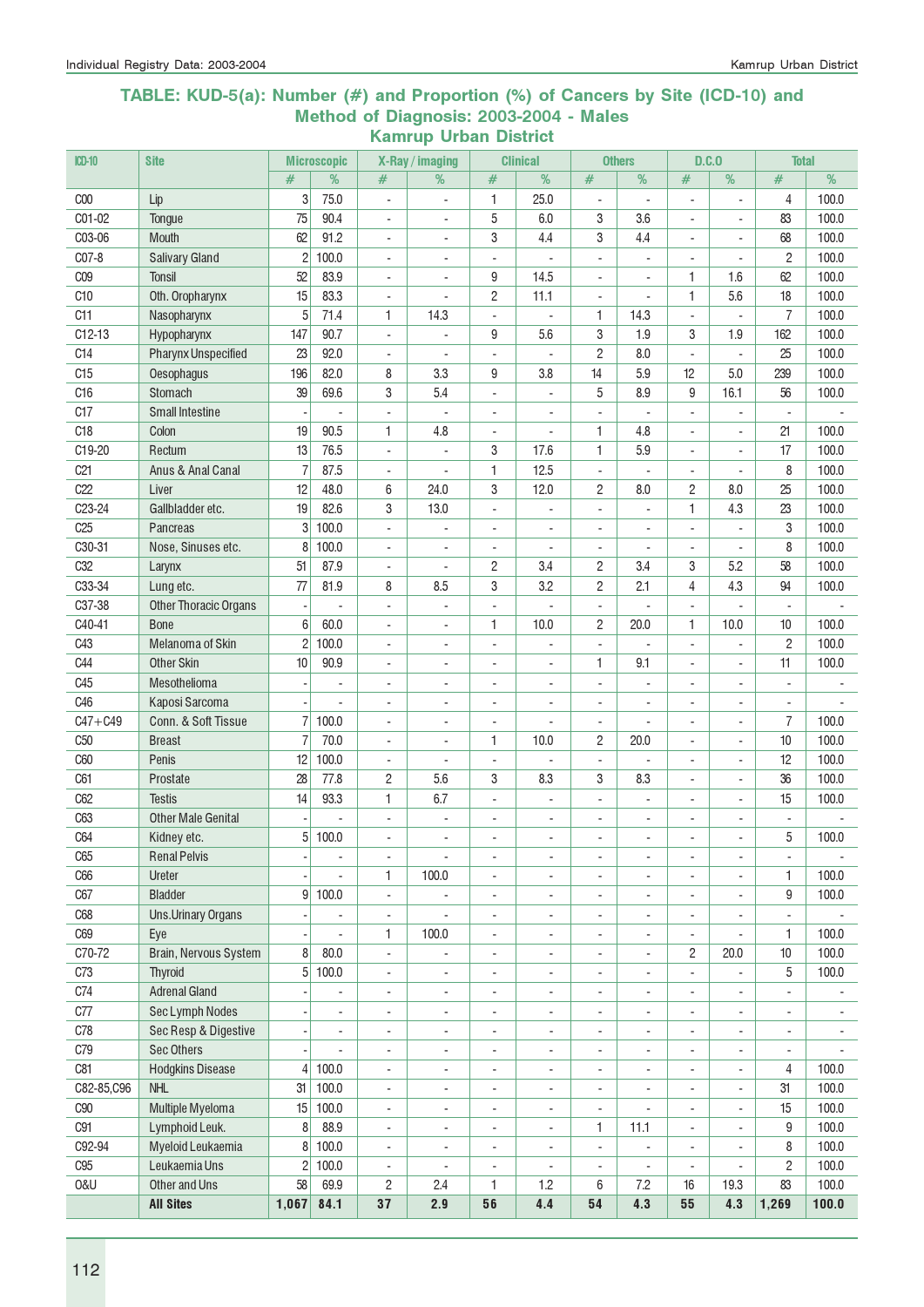#### TABLE: KUD-5(b): Number (#) and Proportion (%) of Cancers by Site (ICD-10) and Method of Diagnosis : 2003-2004 - Females Kamrup Urban District

| ICD-10                 | <b>Site</b>                                        |                                 | <b>Microscopic</b>       |                                                      | X-Ray / imaging                                      |                                                      | <b>Clinical</b>                                      |                                                      | <b>Others</b>            | D.C.0                         |                          | <b>Total</b>                    |                |
|------------------------|----------------------------------------------------|---------------------------------|--------------------------|------------------------------------------------------|------------------------------------------------------|------------------------------------------------------|------------------------------------------------------|------------------------------------------------------|--------------------------|-------------------------------|--------------------------|---------------------------------|----------------|
|                        |                                                    | #                               | %                        | #                                                    | %                                                    | #                                                    | %                                                    | #                                                    | %                        | #                             | %                        | #                               | %              |
| C <sub>00</sub>        | Lip                                                | $\mathbf{1}$                    | 33.3                     | $\overline{a}$                                       | ä,                                                   | $\overline{c}$                                       | 66.7                                                 | $\blacksquare$                                       | ÷,                       | ÷,                            | $\blacksquare$           | 3                               | 100.0          |
| C01-02                 | Tongue                                             | 29                              | 93.5                     | $\overline{\phantom{a}}$                             | $\overline{\phantom{a}}$                             | 1                                                    | 3.2                                                  | $\overline{\phantom{a}}$                             | $\overline{\phantom{a}}$ | 1                             | 3.2                      | 31                              | 100.0          |
| C03-06                 | Mouth                                              | 41                              | 95.3                     | $\blacksquare$                                       | $\overline{\phantom{a}}$                             | 1                                                    | 2.3                                                  | $\overline{\phantom{a}}$                             | $\blacksquare$           | 1                             | 2.3                      | 43                              | 100.0          |
| $CO7-8$                | <b>Salivary Gland</b>                              | $\overline{c}$                  | 100.0                    | $\blacksquare$                                       | $\sim$                                               | $\sim$                                               | $\mathbf{r}$                                         | $\sim$                                               | $\blacksquare$           | ÷.                            | $\overline{\phantom{a}}$ | $\overline{c}$                  | 100.0          |
| C <sub>09</sub>        | <b>Tonsil</b>                                      | 19                              | 90.5                     | $\overline{\phantom{a}}$                             | $\overline{\phantom{a}}$                             | 1                                                    | 4.8                                                  | $\overline{\phantom{a}}$                             | $\overline{\phantom{a}}$ | 1.                            | 4.8                      | 21                              | 100.0          |
| C <sub>10</sub>        | Oth. Oropharynx                                    | $\overline{c}$                  | 100.0                    | $\overline{\phantom{a}}$                             |                                                      | $\overline{\phantom{a}}$                             |                                                      |                                                      |                          | ٠                             |                          | $\overline{c}$                  | 100.0          |
| C11                    | Nasopharynx                                        | $\overline{4}$                  | 80.0                     | $\sim$                                               |                                                      | 1                                                    | 20.0                                                 |                                                      |                          |                               |                          | 5                               | 100.0          |
| $C12-13$               | Hypopharynx                                        | 26                              | 89.7                     | $\blacksquare$                                       | $\sim$                                               | 2                                                    | 6.9                                                  | 1                                                    | 3.4                      | ÷.                            | $\blacksquare$           | 29                              | 100.0          |
| C14                    | <b>Pharynx Unspecified</b>                         | 4                               | 100.0                    | $\blacksquare$                                       | ÷.                                                   | $\overline{\phantom{a}}$                             |                                                      | $\blacksquare$                                       | $\sim$                   | ÷.                            | ÷.                       | $\overline{4}$                  | 100.0          |
| C15                    | Oesophagus                                         | 100                             | 87.7                     | 4                                                    | 3.5                                                  | 3                                                    | 2.6                                                  | 7                                                    | 6.1                      |                               | $\blacksquare$           | 114                             | 100.0          |
| C <sub>16</sub>        | Stomach                                            | 25                              | 92.6                     | $\blacksquare$                                       | $\overline{\phantom{a}}$                             | $\overline{\phantom{a}}$                             | $\overline{a}$                                       | 2                                                    | 7.4                      | ÷.                            | ä,                       | 27                              | 100.0          |
| C17<br>C18             | <b>Small Intestine</b><br>Colon                    | $\overline{c}$<br>15            | 100.0<br>88.2            | $\overline{\phantom{a}}$<br>$\overline{\phantom{a}}$ | $\overline{\phantom{a}}$                             | $\overline{a}$<br>÷,                                 | $\overline{a}$<br>ä,                                 | $\overline{\phantom{a}}$<br>2                        | 11.8                     | $\overline{a}$                | $\overline{a}$           | $\overline{c}$<br>17            | 100.0<br>100.0 |
| C19-20                 | Rectum                                             | 17                              | 89.5                     | $\blacksquare$                                       | $\blacksquare$                                       | $\blacksquare$                                       | L.                                                   | 1                                                    | 5.3                      | 1                             | 5.3                      | 19                              | 100.0          |
| C <sub>21</sub>        | Anus & Anal Canal                                  | 3                               | 100.0                    | $\blacksquare$                                       | $\sim$                                               | $\overline{\phantom{a}}$                             | ÷                                                    | $\overline{\phantom{a}}$                             |                          | ÷,                            | $\overline{\phantom{a}}$ | 3                               | 100.0          |
| C22                    | Liver                                              | 5                               | 41.7                     | 5                                                    | 41.7                                                 | $\blacksquare$                                       | ÷,                                                   | 1                                                    | 8.3                      | 1                             | 8.3                      | 12                              | 100.0          |
| $C23-24$               | Gallbladder etc.                                   | $\overline{28}$                 | 45.2                     | $\overline{25}$                                      | 40.3                                                 | 6                                                    | 9.7                                                  | 2                                                    | 3.2                      | 1                             | 1.6                      | 62                              | 100.0          |
| C <sub>25</sub>        | Pancreas                                           | $\overline{c}$                  | 40.0                     | $\blacksquare$                                       | $\overline{a}$                                       | 1                                                    | 20.0                                                 | 1                                                    | 20.0                     | 1                             | 20.0                     | 5                               | 100.0          |
| C30-31                 | Nose, Sinuses etc.                                 | $\overline{2}$                  | 100.0                    | $\overline{\phantom{a}}$                             |                                                      | $\overline{\phantom{a}}$                             |                                                      | $\overline{\phantom{a}}$                             |                          | ٠                             |                          | $\overline{c}$                  | 100.0          |
| C <sub>32</sub>        | Larynx                                             | 8                               | 100.0                    | $\overline{\phantom{a}}$                             |                                                      | ÷,                                                   |                                                      |                                                      |                          |                               |                          | 8                               | 100.0          |
| C33-34                 | Lung etc.                                          | 19                              | 73.1                     | 1                                                    | 3.8                                                  | $\mathbf{1}$                                         | 3.8                                                  | 3                                                    | 11.5                     | $\overline{c}$                | 7.7                      | 26                              | 100.0          |
| C37-38                 | <b>Other Thoracic Organs</b>                       | $\blacksquare$                  | ÷.                       | $\blacksquare$                                       | ÷.                                                   | $\sim$                                               | $\overline{a}$                                       | $\blacksquare$                                       | ÷.                       | $\blacksquare$                | $\overline{a}$           | $\blacksquare$                  |                |
| $C40-41$               | <b>Bone</b>                                        | $\overline{7}$                  | 100.0                    | $\blacksquare$                                       | $\sim$                                               | $\blacksquare$                                       | $\overline{a}$                                       | $\blacksquare$                                       | ä,                       | ÷.                            | $\blacksquare$           | $\overline{7}$                  | 100.0          |
| C43                    | Melanoma of Skin                                   | 1                               | 100.0                    | $\overline{\phantom{a}}$                             | $\overline{\phantom{a}}$                             | ÷,                                                   | $\overline{\phantom{a}}$                             | $\overline{\phantom{a}}$                             | $\blacksquare$           | ÷,                            | ä,                       | 1                               | 100.0          |
| C44                    | <b>Other Skin</b>                                  | 5                               | 100.0                    | $\overline{\phantom{a}}$                             | $\overline{\phantom{a}}$                             | $\overline{\phantom{a}}$                             | $\overline{\phantom{a}}$                             | $\overline{\phantom{a}}$                             | $\overline{\phantom{a}}$ | ٠                             | ÷                        | 5                               | 100.0          |
| C45                    | Mesothelioma                                       |                                 | $\blacksquare$           | $\blacksquare$                                       | $\sim$                                               | $\blacksquare$                                       | ÷                                                    | $\sim$                                               | ÷.                       | $\overline{a}$                |                          | $\mathbf{r}$                    |                |
| C46                    | Kaposi Sarcoma                                     | ÷.                              | $\blacksquare$           | $\blacksquare$                                       | $\blacksquare$                                       | $\blacksquare$                                       |                                                      | $\blacksquare$                                       | $\overline{a}$           | ÷.                            |                          | $\blacksquare$                  |                |
| $C47 + C49$            | Conn. & Soft Tissue                                | 3                               | 100.0                    | $\blacksquare$                                       | $\sim$                                               | $\overline{\phantom{a}}$                             | $\overline{a}$                                       | $\overline{\phantom{a}}$                             | $\blacksquare$           | $\overline{\phantom{a}}$      | $\blacksquare$           | 3                               | 100.0          |
| C <sub>50</sub><br>C51 | <b>Breast</b><br>Vulva                             | 163<br>$\overline{\phantom{a}}$ | 92.1<br>L.               | 1<br>$\blacksquare$                                  | 0.6<br>$\blacksquare$                                | 4<br>$\overline{\phantom{a}}$                        | 2.3<br>÷,                                            | 3<br>$\blacksquare$                                  | 1.7<br>L.                | 6<br>ä,                       | 3.4<br>$\blacksquare$    | 177<br>$\overline{\phantom{a}}$ | 100.0          |
| C52                    | Vagina                                             | $\overline{c}$                  | 100.0                    | $\overline{\phantom{a}}$                             | $\blacksquare$                                       | $\blacksquare$                                       | ÷,                                                   | $\blacksquare$                                       | ä,                       | ÷,                            | $\blacksquare$           | $\overline{c}$                  | 100.0          |
| C <sub>53</sub>        | <b>Cervix Uteri</b>                                | 115                             | 92.7                     | 2                                                    | 1.6                                                  | 5                                                    | 4.0                                                  | 2                                                    | 1.6                      | ٠                             | $\overline{\phantom{a}}$ | 124                             | 100.0          |
| C <sub>54</sub>        | <b>Corpus Uteri</b>                                | 17                              | 94.4                     | 1                                                    | 5.6                                                  | $\overline{a}$                                       |                                                      | $\overline{\phantom{a}}$                             |                          | $\qquad \qquad \blacksquare$  | $\overline{a}$           | 18                              | 100.0          |
| C <sub>55</sub>        | <b>Uterus Unspecified</b>                          | 4                               | 80.0                     | 1                                                    | 20.0                                                 | $\overline{\phantom{a}}$                             |                                                      | $\sim$                                               |                          | ÷,                            |                          | 5                               | 100.0          |
| C <sub>56</sub>        | Ovary etc.                                         | 51                              | 72.9                     | $\overline{7}$                                       | 10.0                                                 | 4                                                    | 5.7                                                  | 8                                                    | 11.4                     | ÷,                            | $\blacksquare$           | 70                              | 100.0          |
| C57                    | <b>Other Female Genital</b>                        | $\sim$                          | ÷.                       | $\blacksquare$                                       | ÷.                                                   | ÷.                                                   | $\overline{a}$                                       | $\blacksquare$                                       | ×.                       | ÷.                            | $\sim$                   | $\blacksquare$                  | $\sim$         |
| C58                    | Placenta                                           | ٠                               | $\overline{\phantom{a}}$ |                                                      |                                                      |                                                      | $\overline{\phantom{a}}$                             |                                                      |                          |                               | $\overline{\phantom{a}}$ | $\overline{\phantom{a}}$        |                |
| C64                    | Kidney etc.                                        | ÷,                              | $\blacksquare$           | $\overline{\phantom{a}}$                             | $\overline{\phantom{a}}$                             | $\overline{\phantom{a}}$                             | $\blacksquare$                                       | 1                                                    | 100.0                    |                               | $\overline{\phantom{a}}$ | 1                               | 100.0          |
| C65                    | <b>Renal Pelvis</b>                                | $\overline{\phantom{a}}$        | $\overline{\phantom{a}}$ | $\overline{\phantom{a}}$                             | $\overline{\phantom{a}}$                             | ÷,                                                   | $\overline{\phantom{a}}$                             | $\overline{\phantom{a}}$                             |                          |                               |                          | $\overline{\phantom{a}}$        |                |
| C66                    | Ureter                                             | $\overline{\phantom{a}}$        | $\overline{\phantom{a}}$ | $\overline{\phantom{a}}$                             | $\overline{\phantom{a}}$                             | $\overline{\phantom{a}}$                             | $\overline{\phantom{a}}$                             | $\overline{\phantom{a}}$                             | $\overline{\phantom{a}}$ | ÷,                            | ÷,                       | $\overline{\phantom{a}}$        |                |
| C67                    | <b>Bladder</b>                                     | 4                               | 80.0                     | 1                                                    | 20.0                                                 | $\overline{\phantom{a}}$                             | $\overline{\phantom{a}}$                             | $\overline{\phantom{a}}$                             | $\overline{\phantom{a}}$ | $\overline{\phantom{0}}$      | ÷,                       | 5                               | 100.0          |
| C68                    | <b>Uns.Urinary Organs</b>                          | ä,                              |                          | ä,                                                   |                                                      | $\overline{\phantom{a}}$                             | ÷,                                                   | $\overline{\phantom{a}}$                             | $\overline{\phantom{a}}$ |                               |                          | ä,                              |                |
| C69                    | Eye                                                | 1                               | 100.0                    | $\blacksquare$                                       | $\overline{\phantom{0}}$                             | $\blacksquare$                                       | ٠                                                    | $\overline{\phantom{a}}$                             | $\overline{\phantom{a}}$ |                               |                          | 1                               | 100.0          |
| C70-72                 | Brain, Nervous System                              | 8                               | 100.0                    | $\overline{\phantom{a}}$                             | $\overline{\phantom{a}}$                             | ÷,                                                   | ÷,                                                   | $\overline{\phantom{a}}$                             | $\overline{\phantom{a}}$ | ÷,                            | ÷,                       | 8                               | 100.0          |
| C73                    | <b>Thyroid</b>                                     | 12                              | 92.3                     | $\overline{\phantom{a}}$                             | $\overline{\phantom{a}}$                             | $\overline{\phantom{a}}$                             | $\overline{\phantom{a}}$                             | $\overline{\phantom{a}}$                             | $\overline{\phantom{a}}$ | 1.                            | 7.7                      | 13                              | 100.0          |
| C74                    | <b>Adrenal Gland</b>                               | $\overline{\phantom{a}}$        | $\overline{\phantom{a}}$ | $\overline{\phantom{a}}$                             | $\blacksquare$                                       | $\overline{\phantom{a}}$                             | ÷.                                                   | $\overline{\phantom{a}}$                             | $\omega_{\rm c}$         | $\blacksquare$                | ä,                       | ä,                              | $\blacksquare$ |
| C77<br>C78             | Sec Lymph Nodes<br><b>Sec Resp &amp; Digestive</b> | $\overline{\phantom{a}}$        | ÷                        | $\overline{\phantom{a}}$                             | $\blacksquare$                                       | $\overline{\phantom{a}}$                             | $\overline{\phantom{a}}$                             | $\overline{\phantom{a}}$                             | $\overline{\phantom{a}}$ | $\blacksquare$                | $\blacksquare$           | $\overline{\phantom{a}}$        | $\blacksquare$ |
| C79                    | <b>Sec Others</b>                                  | $\overline{\phantom{a}}$        | $\blacksquare$           | $\overline{\phantom{a}}$                             | $\overline{\phantom{a}}$                             | $\blacksquare$                                       | ÷,                                                   | $\overline{\phantom{a}}$                             | $\overline{\phantom{a}}$ | $\overline{\phantom{a}}$      |                          | $\overline{\phantom{a}}$        | $\blacksquare$ |
| C81                    | <b>Hodgkins Disease</b>                            | $\blacksquare$<br>6             | $\blacksquare$<br>100.0  | $\overline{\phantom{a}}$<br>$\overline{\phantom{a}}$ | $\overline{\phantom{a}}$<br>$\overline{\phantom{a}}$ | $\overline{\phantom{a}}$<br>$\overline{\phantom{a}}$ | $\overline{\phantom{a}}$<br>$\overline{\phantom{0}}$ | $\overline{\phantom{a}}$<br>$\overline{\phantom{a}}$ | ۰<br>۰                   | $\overline{\phantom{a}}$<br>٠ | $\overline{\phantom{a}}$ | $\overline{\phantom{a}}$<br>6   | 100.0          |
| C82-85,C96             | <b>NHL</b>                                         | 12                              | 100.0                    | $\overline{\phantom{a}}$                             | $\sim$                                               | $\overline{\phantom{a}}$                             | ä,                                                   | $\blacksquare$                                       | $\sim$                   | ä,                            | $\overline{\phantom{a}}$ | 12                              | 100.0          |
| C90                    | Multiple Myeloma                                   | 1                               | 100.0                    | $\overline{\phantom{a}}$                             | $\overline{\phantom{a}}$                             | ÷,                                                   | ÷,                                                   | $\overline{\phantom{a}}$                             | $\blacksquare$           | ÷,                            | $\overline{\phantom{a}}$ | 1                               | 100.0          |
| C91                    | Lymphoid Leuk.                                     | 5                               | 100.0                    | $\overline{\phantom{a}}$                             | $\overline{\phantom{a}}$                             | $\sim$                                               | ÷,                                                   | $\overline{\phantom{a}}$                             | ä,                       | ÷,                            | $\overline{\phantom{a}}$ | 5                               | 100.0          |
| C92-94                 | Myeloid Leukaemia                                  | 12                              | 100.0                    | $\overline{\phantom{a}}$                             | $\overline{\phantom{a}}$                             | $\overline{\phantom{a}}$                             | ÷                                                    | $\overline{\phantom{a}}$                             | $\overline{\phantom{a}}$ | $\overline{\phantom{0}}$      | $\overline{\phantom{a}}$ | 12                              | 100.0          |
| C95                    | Leukaemia Uns                                      | $\overline{c}$                  | 100.0                    | $\overline{\phantom{a}}$                             | $\overline{\phantom{a}}$                             | $\overline{\phantom{a}}$                             | $\overline{\phantom{a}}$                             | $\overline{\phantom{a}}$                             |                          | ÷,                            | $\overline{\phantom{a}}$ | $\overline{c}$                  | 100.0          |
| <b>0&amp;U</b>         | Other and Uns                                      | 23                              | 65.7                     | 1                                                    | 2.9                                                  | $\overline{\phantom{a}}$                             |                                                      | 4                                                    | 11.4                     | $\overline{7}$                | 20.0                     | 35                              | 100.0          |
|                        | <b>All Sites</b>                                   | 808                             | 85.1                     | 49                                                   | 5.2                                                  | 32                                                   | 3.4                                                  | 38                                                   | 4.0                      | 23                            | 2.4                      | 950                             | 100.0          |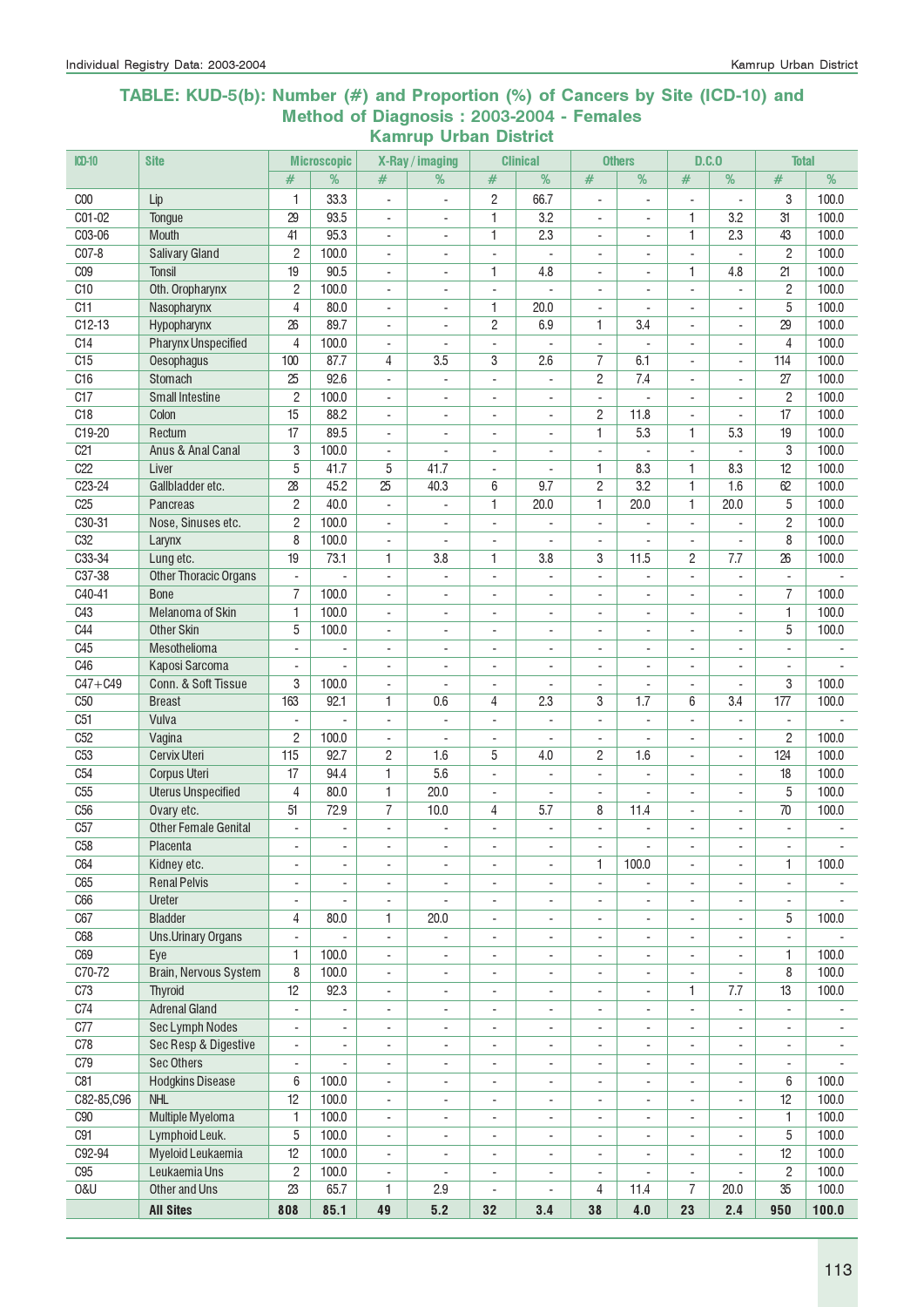# TABLE: KUD-6(a): Number (#) and Proportion (%) of Cancers by Site (ICD-9) and Detailed Microscopic Diagnosis, 2003-2004 - Males : Kamrup Urban District

| $ICD-10$        | <b>Site</b>                |                          | Pri. Hist                | Sec. Hist                |                          | <b>Cytology</b>          |                | <b>Blood Film</b>        |                          | <b>Bone Marrow</b>           |                          | <b>Others</b>            |                          | <b>Total</b>             |                |
|-----------------|----------------------------|--------------------------|--------------------------|--------------------------|--------------------------|--------------------------|----------------|--------------------------|--------------------------|------------------------------|--------------------------|--------------------------|--------------------------|--------------------------|----------------|
|                 |                            | #                        | $\%$                     | #                        | $\%$                     | #                        | $\%$           | #                        | $\%$                     | #                            | $\%$                     | #                        | $\%$                     | #                        | $\%$           |
| C <sub>00</sub> | Lip                        | 3                        | 75.0                     | $\blacksquare$           | $\overline{\phantom{a}}$ | $\blacksquare$           | ÷              |                          |                          |                              | $\overline{\phantom{a}}$ | 1                        | 25.0                     | 4                        | 100.0          |
| C01-02          | Tongue                     | 61                       | 73.5                     | 2                        | 2.4                      | 12                       | 14.5           | $\overline{\phantom{a}}$ | $\blacksquare$           |                              | ÷,                       | 8                        | 9.6                      | 83                       | 100.0          |
| C03-06          | <b>Mouth</b>               | 56                       | 82.4                     | 3                        | 4.4                      | 3                        | 4.4            | $\overline{\phantom{a}}$ | $\blacksquare$           | ٠                            | $\overline{\phantom{a}}$ | 6                        | 8.8                      | 68                       | 100.0          |
| $C07-8$         | Salivary Gland             | ÷,                       |                          | $\blacksquare$           | ä,                       | $\overline{2}$           | 100.0          | $\overline{\phantom{a}}$ |                          |                              | ÷,                       | ÷,                       | ÷,                       | $\overline{2}$           | 100.0          |
| C <sub>09</sub> | Tonsil                     | 47                       | 75.8                     | 1                        | 1.6                      | 4                        | 6.5            |                          |                          |                              | ÷,                       | 10                       | 16.1                     | 62                       | 100.0          |
| C <sub>10</sub> | Oth. Oropharynx            | 11                       | 61.1                     | 3                        | 16.7                     | 1                        | 5.6            |                          |                          |                              | ÷,                       | 3                        | 16.7                     | 18                       | 100.0          |
| C11             | Nasopharynx                | 4                        | 57.1                     | $\blacksquare$           | $\overline{a}$           | 1                        | 14.3           |                          |                          |                              | ÷,                       | $\overline{2}$           | 28.6                     | $\overline{1}$           | 100.0          |
| $C12-13$        | Hypopharynx                | 123                      | 75.9                     | 5                        | 3.1                      | 19                       | 11.7           | $\blacksquare$           | $\blacksquare$           | ٠                            | $\overline{\phantom{a}}$ | 15                       | 9.3                      | 162                      | 100.0          |
| C14             | <b>Pharynx Unspecified</b> | 22                       | 88.0                     | ÷,                       | ÷,                       | 1                        | 4.0            | $\blacksquare$           | $\blacksquare$           | ٠                            | $\overline{\phantom{a}}$ | $\overline{c}$           | 8.0                      | 25                       | 100.0          |
| C15             | Oesophagus                 | 184                      | 77.0                     | $\blacksquare$           | ÷,                       | 12                       | 5.0            | ÷.                       | $\sim$                   | ÷                            | $\blacksquare$           | 43                       | 18.0                     | 239                      | 100.0          |
| C16             | Stomach                    | 29                       | 51.8                     | 2                        | 3.6                      | 8                        | 14.3           |                          |                          |                              | $\overline{\phantom{a}}$ | 17                       | 30.4                     | 56                       | 100.0          |
| C17             | Small Intestine            |                          |                          | L.                       | $\overline{\phantom{a}}$ | L.                       |                |                          |                          |                              | ÷,                       | L,                       | ÷,                       | L.                       |                |
| C18             | Colon                      | 17                       | 81.0                     | $\overline{\phantom{a}}$ | ÷,                       | $\overline{2}$           | 9.5            |                          |                          |                              | ä,                       | $\overline{c}$           | 9.5                      | 21                       | 100.0          |
| C19-20          | Rectum                     | 11                       | 64.7                     | $\blacksquare$           | ÷,                       | $\sqrt{2}$               | 11.8           |                          |                          |                              | $\overline{\phantom{a}}$ | 4                        | 23.5                     | 17                       | 100.0          |
| C <sub>21</sub> | Anus & Anal Canal          | $\overline{1}$           | 87.5                     | ÷,                       | ÷,                       | $\overline{a}$           |                |                          |                          |                              | $\overline{\phantom{a}}$ | $\mathbf{1}$             | 12.5                     | 8                        | 100.0          |
| C22             | Liver                      | 5                        | 20.0                     | ÷,                       | ÷,                       | $\overline{7}$           | 28.0           | $\overline{\phantom{a}}$ | $\sim$                   | ٠                            | $\overline{\phantom{a}}$ | 13                       | 52.0                     | 25                       | 100.0          |
| C23-24          | Gallbladder etc.           | 13                       | 56.5                     | $\blacksquare$           | ÷,                       | 6                        | 26.1           | $\overline{\phantom{a}}$ |                          |                              | ÷,                       | $\overline{4}$           | 17.4                     | 23                       | 100.0          |
| C <sub>25</sub> | Pancreas                   | 3                        | 100.0                    | ÷,                       | ÷,                       |                          |                |                          |                          |                              | $\overline{a}$           |                          |                          | 3                        | 100.0          |
| C30-31          | Nose, Sinuses etc.         | $\overline{I}$           | 87.5                     | $\overline{a}$           | ÷,                       | 1                        | 12.5           |                          |                          |                              | ÷                        |                          |                          | 8                        | 100.0          |
| <b>C32</b>      | Larynx                     | 46                       | 79.3                     | 1                        | 1.7                      | 4                        | 6.9            |                          |                          |                              | $\overline{a}$           | $\overline{I}$           | 12.1                     | 58                       | 100.0          |
| C33-34          | Lung etc.                  | 13                       | 13.8                     | 1                        | 1.1                      | 63                       | 67.0           |                          |                          | $\qquad \qquad \blacksquare$ | $\overline{\phantom{a}}$ | 17                       | 18.1                     | 94                       | 100.0          |
| C37-38          | Other Thoracic Organs      | $\blacksquare$           |                          | ÷,                       | ÷,                       | ÷.                       | ٠              | $\overline{\phantom{a}}$ |                          | ٠                            | ä,                       | $\overline{\phantom{a}}$ | $\overline{\phantom{a}}$ | $\blacksquare$           |                |
| C40-41          | <b>Bone</b>                | 6                        | 60.0                     | $\blacksquare$           | $\overline{a}$           | ٠                        | ÷              |                          |                          | ٠                            | ä,                       | 4                        | 40.0                     | 10                       | 100.0          |
| C43             | Melanoma of Skin           | $\overline{c}$           | 100.0                    | ÷,                       | ÷,                       | ä,                       | ä,             |                          |                          |                              | ÷,                       | ÷,                       | $\overline{\phantom{a}}$ | $\overline{c}$           | 100.0          |
| <b>C44</b>      | Other Skin                 | 8                        | 72.7                     | $\overline{2}$           | 18.2                     |                          |                |                          |                          |                              | ä,                       | 1                        | 9.1                      | 11                       | 100.0          |
| C45             | Mesothelioma               | $\sim$                   | $\overline{\phantom{a}}$ | ÷,                       | ÷,                       | ä,                       | ٠              |                          |                          |                              | ä,                       | ÷,                       | ä,                       |                          |                |
| C46             | Kaposi Sarcoma             |                          | $\blacksquare$           | ÷,                       | ÷,                       | ÷,                       | ÷              |                          |                          |                              | $\overline{a}$           | ÷,                       | ٠                        |                          |                |
| $C47 + C49$     | Conn. & Soft Tissue        | 7                        | 100.0                    | ÷,                       | ä,                       | ÷,                       | ÷,             |                          |                          |                              | ä,                       | ÷,                       | ٠                        | $\overline{I}$           | 100.0          |
| C50             | <b>Breast</b>              | 3                        | 30.0                     | 1                        | 10.0                     | 3                        | 30.0           | $\overline{\phantom{a}}$ | ÷.                       | ٠                            | ä,                       | 3                        | 30.0                     | 10                       | 100.0          |
| <b>C60</b>      | Penis                      | 10                       | 83.3                     | 1                        | 8.3                      | $\mathbf{1}$             | 8.3            | ÷                        | $\sim$                   | ٠                            | ä,                       | ÷.                       | ÷,                       | 12                       | 100.0          |
| C61             | Prostate                   | 12                       | 33.3                     | ÷,                       | ä,                       | 16                       | 44.4           |                          |                          |                              | ä,                       | 8                        | 22.2                     | 36                       | 100.0          |
| C62             | <b>Testis</b>              | 10                       | 66.7                     | $\overline{2}$           | 13.3                     | $\overline{2}$           | 13.3           |                          |                          |                              | ÷,                       | $\mathbf{1}$             | 6.7                      | 15                       | 100.0          |
| C63             | Other Male Genital         |                          |                          | ÷                        |                          |                          |                |                          |                          |                              | $\overline{a}$           |                          |                          |                          |                |
| C64             | Kidney etc.                | 4                        | 80.0                     |                          | ÷,                       | 1                        | 20.0           |                          |                          |                              |                          |                          | $\blacksquare$           | 5                        | 100.0          |
| C65             | <b>Renal Pelvis</b>        | $\overline{\phantom{a}}$ | $\overline{\phantom{a}}$ | $\overline{\phantom{a}}$ | ÷,                       | $\overline{\phantom{a}}$ | $\overline{a}$ | $\overline{a}$           | $\overline{\phantom{a}}$ | ٠                            | $\overline{\phantom{a}}$ | $\overline{\phantom{a}}$ | $\overline{\phantom{a}}$ | $\overline{\phantom{a}}$ |                |
| <b>C66</b>      | Ureter                     | $\overline{\phantom{a}}$ |                          | ÷                        | $\blacksquare$           | ÷.                       |                |                          |                          |                              | ä,                       | 1                        | 100.0                    | $\mathbf{1}$             | 100.0          |
| C67             | <b>Bladder</b>             | $\overline{I}$           | 77.8                     | ÷                        | ÷,                       | $\overline{c}$           | 22.2           |                          |                          |                              | ÷,                       | $\blacksquare$           | $\overline{a}$           | 9                        | 100.0          |
| C68             | Uns.Urinary Organs         | $\overline{\phantom{a}}$ |                          | ÷                        | ä,                       | ÷,                       | ÷,             |                          |                          |                              | ÷,                       | ÷,                       |                          | $\sim$                   |                |
| C69             | Eye                        | $\overline{a}$           |                          | $\overline{a}$           | ÷,                       | ÷                        | ÷              | $\blacksquare$           |                          |                              | ٠                        | 1                        | 100.0                    | 1                        | 100.0          |
| C70-72          | Brain, Nervous System      | 8                        | 80.0                     | $\blacksquare$           | ÷,                       | ÷                        | ÷,             |                          |                          | ٠                            | ٠                        | 2                        | 20.0                     | 10                       | 100.0          |
| C73             | <b>Thyroid</b>             | 4                        | 80.0                     | $\overline{\phantom{a}}$ | ÷,                       | 1                        | 20.0           | $\overline{\phantom{a}}$ | $\overline{\phantom{a}}$ | ٠                            | ÷,                       | ÷,                       | ÷,                       | 5                        | 100.0          |
| C74             | Adrenal Gland              | $\blacksquare$           | $\blacksquare$           | ÷,                       | ÷,                       | ÷,                       | ÷,             | $\overline{\phantom{a}}$ | $\sim$                   | ٠                            | ÷,                       | $\overline{\phantom{a}}$ | $\overline{\phantom{a}}$ | $\blacksquare$           |                |
| C77             | Sec Lymph Nodes            | $\sim$                   | $\overline{\phantom{a}}$ | ä,                       | $\blacksquare$           | ä,                       | ÷.             | ÷                        | $\sim$                   | ÷.                           | ä,                       | $\sim$                   | ÷.                       | $\overline{\phantom{a}}$ | $\blacksquare$ |
| C78             | Sec Resp & Digestive       | $\overline{\phantom{a}}$ | $\blacksquare$           | ÷                        | ä,                       | ÷,                       | $\frac{1}{2}$  | $\overline{\phantom{a}}$ | $\sim$                   |                              | ÷,                       | ä,                       | ÷,                       | $\overline{\phantom{a}}$ |                |
| C79             | Sec Others                 | $\overline{\phantom{a}}$ |                          | ÷                        | ÷,                       | ÷.                       | ÷,             |                          |                          |                              | ÷,                       |                          |                          |                          |                |
| C81             | Hodgkins Disease           | 4                        | 100.0                    | $\overline{\phantom{0}}$ | $\overline{a}$           | ÷,                       |                |                          |                          | ÷                            | ÷                        | $\overline{a}$           | ٠                        | 4                        | 100.0          |
| C82-85, C96     | <b>NHL</b>                 | 24                       | 77.4                     | $\blacksquare$           | $\overline{\phantom{a}}$ | 6                        | 19.4           |                          | $\overline{\phantom{a}}$ | 1                            | 3.2                      | $\overline{a}$           | $\overline{\phantom{a}}$ | 31                       | 100.0          |
| C90             | Multiple Myeloma           | 3                        | 20.0                     | $\overline{\phantom{a}}$ | $\overline{\phantom{a}}$ | 1                        | 6.7            | ÷,                       | $\overline{\phantom{a}}$ | 11                           | 73.3                     | $\overline{\phantom{a}}$ | ÷,                       | 15                       | 100.0          |
| C <sub>91</sub> | Lymphoid Leuk.             | $\overline{\phantom{a}}$ |                          | $\overline{a}$           | $\overline{a}$           | 5                        | 55.6           | $\overline{\phantom{a}}$ | $\blacksquare$           | 3                            | 33.3                     | 1                        | 11.1                     | 9                        | 100.0          |
| C92-94          | Myeloid Leukaemia          | $\overline{\phantom{a}}$ |                          | ٠                        | ÷,                       | $\overline{c}$           | 25.0           | $\blacksquare$           | $\overline{\phantom{a}}$ | 6                            | 75.0                     | ÷,                       | ÷,                       | 8                        | 100.0          |
| C95             | Leukaemia Uns              | $\overline{\phantom{a}}$ |                          | $\overline{\phantom{a}}$ |                          | 1                        | $50.0\,$       | ÷,                       | $\overline{\phantom{a}}$ | 1                            | 50.0                     | ÷,                       | $\overline{a}$           | $\overline{c}$           | 100.0          |
| 0&U             | Other and Uns              | 8                        | 9.6                      | 9                        | 10.8                     | 41                       | 49.4           | ÷,                       | $\overline{a}$           | ÷,                           | $\overline{a}$           | 25                       | 30.1                     | 83                       | 100.0          |
|                 | <b>All Sites</b>           | 782                      | 61.6                     | 33                       | 2.6                      | 230                      | 18.1           | $\overline{\phantom{a}}$ | $\overline{\phantom{a}}$ | 22                           | 1.7                      | 202                      | 15.9                     | 1,269                    | 100.0          |
|                 |                            |                          |                          |                          |                          |                          |                |                          |                          |                              |                          |                          |                          |                          |                |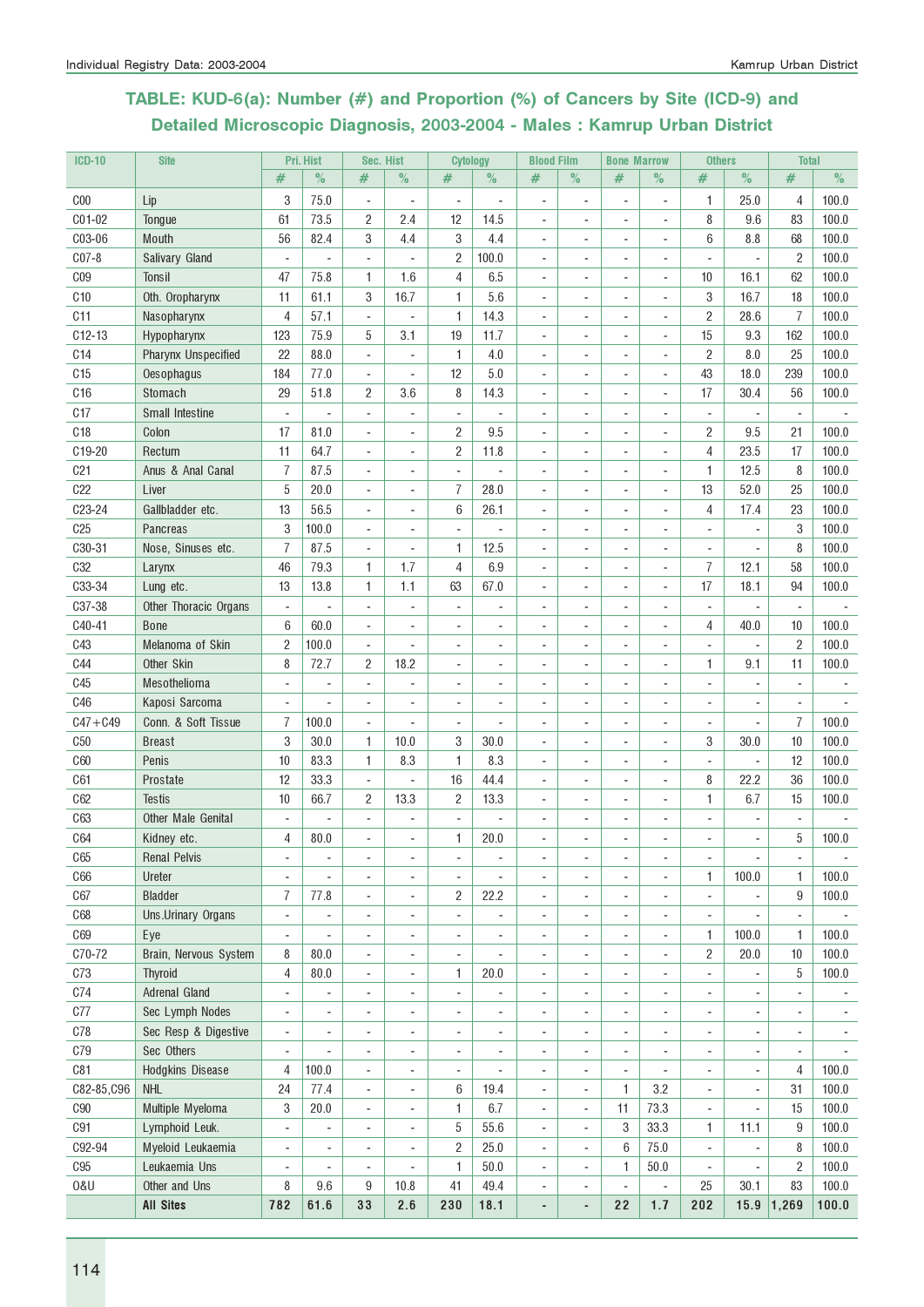# TABLE: KUD-6(b): Number (#) and Proportion (%) of Cancers by Site (ICD-9) and Detailed Microscopic Diagnosis, 2003-2004 - Females : Kamrup Urban District

| <b>ICD-10</b>   | <b>Site</b>                |                          | Pri. Hist                |                          | Sec. Hist                    |                          | <b>Cytology</b> |                              | <b>Blood Film</b>        |                              | <b>Bone Marrow</b>       | <b>Others</b>            |                | <b>Total</b>             |                          |
|-----------------|----------------------------|--------------------------|--------------------------|--------------------------|------------------------------|--------------------------|-----------------|------------------------------|--------------------------|------------------------------|--------------------------|--------------------------|----------------|--------------------------|--------------------------|
|                 |                            | #                        | $\%$                     | #                        | $\%$                         | #                        | $\%$            | #                            | $\%$                     | #                            | $\%$                     | #                        | $\%$           | #                        | $\frac{0}{2}$            |
| C <sub>00</sub> | Lip                        | 1                        | 33.3                     | ÷,                       | L,                           | ÷,                       |                 |                              | ÷.                       |                              | $\blacksquare$           | $\overline{2}$           | 66.7           | 3                        | 100.0                    |
| C01-02          | Tongue                     | 23                       | 74.2                     | $\overline{2}$           | 6.5                          | 4                        | 12.9            | ÷,                           |                          |                              |                          | $\overline{c}$           | 6.5            | 31                       | 100.0                    |
| C03-06          | Mouth                      | 39                       | 90.7                     | 1                        | 2.3                          | 1                        | 2.3             |                              |                          |                              | $\overline{a}$           | $\overline{2}$           | 4.7            | 43                       | 100.0                    |
| $C07-8$         | Salivary Gland             | $\overline{2}$           | 100.0                    | $\blacksquare$           | $\overline{\phantom{a}}$     | ÷.                       | L.              |                              |                          |                              | $\blacksquare$           | $\blacksquare$           | $\blacksquare$ | $\overline{2}$           | 100.0                    |
| C <sub>09</sub> | <b>Tonsil</b>              | 18                       | 85.7                     | ÷,                       | ÷,                           | 1                        | 4.8             | ä,                           |                          |                              |                          | $\overline{2}$           | 9.5            | 21                       | 100.0                    |
|                 |                            |                          |                          |                          |                              |                          |                 |                              |                          |                              |                          |                          |                |                          |                          |
| C <sub>10</sub> | Oth. Oropharynx            | $\overline{c}$           | 100.0                    | $\overline{a}$           | $\overline{\phantom{a}}$     |                          |                 |                              |                          |                              |                          | $\overline{\phantom{a}}$ |                | 2                        | 100.0                    |
| C <sub>11</sub> | Nasopharynx                | 3                        | 60.0                     | $\overline{a}$           | ÷                            | 1                        | 20.0            |                              |                          |                              |                          | $\mathbf{1}$             | 20.0           | 5                        | 100.0                    |
| $C12-13$        | Hypopharynx                | 22                       | 75.9                     | 1                        | 3.4                          | 3                        | 10.3            | $\blacksquare$               | ä,                       |                              | ÷,                       | 3                        | 10.3           | 29                       | 100.0                    |
| C14             | <b>Pharynx Unspecified</b> | 3                        | 75.0                     | ÷,                       | $\blacksquare$               | 1                        | 25.0            | $\blacksquare$               | $\sim$                   | ÷                            | $\overline{\phantom{a}}$ | $\blacksquare$           | ÷,             | $\overline{4}$           | 100.0                    |
| C <sub>15</sub> | Oesophagus                 | 94                       | 82.5                     | $\overline{c}$           | 1.8                          | 4                        | 3.5             | ä,                           | ÷.                       | ÷                            | $\overline{\phantom{a}}$ | 14                       | 12.3           | 114                      | 100.0                    |
| C16             | Stomach                    | 17                       | 63.0                     | $\overline{c}$           | 7.4                          | 6                        | 22.2            | ä,                           |                          |                              | ÷,                       | $\overline{2}$           | 7.4            | 27                       | 100.0                    |
| C17             | Small Intestine            | $\overline{2}$           | 100.0                    | $\blacksquare$           | $\overline{\phantom{a}}$     | $\overline{\phantom{a}}$ |                 |                              |                          |                              | $\overline{\phantom{a}}$ | $\overline{\phantom{a}}$ |                | $\overline{2}$           | 100.0                    |
| C <sub>18</sub> | Colon                      | 12                       | 70.6                     | $\blacksquare$           | $\blacksquare$               | 3                        | 17.6            | ä,                           |                          |                              | $\overline{\phantom{a}}$ | $\overline{2}$           | 11.8           | 17                       | 100.0                    |
| C19-20          | Rectum                     | 15                       | 78.9                     | ÷,                       | ä,                           | $\overline{2}$           | 10.5            | ä,                           |                          |                              | $\overline{\phantom{a}}$ | $\mathbf{2}$             | 10.5           | 19                       | 100.0                    |
| C <sub>21</sub> | Anus & Anal Canal          | $\overline{2}$           | 66.7                     | ÷,                       | $\blacksquare$               | 1                        | 33.3            |                              |                          |                              | $\overline{a}$           | $\sim$                   | ä,             | 3                        | 100.0                    |
| C22             | Liver                      | $\overline{2}$           | 16.7                     | ÷,                       | $\blacksquare$               | 3                        | 25.0            | ÷.                           |                          |                              | $\blacksquare$           | $\overline{7}$           | 58.3           | 12                       | 100.0                    |
| C23-24          | Gallbladder etc.           | 18                       | 29.0                     | $\overline{c}$           | 3.2                          | 8                        | 12.9            | ä,                           |                          |                              | ÷,                       | 34                       | 54.8           | 62                       | 100.0                    |
| C <sub>25</sub> | Pancreas                   | $\sim$                   |                          | 1                        | 20.0                         | 1                        | 20.0            | ä,                           |                          |                              | $\overline{a}$           | 3                        | 60.0           | 5                        | 100.0                    |
| C30-31          | Nose, Sinuses etc.         | 2                        | 100.0                    | ÷,                       |                              |                          |                 |                              |                          |                              |                          |                          |                | $\overline{2}$           | 100.0                    |
| C <sub>32</sub> | Larynx                     | 8                        | 100.0                    | ÷,                       | ÷,                           | $\blacksquare$           |                 | ÷.                           |                          |                              |                          | ٠                        |                | 8                        | 100.0                    |
| C33-34          | Lung etc.                  | 5                        | 19.2                     | 1                        | 3.8                          | 13                       | 50.0            | $\blacksquare$               | $\sim$                   |                              | $\overline{\phantom{a}}$ | $\overline{7}$           | 26.9           | 26                       | 100.0                    |
| C37-38          | Other Thoracic Organs      | $\overline{\phantom{a}}$ | L.                       | $\blacksquare$           | $\blacksquare$               | $\overline{a}$           | L.              | ÷.                           | ÷.                       | ÷.                           | $\blacksquare$           | ÷                        | ä,             | $\overline{a}$           |                          |
| C40-41          | <b>Bone</b>                | 5                        | 71.4                     | ÷,                       | ÷,                           | $\overline{c}$           | 28.6            | ä,                           |                          |                              | $\blacksquare$           | $\overline{\phantom{a}}$ | ÷.             | 7                        | 100.0                    |
| C43             | Melanoma of Skin           | 1                        | 100.0                    | $\overline{\phantom{a}}$ | $\overline{\phantom{a}}$     | $\overline{\phantom{a}}$ |                 |                              |                          |                              | $\overline{\phantom{a}}$ | $\overline{\phantom{a}}$ | $\overline{a}$ | $\mathbf{1}$             | 100.0                    |
| <b>C44</b>      | Other Skin                 | 5                        | 100.0                    | ÷,                       | $\blacksquare$               |                          | ٠               |                              |                          |                              |                          | ÷.                       | ٠              | 5                        | 100.0                    |
| C45             | Mesothelioma               | $\blacksquare$           | ×.                       | ÷,                       | ä,                           |                          |                 |                              |                          |                              |                          | ÷                        |                | ÷.                       |                          |
| C46             | Kaposi Sarcoma             | $\overline{\phantom{a}}$ |                          | $\overline{a}$           | $\overline{a}$               | ÷,                       |                 |                              |                          |                              |                          | $\overline{\phantom{a}}$ |                | $\blacksquare$           |                          |
| $C47 + C49$     | Conn. & Soft Tissue        | 2                        | 66.7                     | $\overline{\phantom{a}}$ | $\blacksquare$               | 1                        | 33.3            |                              |                          |                              | $\overline{\phantom{a}}$ | $\overline{\phantom{a}}$ | ٠              | 3                        | 100.0                    |
| C50             | <b>Breast</b>              | 107                      | 60.5                     | ÷,                       | ä,                           | 56                       | 31.6            |                              |                          |                              | $\overline{\phantom{a}}$ | 14                       | 7.9            | 177                      | 100.0                    |
| C51             | Vulva                      | $\overline{\phantom{a}}$ |                          | $\overline{a}$           | $\overline{a}$               | $\overline{\phantom{a}}$ |                 |                              |                          |                              |                          | $\overline{\phantom{a}}$ |                |                          |                          |
| C52             | Vagina                     | 2                        | 100.0                    | ÷,                       | $\blacksquare$               | ÷,                       |                 |                              |                          |                              |                          | $\overline{\phantom{a}}$ | ä,             | $\overline{2}$           | 100.0                    |
| C53             | Cervix Uteri               | 105                      | 84.7                     | ÷,                       | ä,                           | 10                       | 8.1             |                              |                          |                              | $\overline{\phantom{a}}$ | 9                        | 7.3            | 124                      | 100.0                    |
| C54             | Corpus Uteri               | 14                       | 77.8                     | $\overline{\phantom{a}}$ | $\overline{\phantom{a}}$     | 3                        | 16.7            | $\overline{\phantom{a}}$     | ä,                       |                              | $\overline{\phantom{a}}$ | $\mathbf{1}$             | 5.6            | 18                       | 100.0                    |
| C55             |                            | $\overline{4}$           | 80.0                     | ÷,                       | ä,                           | ÷,                       | L               | ÷.                           | ÷.                       | ÷                            | $\sim$                   | $\mathbf{1}$             | 20.0           | 5                        | 100.0                    |
| C56             | <b>Uterus Unspecified</b>  |                          |                          |                          |                              |                          |                 |                              |                          |                              |                          |                          |                |                          |                          |
|                 | Ovary etc.                 | 36                       | 51.4                     | ÷,                       | $\mathbf{r}$                 | 15                       | 21.4            | $\blacksquare$               |                          |                              | $\blacksquare$           | 19                       | 27.1           | 70                       | 100.0                    |
| C57             | Other Female Genital       | $\blacksquare$           | $\overline{\phantom{a}}$ | ÷,                       | ÷,                           | ÷,                       |                 | ä,                           |                          | $\sim$                       | ÷,                       | $\overline{\phantom{a}}$ | ÷,             | $\overline{\phantom{a}}$ |                          |
| C58             | Placenta                   |                          |                          |                          |                              |                          |                 |                              |                          |                              |                          |                          |                |                          |                          |
| C64             | Kidney etc.                | $\overline{a}$           | $\blacksquare$           | $\overline{a}$           | $\overline{a}$               |                          | ٠               | $\blacksquare$               | ٠                        | $\overline{\phantom{a}}$     | $\overline{\phantom{a}}$ | 1                        | 100.0          | 1                        | 100.0                    |
| C65             | <b>Renal Pelvis</b>        | $\overline{\phantom{a}}$ |                          | ÷,                       | ÷,                           | ÷,                       | ä,              | ÷,                           | $\overline{a}$           |                              | $\blacksquare$           | $\bar{\phantom{a}}$      | ÷              | $\bar{\phantom{a}}$      |                          |
| C66             | Ureter                     | ÷,                       |                          | ÷,                       | ÷,                           | ÷,                       |                 |                              |                          |                              | ÷,                       | $\overline{\phantom{a}}$ | ÷              | $\blacksquare$           |                          |
| C67             | <b>Bladder</b>             | 3                        | 60.0                     | $\overline{a}$           | ÷                            | 1                        | 20.0            | $\overline{a}$               | ٠                        |                              | $\overline{a}$           | 1                        | 20.0           | 5                        | 100.0                    |
| C68             | Uns.Urinary Organs         | $\overline{\phantom{a}}$ | $\blacksquare$           | $\overline{a}$           | $\overline{a}$               | $\overline{\phantom{a}}$ | ÷,              | $\overline{\phantom{a}}$     | $\blacksquare$           | $\blacksquare$               | $\overline{a}$           | $\overline{\phantom{a}}$ | ÷,             | $\overline{\phantom{a}}$ |                          |
| C69             | Eye                        | 1                        | 100.0                    | ÷,                       | ä,                           | $\blacksquare$           |                 | $\blacksquare$               | $\blacksquare$           | $\sim$                       | $\sim$                   | $\overline{\phantom{a}}$ |                | $\mathbf{1}$             | 100.0                    |
| C70-72          | Brain, Nervous System      | 8                        | 100.0                    | ÷,                       | $\mathbf{r}$                 | ÷,                       |                 | ÷,                           | ä,                       | $\sim$                       | ÷,                       | $\overline{\phantom{a}}$ | ä,             | 8                        | 100.0                    |
| C73             | <b>Thyroid</b>             | 5                        | 38.5                     | $\overline{a}$           | $\qquad \qquad \blacksquare$ | 7                        | 53.8            | $\overline{a}$               | $\overline{\phantom{a}}$ | $\overline{\phantom{a}}$     |                          | 1                        | 7.7            | 13                       | 100.0                    |
| C74             | <b>Adrenal Gland</b>       | $\overline{a}$           |                          | $\overline{a}$           | $\overline{a}$               | $\blacksquare$           |                 |                              |                          | $\qquad \qquad \blacksquare$ | $\overline{a}$           | ÷,                       | ÷              | $\overline{\phantom{a}}$ |                          |
| C77             | Sec Lymph Nodes            | ÷,                       | $\sim$                   | ÷,                       | $\overline{\phantom{a}}$     | ÷,                       | ÷,              | ÷,                           | ÷,                       | $\sim$                       | $\overline{\phantom{a}}$ | $\overline{\phantom{a}}$ |                | $\blacksquare$           |                          |
| C78             | Sec Resp & Digestive       | $\overline{\phantom{a}}$ | $\overline{\phantom{a}}$ | ÷,                       | ÷,                           | $\overline{\phantom{a}}$ | ÷,              | ä,                           | $\overline{\phantom{a}}$ | $\overline{\phantom{a}}$     | $\overline{\phantom{a}}$ | $\overline{\phantom{a}}$ | ÷,             | $\overline{\phantom{a}}$ | $\overline{\phantom{a}}$ |
| <b>C79</b>      | Sec Others                 | $\blacksquare$           | $\sim$                   | $\overline{a}$           | $\overline{\phantom{a}}$     | $\overline{\phantom{a}}$ | ä,              | $\sim$                       | $\overline{\phantom{a}}$ | $\sim$                       | $\overline{\phantom{a}}$ | $\overline{\phantom{a}}$ | $\frac{1}{2}$  | $\blacksquare$           | ٠                        |
| C81             | Hodgkins Disease           | 5                        | 83.3                     | $\blacksquare$           | $\overline{\phantom{a}}$     | 1                        | 16.7            | $\overline{\phantom{a}}$     | $\overline{\phantom{a}}$ | $\overline{\phantom{a}}$     | ÷,                       | $\overline{\phantom{a}}$ | $\frac{1}{2}$  | 6                        | 100.0                    |
| C82-85, C96     | <b>NHL</b>                 | 9                        | 75.0                     | $\frac{1}{2}$            | $\overline{\phantom{a}}$     | 3                        | 25.0            | $\overline{\phantom{a}}$     | $\overline{\phantom{a}}$ | $\overline{\phantom{a}}$     |                          | $\overline{\phantom{a}}$ | $\frac{1}{2}$  | 12                       | 100.0                    |
| ${\rm C}90$     | Multiple Myeloma           | $\overline{\phantom{a}}$ | $\overline{\phantom{a}}$ | $\overline{\phantom{a}}$ | $\overline{\phantom{a}}$     | $\overline{\phantom{a}}$ | ÷               | $\overline{a}$               | $\overline{\phantom{a}}$ | 1                            | 100.0                    | $\overline{\phantom{a}}$ | ٠              | 1                        | 100.0                    |
| C91             | Lymphoid Leuk.             | 1                        | 20.0                     | $\blacksquare$           | $\overline{\phantom{a}}$     | $\blacksquare$           | L.              | $\sim$                       | $\overline{\phantom{a}}$ | 4                            | 80.0                     | $\blacksquare$           | ÷.             | $5\,$                    | 100.0                    |
| C92-94          | Myeloid Leukaemia          | $\blacksquare$           | $\overline{\phantom{a}}$ | ÷,                       | ÷,                           | ÷,                       | ÷,              | $\overline{\phantom{a}}$     | $\blacksquare$           | 12                           | 100.0                    | $\overline{\phantom{a}}$ | ÷              | 12                       | 100.0                    |
| C95             | Leukaemia Uns              | $\overline{\phantom{a}}$ | $\overline{\phantom{a}}$ | ÷,                       | ÷,                           | $\overline{2}$           | 100.0           | ä,                           |                          | $\blacksquare$               | ÷,                       | $\overline{\phantom{a}}$ | ÷,             | $\overline{2}$           | 100.0                    |
| 0&U             | Other and Uns              | 9                        | 25.7                     | 3                        | 8.6                          | 11                       | 31.4            | $\overline{\phantom{a}}$     | $\overline{\phantom{a}}$ | $\overline{\phantom{a}}$     | ÷,                       | 12                       | 34.3           | 35                       | 100.0                    |
|                 |                            |                          |                          |                          |                              |                          |                 |                              |                          |                              |                          |                          |                |                          |                          |
|                 | <b>All Sites</b>           | 612                      | 64.4                     | 15                       | 1.6                          | 164                      | 17.3            | $\qquad \qquad \blacksquare$ | $\overline{\phantom{a}}$ | 17                           | 1.8                      | 142                      | 14.9           | 950                      | 100.0                    |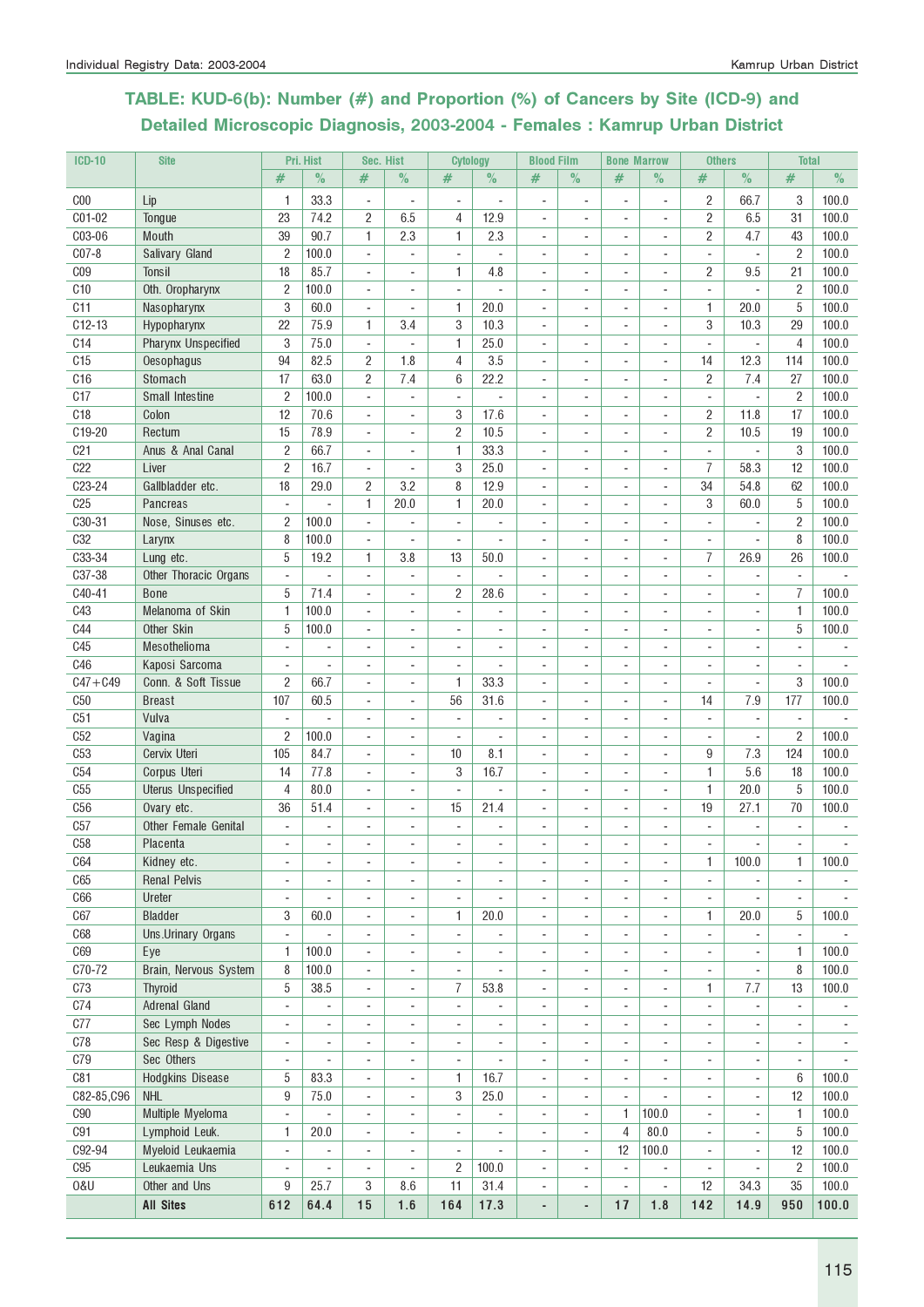### TABLE KUD-7 (a): Number of Cancer Deaths by Five Year Age Group and Site (ICD-10): 2003-2004 – Males

%= Relative Proportion of Cancers of All Sites.

| <b>ICD-10</b>   | <b>Site</b>               |                |                          |                          | 5-9 10-14 15-19 20-24 25-29 30-34 35-39 40-44 |                          |                          |                         |                          | 45-49                    | 50-54        | 55-59                    | 60-64                    | 65-69                    | 70-74                    | $75+$          | <b>Unkn</b>              | <b>Total</b>             | %                        |
|-----------------|---------------------------|----------------|--------------------------|--------------------------|-----------------------------------------------|--------------------------|--------------------------|-------------------------|--------------------------|--------------------------|--------------|--------------------------|--------------------------|--------------------------|--------------------------|----------------|--------------------------|--------------------------|--------------------------|
| COO             | Lip                       |                |                          |                          |                                               |                          |                          |                         |                          |                          |              | $\overline{\phantom{a}}$ |                          | 1                        | $\blacksquare$           |                |                          | $\mathbf{1}$             | 0.43                     |
| C01-02          | Tongue                    |                |                          |                          |                                               |                          |                          |                         | Ĭ.                       | 1                        | 1            | $\mathbf{1}$             |                          |                          | ä,                       | 1              |                          | $\overline{4}$           | 1.72                     |
| C03-06          | Mouth                     |                | $\blacksquare$           |                          |                                               |                          | $\blacksquare$           | $\mathbf{1}$            | $\blacksquare$           |                          |              | $\overline{\phantom{a}}$ |                          |                          | $\overline{a}$           |                | ×,                       | $\mathbf{1}$             | 0.43                     |
| C07-8           | Salivary Gland            |                |                          |                          |                                               |                          |                          |                         | $\blacksquare$           |                          |              | $\overline{\phantom{a}}$ |                          |                          | ä,                       |                | ä,                       |                          |                          |
| CO <sub>9</sub> | Tonsil                    |                |                          |                          | ä,                                            | $\mathbf{1}$             | Ĭ.                       |                         | $\overline{\phantom{a}}$ | $\mathbf{1}$             |              | $\sqrt{2}$               | $\mathbf{1}$             | 1                        | $\overline{a}$           | 1              | ÷,                       | $\overline{7}$           | 3.00                     |
| C10             | Oth. Oropharynx           |                |                          |                          |                                               |                          |                          |                         | $\mathbf{1}$             |                          |              | $\overline{\phantom{a}}$ | $\mathbf{1}$             | ä,                       | $\mathbf{1}$             |                | ÷,                       | $\,3$                    | 1.29                     |
| C11             | Nasopharynx               |                | ä,                       |                          |                                               |                          |                          |                         | $\overline{\phantom{a}}$ |                          | 1            | $\overline{\phantom{a}}$ |                          |                          |                          |                | ÷,                       | $\mathbf{1}$             | 0.43                     |
| $C12-13$        | Hypopharynx               |                | ä,                       |                          |                                               |                          | Ĭ.                       | $\mathbf{1}$            | $\blacksquare$           | $\mathbf{1}$             | $\mathbf{2}$ | $\overline{c}$           | $\mathbf{1}$             | ä,                       | $\mathbf{1}$             |                | ÷,                       | 8                        | 3.43                     |
| C14             | Pharynx Unspecified       |                | ä,                       |                          |                                               |                          |                          |                         | $\blacksquare$           | $\overline{c}$           |              | $\mathbf{1}$             | $\mathbf{1}$             |                          | Ĭ.                       | 1              | ÷,                       | 5                        | 2.15                     |
| C15             | Oesophagus                |                | ä,                       |                          | ä,                                            |                          | ÷,                       |                         | $\mathbf{1}$             | $\overline{c}$           | 3            | 5                        | 8                        | 6                        | 4                        | $\mathbf{1}$   | $\mathbf{1}$             | 31                       | 13.30                    |
| C16             | Stomach                   |                | ä,                       |                          | ä,                                            |                          | $\mathbf{1}$             | $\mathbf{1}$            | $\overline{\phantom{a}}$ |                          | 1            | 5                        | $\overline{c}$           | 3                        | $\mathbf{1}$             | 5              | $\mathbf{1}$             | 20                       | 8.58                     |
| C17             | Small Intestine           |                | $\overline{\phantom{a}}$ |                          | ä,                                            |                          |                          |                         | ä,                       |                          |              | ÷,                       |                          |                          | ÷,                       |                | ÷,                       |                          |                          |
| C <sub>18</sub> | Colon                     | $\mathbf{1}$   | ä,                       |                          | ä,                                            |                          |                          |                         | $\overline{\phantom{a}}$ |                          |              | $\overline{\phantom{a}}$ | $\mathbf{1}$             |                          | $\overline{a}$           | 1              | ÷,                       | $\,3$                    | 1.29                     |
| C19-20          | Rectum                    |                | ä,                       |                          | ä,                                            |                          | Ĭ.                       |                         | $\mathbf{1}$             | $\mathbf{1}$             | 1            | $\sqrt{2}$               |                          |                          | $\overline{a}$           | $\mathbf{1}$   | ÷,                       | $6\,$                    | 2.58                     |
| C <sub>21</sub> | Anus & Anal Canal         |                |                          |                          | ä,                                            |                          |                          |                         | $\overline{\phantom{a}}$ |                          | 1            | $\overline{\phantom{a}}$ |                          |                          | ä,                       |                | ÷,                       | $\mathbf{1}$             | 0.43                     |
| C22             | Liver                     |                |                          |                          |                                               |                          | $\mathbf{1}$             | $\mathbf{1}$            | $\overline{\phantom{a}}$ | 3                        | $\mathbf{2}$ | $\overline{4}$           | $\mathbf{2}$             | 1                        | ÷,                       |                | ÷,                       | 14                       | 6.01                     |
| C23-24          | Gallbladder etc.          |                |                          |                          |                                               |                          |                          |                         | ä,                       | 1                        |              | $\overline{\phantom{a}}$ | $\mathbf{1}$             | 1                        | $\mathbf{1}$             | $\mathbf{1}$   | ÷,                       | $\sqrt{5}$               | 2.15                     |
| C <sub>25</sub> | Pancreas                  |                |                          |                          |                                               |                          |                          |                         | Ĭ.                       |                          |              | 3                        |                          |                          | ä,                       | 1              | ÷,                       | $\overline{4}$           | 1.72                     |
| C30-31          |                           |                |                          |                          |                                               |                          |                          |                         |                          |                          |              |                          |                          |                          |                          |                |                          |                          |                          |
|                 | Nose, Sinuses etc.        |                |                          |                          |                                               |                          |                          |                         | $\blacksquare$           |                          |              | ÷,                       |                          |                          |                          |                | ä,                       |                          |                          |
| C32             | Larynx                    |                |                          |                          |                                               |                          | Ĭ.                       | $\mathbf{1}$            | $\blacksquare$           |                          | 1            | $\sqrt{2}$               |                          | $\overline{c}$           | $\overline{4}$           | 1              | ÷,                       | 11                       | 4.72                     |
| C33-34          | Lung etc.                 |                | ä,                       |                          |                                               |                          |                          |                         | $\overline{\phantom{a}}$ | $\overline{c}$           | 3            | $\overline{c}$           | $\overline{4}$           | $\overline{c}$           | $\overline{c}$           | 5              | ÷,                       | 20                       | 8.58                     |
| C37-38          | Other Thoracic Organs     |                | $\overline{\phantom{a}}$ |                          |                                               |                          |                          |                         | $\blacksquare$           |                          |              | ÷,                       |                          |                          |                          |                | ÷,                       |                          |                          |
| C40-41          | Bone                      |                | ä,                       |                          | ä,                                            |                          |                          |                         | $\overline{\phantom{a}}$ | $\overline{c}$           |              | ÷,                       |                          |                          | $\overline{\phantom{a}}$ | 1              | ÷,                       | $\,3$                    | 1.29                     |
| C43             | Melanoma of Skin          |                | ä,                       |                          | ä,                                            |                          |                          |                         | ä,                       |                          |              | $\blacksquare$           |                          |                          | ä,                       |                | ä,                       |                          |                          |
| C44             | Other Skin                |                | ä,                       |                          | ä,                                            |                          |                          |                         | $\blacksquare$           |                          |              | $\blacksquare$           |                          |                          | ä,                       |                |                          |                          |                          |
| C45             | Mesothelioma              |                | ä,                       |                          |                                               |                          |                          |                         | $\blacksquare$           |                          |              | $\blacksquare$           |                          |                          | ä,                       |                | ä,                       |                          |                          |
| C46             | Kaposi Sarcoma            |                | ä,                       |                          |                                               |                          |                          |                         | $\blacksquare$           |                          |              | $\blacksquare$           |                          |                          | ä,                       |                | ä,                       |                          |                          |
| $C47 + C49$     | Conn. & Soft Tissue       |                | ä,                       |                          |                                               |                          |                          |                         | $\blacksquare$           |                          |              | $\blacksquare$           |                          |                          | ä,                       |                | ä,                       |                          |                          |
| C50             | <b>Breast</b>             |                |                          |                          |                                               |                          |                          |                         | $\blacksquare$           |                          |              | $\blacksquare$           |                          |                          | ä,                       |                | ÷,                       |                          |                          |
| C60             | Penis                     |                |                          |                          |                                               |                          |                          |                         | $\blacksquare$           |                          |              | ÷,                       |                          |                          | ä,                       |                | ÷,                       |                          |                          |
| C61             | Prostate                  |                |                          |                          |                                               |                          |                          |                         | $\blacksquare$           |                          |              | $\mathbf{1}$             |                          |                          | $\mathbf{1}$             | 1              | ÷,                       | 3                        | 1.29                     |
| C62             | <b>Testis</b>             |                |                          |                          |                                               |                          |                          |                         | $\blacksquare$           |                          |              | $\overline{\phantom{a}}$ |                          |                          | ä,                       |                | ×,                       |                          |                          |
| C63             | <b>Other Male Genital</b> |                | ä,                       |                          | ä,                                            |                          |                          |                         | $\blacksquare$           |                          |              | $\overline{\phantom{a}}$ |                          |                          | $\overline{a}$           |                | ×,                       | $\overline{a}$           |                          |
| C64             | Kidney etc.               | ÷,             | ä,                       |                          | ä,                                            |                          |                          |                         | $\blacksquare$           |                          | 1            | $\mathbf{1}$             |                          |                          | ä,                       |                | ÷,                       | $\overline{c}$           | 0.86                     |
| C65             | <b>Renal Pelvis</b>       |                | ä,                       |                          |                                               |                          |                          |                         | ä,                       |                          |              | ÷,                       |                          |                          | ä,                       |                |                          |                          |                          |
| C66             | Ureter                    | ÷,             |                          |                          |                                               |                          |                          |                         | $\overline{a}$           |                          |              |                          |                          |                          |                          |                |                          |                          |                          |
| C67             | Bladder                   |                |                          |                          |                                               |                          |                          |                         |                          |                          |              |                          |                          | 1                        |                          |                |                          | 1                        | 0.43                     |
| C68             | Uns.Urinary Organs        | ÷,             | $\overline{\phantom{a}}$ |                          | ۰                                             | ä,                       | $\overline{\phantom{a}}$ |                         | $\overline{\phantom{a}}$ | $\overline{\phantom{a}}$ |              | $\overline{\phantom{a}}$ | ٠                        | ٠                        | $\blacksquare$           |                | $\overline{\phantom{a}}$ |                          | $\overline{\phantom{a}}$ |
| C69             | Eye                       |                | $\blacksquare$           |                          | ٠                                             | ä,                       | $\overline{\phantom{a}}$ |                         | $\overline{\phantom{a}}$ | $\overline{\phantom{a}}$ |              | $\overline{\phantom{a}}$ | ٠                        | ٠                        | $\blacksquare$           |                | ÷,                       | $\overline{\phantom{a}}$ | $\overline{\phantom{a}}$ |
| C70-72          | Brain, Nervous System     |                | ٠                        |                          | ٠                                             | ä,                       | $\overline{\phantom{a}}$ |                         | $\overline{\phantom{a}}$ |                          |              | $\overline{\phantom{a}}$ | ٠                        | ٠                        | $\mathbf{1}$             |                | ÷,                       | $\mathbf{1}$             | 0.43                     |
| C73             | Thyroid                   |                | ٠                        |                          | ٠                                             | ä,                       | $\overline{\phantom{a}}$ |                         | $\overline{\phantom{a}}$ | $\mathbf{2}$             |              | $\overline{\phantom{a}}$ | $\overline{\phantom{a}}$ | ٠                        | $\blacksquare$           |                | ÷,                       | $\sqrt{2}$               | 0.86                     |
| C74             | Adrenal Gland             |                | ٠                        |                          | ٠                                             |                          | $\overline{\phantom{a}}$ |                         | $\blacksquare$           |                          |              | ÷,                       | $\overline{\phantom{a}}$ | ٠                        | $\blacksquare$           |                | ÷,                       |                          | $\overline{\phantom{a}}$ |
| C77             | Sec Lymph Nodes           |                | ٠                        |                          | ٠                                             |                          | $\overline{\phantom{a}}$ |                         | $\blacksquare$           | 1                        |              | $\mathbf{1}$             | ٠                        | ٠                        | $\blacksquare$           | 1              | $\overline{\phantom{a}}$ | 3                        | 1.29                     |
| C78             | Sec Resp & Digestive      |                | ٠                        |                          | ٠                                             |                          | $\overline{\phantom{a}}$ |                         | $\overline{\phantom{a}}$ |                          |              | $\overline{\phantom{a}}$ | $\overline{\phantom{a}}$ | ٠                        | $\blacksquare$           |                | ÷,                       |                          | $\overline{\phantom{a}}$ |
| C79             | Sec Others                |                | ٠                        |                          | ٠                                             |                          | $\overline{\phantom{a}}$ |                         | $\overline{\phantom{a}}$ |                          |              | ÷,                       | $\overline{\phantom{a}}$ | ٠                        | $\blacksquare$           |                | ÷,                       | $\overline{a}$           | $\overline{\phantom{a}}$ |
| C81             | Hodgkins Disease          |                | ٠                        |                          | ä,                                            |                          | $\overline{\phantom{a}}$ |                         | $\overline{\phantom{a}}$ |                          |              | $\overline{\phantom{a}}$ |                          | ٠                        | $\blacksquare$           |                | ÷,                       | $\overline{\phantom{a}}$ | $\overline{\phantom{a}}$ |
| C82-85, C96 NHL |                           |                | ٠                        |                          |                                               |                          | $\overline{\phantom{a}}$ |                         | $\overline{\phantom{a}}$ |                          |              | $\overline{\phantom{a}}$ | 1                        | ٠                        | $\blacksquare$           |                | ÷,                       | $\mathbf{1}$             | 0.43                     |
| C90             | Multiple Myeloma          |                | ٠                        |                          |                                               |                          | $\overline{\phantom{a}}$ |                         | $\overline{\phantom{a}}$ |                          | 1            | ÷,                       |                          | ٠                        | $\blacksquare$           |                | ÷,                       | $\mathbf{1}$             | 0.43                     |
| C91             | Lymphoid Leuk.            |                | $\overline{\phantom{a}}$ |                          | $\overline{\phantom{a}}$                      |                          | $\overline{\phantom{a}}$ |                         | $\overline{\phantom{a}}$ |                          |              | $\mathbf{1}$             | ٠                        | ٠                        | $\blacksquare$           |                | ÷,                       | $\mathbf{1}$             | 0.43                     |
| C92-94          | Myeloid Leukaemia         | ÷,             | $\overline{\phantom{a}}$ |                          | $\overline{\phantom{a}}$                      | $\overline{a}$           | $\overline{\phantom{a}}$ |                         | $\overline{\phantom{a}}$ | ÷,                       |              | $\overline{\phantom{a}}$ |                          | ٠                        | $\blacksquare$           |                | ÷,                       | $\overline{\phantom{a}}$ | $\overline{\phantom{a}}$ |
| C95             | Leukaemia Uns             |                | $\overline{\phantom{a}}$ | $\overline{\phantom{a}}$ | $\overline{\phantom{a}}$                      | $\blacksquare$           | $\overline{\phantom{a}}$ |                         | $\overline{\phantom{a}}$ | $\overline{\phantom{a}}$ |              | $\overline{\phantom{a}}$ | $\mathbf{2}$             | $\overline{\phantom{a}}$ | $\blacksquare$           |                | l,                       | $\overline{c}$           | 0.86                     |
| 0&U             | Other and Uns             | $\overline{c}$ | $\blacksquare$           | $\overline{\phantom{a}}$ | 1                                             | $\overline{\phantom{a}}$ | $\overline{\phantom{a}}$ | $\overline{c}$          | 5                        | 6                        | 10           | 6                        | 10                       | 10                       | $\mathsf g$              | $\overline{7}$ | l,                       | 68                       | 29.18                    |
|                 | <b>All Sites</b>          | $\bf 3$        | ٠                        | ÷,                       | $\mathbf{1}$                                  | $\mathbf{1}$             | $\overline{2}$           | $\overline{\mathbf{r}}$ | 8                        | 25                       | ${\bf 28}$   | 39                       | 35                       | ${\bf 28}$               | 25                       | 29             | $\boldsymbol{2}$         | 233                      | 100.00                   |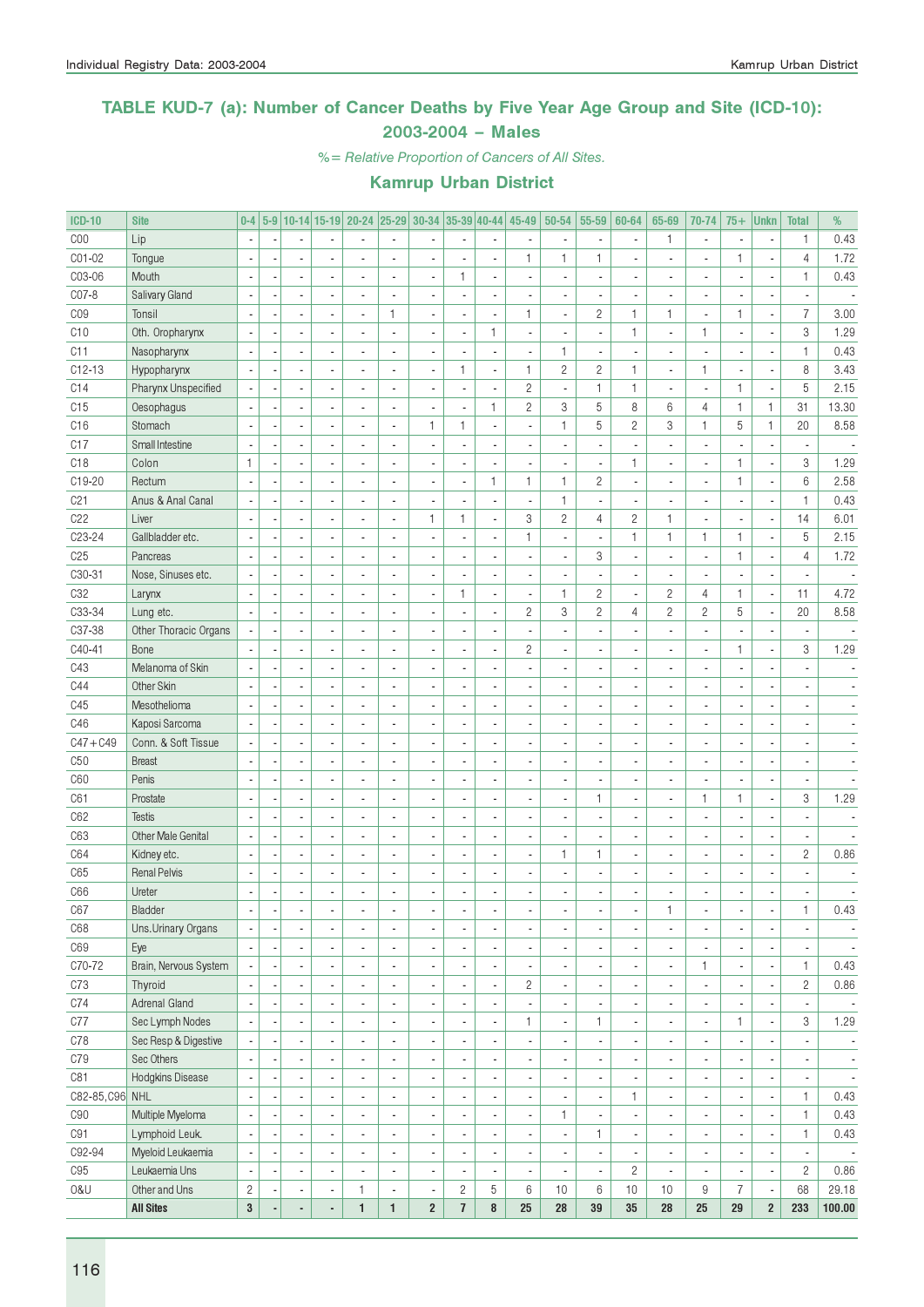### TABLE KUD-7 (b): Number of Cancer Deaths by Five Year Age Group and Site (ICD-10): 2003-2004 – Females

%= Relative Proportion of Cancers of All Sites.

| <b>ICD-10</b>   | <b>Site</b>           |                                            | $0-4$                    |                                            |                                            |                                            |                                            |                                            |                                            |                                            | 5-9 10-14 15-19 20-24 25-29 30-34 35-39 40-44 45-49 50-54 |                                            | 55-59                                      | 60-64                          | 65-69                            | 70-74                                                | $75+$                    | <b>Unkn</b>              | <b>Total</b>                                         | %                                                    |
|-----------------|-----------------------|--------------------------------------------|--------------------------|--------------------------------------------|--------------------------------------------|--------------------------------------------|--------------------------------------------|--------------------------------------------|--------------------------------------------|--------------------------------------------|-----------------------------------------------------------|--------------------------------------------|--------------------------------------------|--------------------------------|----------------------------------|------------------------------------------------------|--------------------------|--------------------------|------------------------------------------------------|------------------------------------------------------|
| COO             | Lip                   |                                            |                          |                                            |                                            |                                            |                                            |                                            |                                            |                                            |                                                           |                                            | ×,                                         |                                |                                  | $\overline{\phantom{a}}$                             |                          |                          |                                                      |                                                      |
| CO1-02          | Tongue                |                                            |                          |                                            |                                            |                                            | $\overline{a}$                             |                                            | $\mathbf{1}$                               | Ĭ.                                         |                                                           |                                            |                                            |                                |                                  |                                                      |                          | ÷,                       | $\mathbf{1}$                                         | 1.01                                                 |
| C03-06          | Mouth                 | $\sim$                                     |                          | $\overline{\phantom{a}}$                   | $\overline{a}$                             | $\overline{a}$                             | $\overline{a}$                             | ä,                                         | $\overline{a}$                             | ÷,                                         | ٠                                                         | $\overline{a}$                             | $\blacksquare$                             | $\overline{\phantom{a}}$       | $\overline{\phantom{a}}$         | $\mathbf{1}$                                         | $\overline{\phantom{a}}$ | ÷,                       | $\mathbf{1}$                                         | 1.01                                                 |
| CO7-8           | Salivary Gland        | $\overline{\phantom{a}}$                   |                          | $\blacksquare$                             | $\overline{a}$                             | ä,                                         | ÷,                                         | $\overline{\phantom{a}}$                   | $\blacksquare$                             | ÷,                                         | $\blacksquare$                                            | $\overline{a}$                             | $\overline{\phantom{a}}$                   | $\overline{\phantom{a}}$       | ä,                               | $\overline{\phantom{a}}$                             | $\overline{a}$           | ÷,                       | $\overline{\phantom{a}}$                             |                                                      |
| CO <sub>9</sub> | Tonsil                |                                            |                          | ÷,                                         |                                            |                                            | L,                                         | $\overline{a}$                             |                                            | ٠                                          | ٠                                                         |                                            | $\overline{\phantom{a}}$                   | $\mathbf{1}$                   | $\blacksquare$                   | $\mathbf{1}$                                         | ٠                        | $\overline{\phantom{a}}$ | $\overline{c}$                                       | 2.02                                                 |
| C10             | Oth. Oropharynx       | $\overline{\phantom{a}}$                   |                          | ÷.                                         |                                            |                                            |                                            | $\overline{a}$                             |                                            | ä,                                         |                                                           |                                            | ä,                                         |                                |                                  | $\overline{\phantom{a}}$                             |                          |                          |                                                      |                                                      |
| C11             | Nasopharynx           | $\overline{\phantom{a}}$                   |                          | $\overline{\phantom{a}}$                   |                                            | $\overline{a}$                             | ÷,                                         | $\overline{\phantom{a}}$                   | $\blacksquare$                             | $\frac{1}{2}$                              | ٠                                                         | $\overline{a}$                             | $\blacksquare$                             | $\overline{a}$                 | $\overline{a}$                   | $\overline{\phantom{a}}$                             | $\overline{a}$           | ÷,                       |                                                      | $\overline{\phantom{a}}$                             |
| $C12 - 13$      | Hypopharynx           |                                            |                          | $\overline{\phantom{a}}$                   |                                            |                                            | ä,                                         | ÷,                                         |                                            | $\frac{1}{2}$                              |                                                           |                                            | ä,                                         | $\overline{\phantom{a}}$       |                                  | $\overline{\phantom{a}}$                             |                          | Ĭ.                       |                                                      |                                                      |
| C14             | Pharynx Unspecified   |                                            |                          | $\blacksquare$                             |                                            |                                            | ä,                                         | 1                                          | ٠                                          | $\qquad \qquad \blacksquare$               |                                                           | $\mathbf{1}$                               | $\overline{\phantom{a}}$                   | $\mathbf{1}$                   |                                  | $\overline{\phantom{a}}$                             | $\mathbf{1}$             | $\overline{\phantom{a}}$ | 4                                                    | 4.04                                                 |
| C15             | Oesophagus            | $\mathbf{1}$                               |                          | $\blacksquare$                             | $\overline{a}$                             | 1                                          | L.                                         | ä,                                         | $\blacksquare$                             | $\overline{a}$                             | $\mathbf{1}$                                              | $\overline{c}$                             | ÷,                                         | ÷,                             | $\overline{c}$                   | ÷,                                                   | ä,                       | ÷,                       | $\overline{7}$                                       | 7.07                                                 |
| C16             | Stomach               | $\overline{\phantom{a}}$                   |                          | $\blacksquare$                             | $\overline{\phantom{a}}$                   | ÷,                                         | ÷,                                         | $\overline{\phantom{a}}$                   | $\blacksquare$                             | $\overline{a}$                             | ä,                                                        | $\overline{\phantom{a}}$                   | $\blacksquare$                             | $\overline{\phantom{a}}$       | $\mathbf{1}$                     | $\mathbf{1}$                                         | $\overline{\phantom{a}}$ | ÷,                       | $\overline{c}$                                       | 2.02                                                 |
| C17             | Small Intestine       |                                            |                          | $\overline{\phantom{a}}$                   |                                            |                                            | L,                                         | ×,                                         | $\blacksquare$                             | $\qquad \qquad \blacksquare$               | ٠                                                         |                                            | $\overline{\phantom{a}}$                   | ٠                              | $\blacksquare$                   | $\overline{\phantom{a}}$                             |                          | $\overline{\phantom{a}}$ | $\overline{\phantom{a}}$                             |                                                      |
| C18             | Colon                 |                                            |                          | ÷,                                         |                                            |                                            | ÷,                                         | ÷,                                         |                                            | ÷,                                         |                                                           | $\mathbf{1}$                               | $\blacksquare$                             | $\overline{a}$                 |                                  | $\mathbf{r}$                                         | $\mathbf{1}$             | ÷,                       | $\overline{c}$                                       | 2.02                                                 |
| C19-20          | Rectum                |                                            |                          | ÷.                                         |                                            | $\overline{a}$                             | $\overline{a}$                             | $\overline{a}$                             | $\mathbf{1}$                               | ä,                                         | ÷,                                                        | $\overline{a}$                             | $\overline{\phantom{a}}$                   | $\overline{a}$                 | $\overline{a}$                   | $\mathbf{1}$                                         | $\overline{a}$           | $\blacksquare$           | $\mathbf{2}$                                         | 2.02                                                 |
| C <sub>21</sub> | Anus & Anal Canal     |                                            |                          | ä,                                         |                                            |                                            | L,                                         |                                            |                                            | $\frac{1}{2}$                              |                                                           |                                            | ÷,                                         |                                |                                  | $\overline{\phantom{a}}$                             |                          | ×,                       | $\blacksquare$                                       |                                                      |
| C <sub>22</sub> | Liver                 |                                            |                          | ä,                                         |                                            |                                            | $\overline{a}$                             |                                            | $\mathbf{1}$                               | $\blacksquare$                             | 3                                                         | $\mathbf{2}$                               | $\mathbf{1}$                               |                                |                                  | $\overline{a}$                                       |                          | ÷,                       | $\overline{I}$                                       | 7.07                                                 |
| C23-24          | Gallbladder etc.      | $\sim$                                     |                          | $\blacksquare$                             | $\overline{\phantom{a}}$                   | $\overline{a}$                             | $\overline{a}$                             | ÷,                                         |                                            | $\frac{1}{2}$                              | $\mathbf{1}$                                              | $\mathbf{1}$                               | $\mathbf{1}$                               | $\overline{\phantom{a}}$       |                                  | $\mathbf{1}$                                         |                          | ÷,                       | $\overline{4}$                                       | 4.04                                                 |
| C <sub>25</sub> | Pancreas              | $\overline{\phantom{a}}$                   |                          | $\overline{\phantom{a}}$                   | $\overline{\phantom{a}}$                   | $\overline{a}$                             | L.                                         | $\overline{\phantom{a}}$                   | $\blacksquare$                             | ÷,                                         | ÷,                                                        | $\overline{\phantom{a}}$                   | $\blacksquare$                             | $\overline{\phantom{a}}$       | $\blacksquare$                   | $\overline{\phantom{a}}$                             | $\overline{a}$           | $\overline{\phantom{a}}$ | ä,                                                   | $\overline{\phantom{a}}$                             |
| C30-31          | Nose, Sinuses etc.    |                                            |                          | ٠                                          |                                            | $\overline{\phantom{a}}$                   | L,                                         | $\blacksquare$                             | $\blacksquare$                             | ٠                                          | ٠                                                         |                                            | $\overline{\phantom{a}}$                   | $\overline{a}$                 | $\mathbf{1}$                     | $\blacksquare$                                       | $\overline{\phantom{a}}$ | $\overline{\phantom{a}}$ | 1                                                    | 1.01                                                 |
| C <sub>32</sub> | Larynx                |                                            |                          | ÷.                                         |                                            |                                            |                                            | ÷,                                         |                                            | ä,                                         |                                                           | $\mathbf{1}$                               | ÷,                                         |                                |                                  | $\overline{a}$                                       |                          |                          | $\mathbf{1}$                                         | 1.01                                                 |
| C33-34          | Lung etc.             |                                            |                          | $\overline{\phantom{a}}$                   |                                            | $\overline{a}$                             | $\overline{a}$                             | $\overline{\phantom{a}}$                   | $\blacksquare$                             | $\mathbf{1}$                               | ٠                                                         | $\mathbf{1}$                               | $\mathbf{1}$                               | $\blacksquare$                 | $\overline{\phantom{a}}$         | $\mathbf{1}$                                         | $\mathbf{1}$             | $\overline{\phantom{a}}$ | 5                                                    | 5.05                                                 |
| C37-38          | Other Thoracic Organs |                                            |                          | ä,                                         |                                            | 1                                          | $\overline{a}$                             | $\overline{a}$                             |                                            | $\overline{a}$                             |                                                           | $\overline{a}$                             | ÷,                                         |                                |                                  | $\overline{\phantom{a}}$                             |                          | Ĭ.                       | $\mathbf{1}$                                         | 1.01                                                 |
| C40-41          | Bone                  |                                            |                          | $\overline{\phantom{a}}$                   |                                            |                                            | $\overline{a}$                             |                                            |                                            | $\overline{\phantom{a}}$                   |                                                           |                                            | ×,                                         | $\overline{a}$                 |                                  | $\blacksquare$                                       |                          | ٠                        |                                                      | $\overline{\phantom{a}}$                             |
| C43             | Melanoma of Skin      | $\sim$                                     |                          | $\blacksquare$                             | $\overline{a}$                             | $\overline{a}$                             | $\overline{a}$                             | ÷,                                         | $\blacksquare$                             | $\overline{a}$                             |                                                           |                                            | ÷,                                         | ä,                             |                                  | $\overline{\phantom{a}}$                             |                          | ÷,                       | ä,                                                   | $\sim$                                               |
| C44             | Other Skin            | $\overline{\phantom{a}}$                   |                          | $\overline{\phantom{a}}$                   | $\overline{a}$                             | $\overline{a}$                             | $\mathbf{1}$                               | $\overline{\phantom{a}}$                   | $\overline{a}$                             | ÷,                                         | ٠                                                         | $\overline{a}$                             | $\blacksquare$                             | $\overline{a}$                 | $\overline{\phantom{a}}$         | $\blacksquare$                                       | $\overline{a}$           | ÷,                       | $\mathbf{1}$                                         | 1.01                                                 |
| C45             | Mesothelioma          |                                            |                          | $\overline{\phantom{a}}$                   |                                            |                                            | L,                                         | $\overline{a}$                             | $\blacksquare$                             | $\overline{\phantom{a}}$                   | ä,                                                        |                                            | $\overline{\phantom{a}}$                   | $\overline{\phantom{a}}$       |                                  | $\overline{\phantom{a}}$                             |                          | $\overline{\phantom{a}}$ | $\overline{a}$                                       |                                                      |
| C46             | Kaposi Sarcoma        |                                            |                          | ÷,                                         |                                            |                                            |                                            | ÷,                                         |                                            | ÷,                                         |                                                           |                                            | ÷,                                         |                                |                                  | $\overline{\phantom{a}}$                             |                          | Ĭ.                       |                                                      |                                                      |
| $C47 + C49$     | Conn. & Soft Tissue   |                                            |                          | ÷.                                         |                                            | $\overline{a}$                             | $\overline{a}$                             | $\blacksquare$                             | $\overline{a}$                             | $\overline{a}$                             | ä,                                                        |                                            | $\overline{\phantom{a}}$                   | $\overline{\phantom{a}}$       | $\overline{a}$                   | $\overline{\phantom{a}}$                             | $\overline{a}$           | ÷,                       | $\overline{a}$                                       |                                                      |
| C50             | <b>Breast</b>         |                                            |                          | ä,                                         |                                            |                                            | ÷,                                         | $\overline{c}$                             | $\mathbf{1}$                               | $\mathbf{1}$                               | 3                                                         | $\mathbf{1}$                               | ÷,                                         | $\overline{a}$                 | 3                                | $\blacksquare$                                       |                          | ÷,                       | 11                                                   | 11.11                                                |
| C51             | Vulva                 |                                            |                          | $\overline{\phantom{a}}$                   |                                            |                                            | ä,                                         |                                            |                                            | $\blacksquare$                             |                                                           |                                            | ×,                                         |                                |                                  | $\blacksquare$                                       |                          | ÷,                       |                                                      |                                                      |
| C52             | Vagina                | $\sim$                                     |                          | $\blacksquare$                             | $\overline{a}$                             | $\overline{a}$                             | $\overline{a}$                             | ÷,                                         | $\blacksquare$                             | $\overline{a}$                             |                                                           |                                            | ÷,                                         | ä,                             |                                  | $\overline{\phantom{a}}$                             |                          | ÷,                       | $\mathbf{r}$                                         |                                                      |
| C53             | Cervix Uteri          | $\overline{\phantom{a}}$                   |                          | $\blacksquare$                             | $\overline{\phantom{a}}$                   | $\overline{a}$                             | L.                                         | $\overline{\phantom{a}}$                   | $\mathbf{1}$                               | $\frac{1}{2}$                              | $\mathbf{1}$                                              | $\overline{\phantom{a}}$                   | $\overline{\phantom{a}}$                   | $\overline{\phantom{a}}$       | $\overline{a}$                   | $\overline{\phantom{a}}$                             | $\overline{a}$           | ÷,                       | $\overline{c}$                                       | 2.02                                                 |
| C54             | Corpus Uteri          |                                            |                          | $\overline{\phantom{a}}$                   |                                            |                                            | ä,                                         | ä,                                         | $\blacksquare$                             | $\frac{1}{2}$                              | ä,                                                        |                                            | $\overline{\phantom{a}}$                   | $\blacksquare$                 |                                  | $\overline{\phantom{a}}$                             |                          | ×,                       | ä,                                                   |                                                      |
| C55             | Uterus Unspecified    |                                            |                          | $\overline{\phantom{a}}$                   |                                            |                                            |                                            |                                            |                                            | ä,                                         |                                                           |                                            | ä,                                         |                                |                                  | $\overline{\phantom{a}}$                             |                          | ٠                        |                                                      |                                                      |
| C <sub>56</sub> | Ovary etc.            | $\overline{\phantom{a}}$                   |                          | $\overline{\phantom{a}}$                   |                                            | $\overline{a}$                             | $\overline{a}$                             | $\overline{\phantom{a}}$                   | $\mathbf{1}$                               | $\mathbf{1}$                               | ٠                                                         |                                            | $\mathbf{1}$                               | $\overline{\phantom{a}}$       | $\overline{a}$                   | $\blacksquare$                                       | $\overline{a}$           | $\blacksquare$           | 3                                                    | 3.03                                                 |
| C57             | Other Female Genital  |                                            |                          | $\blacksquare$                             |                                            |                                            | $\overline{a}$                             | ÷,                                         | L.                                         | $\overline{\phantom{a}}$                   | ÷,                                                        |                                            | ÷,                                         | $\overline{a}$                 |                                  | $\overline{\phantom{a}}$                             | ÷,                       | $\overline{\phantom{a}}$ |                                                      |                                                      |
| C58             | Placenta              | J.                                         |                          | $\overline{\phantom{a}}$                   |                                            |                                            | ٠                                          |                                            |                                            | ÷,                                         |                                                           |                                            | ÷                                          | ٠                              |                                  | $\blacksquare$                                       |                          | ٠                        |                                                      |                                                      |
| C64             | Kidney etc.           | $\sim$                                     |                          | $\overline{\phantom{a}}$<br>$\overline{a}$ |                                            |                                            | ä,                                         | ä,                                         |                                            | $\overline{a}$<br>$\overline{a}$           |                                                           |                                            | $\overline{a}$<br>÷,                       | ä,                             |                                  | $\overline{\phantom{a}}$<br>$\overline{\phantom{a}}$ | $\overline{a}$           | $\overline{\phantom{a}}$ | ä,                                                   |                                                      |
| C65             | <b>Renal Pelvis</b>   |                                            |                          |                                            |                                            |                                            |                                            |                                            |                                            |                                            | $\overline{\phantom{a}}$                                  |                                            |                                            | $\overline{a}$                 |                                  |                                                      | $\overline{a}$           | $\overline{\phantom{a}}$ | $\overline{a}$                                       | $\sim$                                               |
| C66<br>C67      | Ureter<br>Bladder     | $\overline{\phantom{a}}$                   | $\overline{\phantom{a}}$ | $\sim$                                     | $\overline{\phantom{a}}$<br>$\blacksquare$ | $\overline{\phantom{a}}$                   | $\overline{\phantom{a}}$                   | $\overline{\phantom{a}}$                   | $\overline{\phantom{a}}$                   | $\overline{\phantom{a}}$                   | $\overline{\phantom{a}}$                                  | $\overline{\phantom{a}}$<br>$\blacksquare$ | $\overline{\phantom{a}}$                   | $\overline{\phantom{a}}$       | $\overline{\phantom{a}}$         | $\overline{\phantom{a}}$                             | $\overline{\phantom{a}}$ | $\overline{\phantom{a}}$ | $\overline{\phantom{a}}$                             | $\overline{\phantom{a}}$                             |
| C68             | Uns.Urinary Organs    | $\overline{\phantom{a}}$<br>$\blacksquare$ |                          | $\overline{\phantom{a}}$<br>$\blacksquare$ | $\overline{\phantom{a}}$                   | $\blacksquare$<br>$\overline{\phantom{a}}$ | $\blacksquare$<br>$\overline{\phantom{a}}$ | $\blacksquare$<br>$\overline{\phantom{a}}$ | $\overline{\phantom{a}}$<br>$\blacksquare$ | $\overline{\phantom{a}}$<br>$\blacksquare$ | $\overline{\phantom{a}}$<br>٠                             | $\overline{\phantom{a}}$                   | $\blacksquare$<br>$\overline{\phantom{a}}$ | $\overline{\phantom{a}}$<br>ä, | $\blacksquare$<br>$\blacksquare$ | $\overline{\phantom{a}}$<br>$\blacksquare$           | $\overline{a}$           | ٠<br>÷,                  | $\overline{\phantom{a}}$<br>$\overline{\phantom{a}}$ | $\overline{\phantom{a}}$<br>$\overline{\phantom{a}}$ |
| C69             | Eye                   |                                            |                          | $\blacksquare$                             | $\blacksquare$                             | ä,                                         | $\overline{a}$                             | $\overline{\phantom{a}}$                   | $\blacksquare$                             | ÷,                                         | ٠                                                         | $\blacksquare$                             | $\blacksquare$                             | $\overline{\phantom{a}}$       | $\overline{\phantom{a}}$         | $\blacksquare$                                       | $\overline{\phantom{a}}$ | ÷,                       | $\overline{\phantom{a}}$                             | $\overline{\phantom{a}}$                             |
| C70-72          | Brain, Nervous System |                                            |                          | $\overline{\phantom{a}}$                   | $\blacksquare$                             | $\overline{\phantom{a}}$                   | $\overline{\phantom{a}}$                   | $\overline{\phantom{a}}$                   | $\mathbf{1}$                               | $\overline{\phantom{a}}$                   | ٠                                                         | $\blacksquare$                             | $\overline{\phantom{a}}$                   | ٠                              | $\overline{\phantom{a}}$         | $\blacksquare$                                       |                          | $\overline{\phantom{a}}$ | $\mathbf{1}$                                         | 1.01                                                 |
| C73             | Thyroid               | $\blacksquare$                             |                          | $\blacksquare$                             | $\overline{\phantom{a}}$                   | $\overline{a}$                             | $\blacksquare$                             | $\overline{a}$                             |                                            | $\blacksquare$                             |                                                           | $\overline{\phantom{a}}$                   | $\blacksquare$                             | ä,                             | $\mathbf{1}$                     | $\overline{\phantom{a}}$                             |                          | $\overline{a}$           | $\mathbf{1}$                                         | 1.01                                                 |
| C74             | Adrenal Gland         | $\overline{\phantom{a}}$                   |                          | $\overline{\phantom{a}}$                   | $\blacksquare$                             | $\overline{\phantom{a}}$                   | $\overline{\phantom{a}}$                   | $\overline{\phantom{a}}$                   | $\blacksquare$                             | ÷,                                         | ٠                                                         | $\blacksquare$                             | $\overline{\phantom{a}}$                   | $\overline{\phantom{a}}$       | $\overline{\phantom{a}}$         | $\overline{\phantom{a}}$                             | $\overline{\phantom{a}}$ | ÷,                       | $\overline{\phantom{a}}$                             | $\overline{\phantom{a}}$                             |
| C77             | Sec Lymph Nodes       | $\overline{\phantom{a}}$                   |                          | $\overline{\phantom{a}}$                   | 1                                          | $\overline{\phantom{a}}$                   | $\overline{\phantom{a}}$                   | $\blacksquare$                             | $\overline{\phantom{a}}$                   | $\overline{\phantom{a}}$                   | $\overline{\phantom{a}}$                                  | $\overline{\phantom{a}}$                   | $\overline{\phantom{a}}$                   | $\overline{\phantom{a}}$       | $\overline{\phantom{a}}$         | $\overline{\phantom{a}}$                             | $\overline{\phantom{a}}$ | $\overline{\phantom{a}}$ | $\mathbf{1}$                                         | 1.01                                                 |
| C78             | Sec Resp & Digestive  |                                            |                          | $\overline{\phantom{a}}$                   | $\blacksquare$                             | $\blacksquare$                             | $\overline{\phantom{a}}$                   | $\overline{\phantom{a}}$                   | $\overline{\phantom{a}}$                   | $\overline{\phantom{a}}$                   | ٠                                                         | $\blacksquare$                             | $\overline{\phantom{a}}$                   | $\overline{\phantom{a}}$       | $\overline{\phantom{a}}$         | $\overline{\phantom{a}}$                             |                          | $\overline{\phantom{a}}$ | $\overline{\phantom{a}}$                             | $\overline{\phantom{a}}$                             |
| C79             | Sec Others            | $\overline{\phantom{a}}$                   |                          | $\overline{\phantom{a}}$                   | $\overline{\phantom{a}}$                   | $\overline{\phantom{a}}$                   | ä,                                         | $\overline{\phantom{a}}$                   | $\blacksquare$                             | $\overline{\phantom{a}}$                   | ٠                                                         | $\blacksquare$                             | $\overline{\phantom{a}}$                   | ٠                              | $\overline{\phantom{a}}$         | $\blacksquare$                                       |                          | ÷,                       | $\overline{\phantom{a}}$                             | $\overline{\phantom{a}}$                             |
| C81             | Hodgkins Disease      | $\overline{\phantom{a}}$                   |                          | $\overline{\phantom{a}}$                   | $\overline{\phantom{a}}$                   | ä,                                         | $\overline{\phantom{a}}$                   | $\overline{\phantom{a}}$                   | $\blacksquare$                             | $\blacksquare$                             | ٠                                                         | $\overline{\phantom{a}}$                   | $\blacksquare$                             | $\overline{\phantom{a}}$       | $\blacksquare$                   | $\overline{\phantom{a}}$                             |                          | ÷,                       | $\overline{\phantom{a}}$                             | $\sim$                                               |
| C82-85, C96 NHL |                       |                                            | $\mathbf{1}$             | $\overline{\phantom{a}}$                   | $\blacksquare$                             | $\overline{\phantom{a}}$                   | $\overline{\phantom{a}}$                   | ×,                                         |                                            | $\overline{\phantom{a}}$                   | ٠                                                         | $\overline{\phantom{a}}$                   | $\overline{\phantom{a}}$                   | ٠                              | $\overline{\phantom{a}}$         | $\overline{\phantom{a}}$                             |                          | ٠                        | $\mathbf{1}$                                         | 1.01                                                 |
| C90             | Multiple Myeloma      | $\overline{\phantom{a}}$                   |                          | $\blacksquare$                             | $\overline{\phantom{a}}$                   | ÷,                                         | $\blacksquare$                             | $\overline{a}$                             | $\blacksquare$                             | $\overline{\phantom{a}}$                   |                                                           | $\overline{a}$                             | $\overline{\phantom{a}}$                   | $\overline{a}$                 | $\overline{\phantom{a}}$         | $\mathbf{1}$                                         |                          | ÷,                       | $\mathbf{1}$                                         | 1.01                                                 |
| C91             | Lymphoid Leuk.        | $\overline{\phantom{a}}$                   |                          | $\overline{\phantom{a}}$                   | $\blacksquare$                             | $\overline{\phantom{a}}$                   | $\overline{\phantom{a}}$                   | $\overline{\phantom{a}}$                   | $\blacksquare$                             | ÷,                                         | ٠                                                         | $\blacksquare$                             | $\overline{\phantom{a}}$                   | $\overline{\phantom{a}}$       | $\blacksquare$                   | $\overline{\phantom{a}}$                             | $\overline{\phantom{a}}$ | ÷,                       | $\overline{\phantom{a}}$                             | $\overline{\phantom{a}}$                             |
| C92-94          | Myeloid Leukaemia     | $\overline{\phantom{a}}$                   |                          | $\overline{\phantom{a}}$                   | $\blacksquare$                             | $\overline{\phantom{a}}$                   | $\blacksquare$                             | $\overline{\phantom{a}}$                   | $\overline{\phantom{a}}$                   | $\overline{\phantom{a}}$                   | $\overline{\phantom{a}}$                                  | $\overline{\phantom{a}}$                   | $\overline{\phantom{a}}$                   | $\blacksquare$                 | $\overline{\phantom{a}}$         | $\overline{\phantom{a}}$                             | $\blacksquare$           | $\overline{\phantom{a}}$ | $\overline{\phantom{a}}$                             | $\overline{\phantom{a}}$                             |
| C95             | Leukaemia Uns         | $\overline{\phantom{a}}$                   |                          | $\overline{\phantom{a}}$                   | $\overline{\phantom{a}}$                   | $\overline{\phantom{a}}$                   | $\overline{\phantom{a}}$                   | $\overline{\phantom{a}}$                   | $\overline{\phantom{a}}$                   | $\overline{\phantom{a}}$                   | $\overline{\phantom{a}}$                                  | $\overline{\phantom{a}}$                   | $\overline{\phantom{a}}$                   | $\overline{\phantom{a}}$       | $\overline{\phantom{a}}$         | $\overline{\phantom{a}}$                             |                          | $\overline{\phantom{a}}$ | $\overline{\phantom{a}}$                             | $\overline{\phantom{a}}$                             |
| 0&U             | Other and Uns         | $\overline{\phantom{a}}$                   |                          | $\overline{\phantom{a}}$                   | $\overline{\phantom{a}}$                   | $\overline{\phantom{a}}$                   | $\overline{c}$                             | $\mathbf{1}$                               | 3                                          | $\overline{c}$                             | 3                                                         | $\overline{4}$                             | 9                                          | 4                              | 5                                | $\mathbf{2}$                                         | $\overline{2}$           | $\overline{\phantom{a}}$ | 37                                                   | 37.37                                                |
|                 | <b>All Sites</b>      | $\mathbf{1}$                               | $\mathbf{1}$             | ÷.                                         | $\mathbf{1}$                               | $\overline{2}$                             | $\mathbf 3$                                | $\overline{4}$                             | 10                                         | $5\phantom{.0}$                            | 12                                                        | 14                                         | 13                                         | 6                              | 13                               | $\boldsymbol{9}$                                     | $5\phantom{.0}$          | ÷,                       | 99                                                   | 100.00                                               |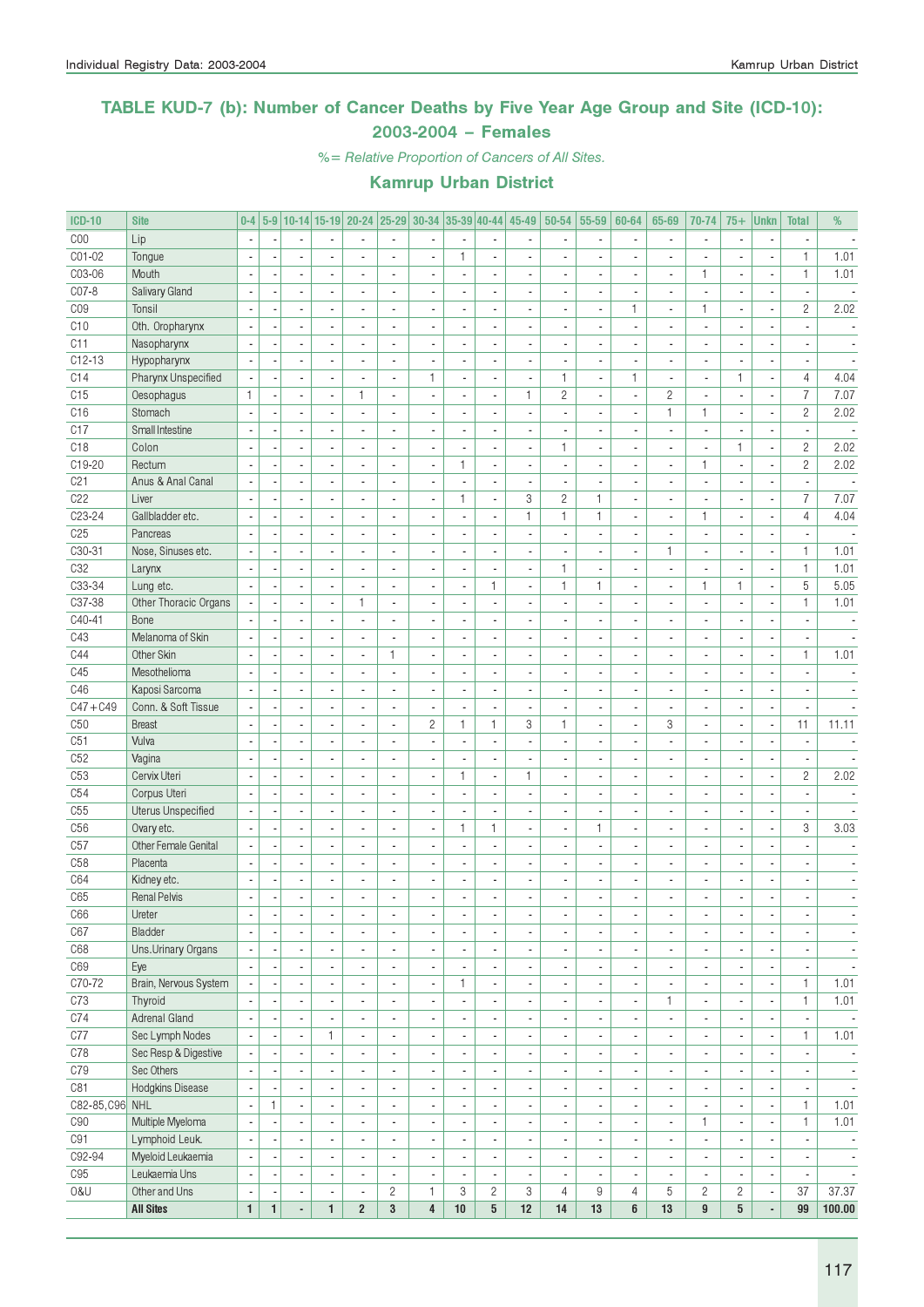### TABLE: KUD-8(a):

# Average Annual Age Specific, Crude (CR), Age Adjusted (AAR) (with Standard Error(SE)) and Truncated (35-64 Yrs) (TR) Mortality Rate per 100,000 population: 2003-2004 - Males Kamrup Urban District

| <b>ICD-10</b>   | $0 - 4$                  | $5-9$                    | $10 - 14$                | $15-19$                      | $20 - 24$                    | $25 - 29$                | $30 - 34$                |                          | $35-39$ 40-44 45-49      |                          | $ 50 - 54 $              | 55-59                    |                          | $60 - 64$ 65-69          | 70-74                        | >75                      | <b>CR</b>                | <b>AAR</b>                   | <b>SE</b>                | <b>TR</b>                    |
|-----------------|--------------------------|--------------------------|--------------------------|------------------------------|------------------------------|--------------------------|--------------------------|--------------------------|--------------------------|--------------------------|--------------------------|--------------------------|--------------------------|--------------------------|------------------------------|--------------------------|--------------------------|------------------------------|--------------------------|------------------------------|
| COO             | $\blacksquare$           | $\blacksquare$           | $\blacksquare$           | $\blacksquare$               | $\blacksquare$               | $\blacksquare$           | $\blacksquare$           | ٠                        |                          |                          | $\overline{\phantom{a}}$ | ×,                       |                          | 6.5                      |                              | $\blacksquare$           | 0.1                      | 0.2                          | 0.19                     |                              |
| C01-02          | $\blacksquare$           | $\overline{a}$           | $\overline{\phantom{a}}$ | $\overline{\phantom{a}}$     | $\overline{\phantom{a}}$     | ٠                        | $\overline{\phantom{a}}$ | $\overline{a}$           | $\overline{\phantom{a}}$ | 1.6                      | 2.1                      | 3.1                      |                          |                          |                              | 10.2                     | 0.4                      | 0.5                          | 0.28                     | 1.0                          |
| C03-06          | $\blacksquare$           | $\blacksquare$           | $\overline{\phantom{a}}$ | $\overline{\phantom{a}}$     | $\overline{\phantom{a}}$     | ٠                        | $\overline{\phantom{a}}$ | 1.0                      |                          |                          |                          |                          |                          |                          |                              | $\overline{\phantom{a}}$ | 0.1                      | 0.1                          | 0.06                     | 0.2                          |
| C07-8           | $\blacksquare$           | $\blacksquare$           | ä,                       | ٠                            | $\overline{\phantom{a}}$     | ×,                       |                          | ×,                       |                          |                          |                          | ä,                       |                          |                          |                              | $\overline{\phantom{a}}$ |                          |                              |                          |                              |
| C <sub>09</sub> | $\blacksquare$           | $\blacksquare$           | ä,                       | ٠                            | $\overline{\phantom{a}}$     | 0.9                      |                          | ×,                       | $\overline{\phantom{a}}$ | 1.6                      |                          | 6.2                      | 4.3                      | 6.5                      |                              | 10.2                     | 0.7                      | 1.0                          | 0.39                     | 1.6                          |
| C10             | $\blacksquare$           | $\blacksquare$           | ä,                       | ٠                            | $\overline{\phantom{a}}$     | $\overline{a}$           |                          | $\blacksquare$           | 1.3                      | $\blacksquare$           |                          | $\overline{\phantom{a}}$ | 4.3                      | $\overline{\phantom{a}}$ | 10.0                         | $\blacksquare$           | 0.3                      | 0.4                          | 0.27                     | 0.8                          |
| C11             | $\blacksquare$           | $\blacksquare$           | ä,                       | ٠                            | $\overline{\phantom{a}}$     | ä,                       | $\blacksquare$           | ×,                       | $\overline{a}$           | $\overline{\phantom{a}}$ | 2.1                      | $\blacksquare$           |                          |                          |                              | $\overline{\phantom{a}}$ | 0.1                      | 0.1                          | 0.10                     | 0.3                          |
| $C12-13$        | $\blacksquare$           | $\overline{a}$           | $\overline{\phantom{a}}$ | ٠                            | $\overline{\phantom{a}}$     | ä,                       | $\blacksquare$           | 1.0                      | $\overline{\phantom{a}}$ | 1.6                      | 4.1                      | 6.2                      | 4.3                      | $\overline{\phantom{a}}$ | 10.0                         | $\blacksquare$           | 0.7                      | 1.0                          | 0.36                     | 2.5                          |
| C <sub>14</sub> | $\blacksquare$           | ×,                       | $\overline{\phantom{a}}$ | ٠                            | $\overline{\phantom{a}}$     | $\overline{a}$           | $\blacksquare$           | ×,                       | $\overline{a}$           | 3.2                      | $\overline{\phantom{a}}$ | 3.1                      | 4.3                      | $\overline{\phantom{a}}$ | $\overline{\phantom{a}}$     | 10.2                     | 0.5                      | 0.7                          | 0.32                     | 1.6                          |
| C15             | $\blacksquare$           | ×,                       | $\overline{\phantom{a}}$ | ٠                            | $\overline{\phantom{a}}$     | $\overline{a}$           | $\blacksquare$           | $\blacksquare$           | 1.3                      | 3.2                      | 6.2                      | 15.4                     | 34.0                     | 39.0                     | 40.0                         | 10.2                     | 2.9                      | 4.7                          | 0.89                     | 8.2                          |
| C <sub>16</sub> | $\overline{a}$           |                          |                          | $\overline{\phantom{a}}$     | ä,                           | Ĭ.                       | 1.0                      | 1.0                      | ÷,                       |                          | 2.1                      | 15.4                     | 8.5                      | 19.5                     | 10.0                         | 50.8                     | 1.9                      | 3.0                          | 0.72                     | 3.6                          |
| C17             |                          |                          |                          | $\overline{\phantom{a}}$     |                              |                          |                          | ×,                       |                          |                          |                          | $\overline{a}$           |                          |                          |                              | $\overline{\phantom{a}}$ |                          |                              |                          |                              |
| C <sub>18</sub> | 1.4                      | ×,                       | L,                       | $\overline{\phantom{a}}$     | ٠                            |                          |                          | ä,                       |                          | $\overline{\phantom{a}}$ |                          | $\blacksquare$           | 4.3                      |                          |                              | 10.2                     | 0.3                      | 0.5                          | 0.31                     | 0.5                          |
| C19-20          | $\overline{\phantom{a}}$ | $\overline{a}$           | ٠                        | $\overline{\phantom{a}}$     | ٠                            |                          |                          | $\overline{\phantom{a}}$ | 1.3                      | 1.6                      | 2.1                      | 6.2                      |                          |                          |                              | 10.2                     | 0.6                      | 0.7                          | 0.31                     | 1.7                          |
| C <sub>21</sub> | $\blacksquare$           | $\blacksquare$           | Ĭ.                       | $\overline{\phantom{a}}$     | ٠                            | Ĭ.                       | $\overline{\phantom{a}}$ | ×,                       | $\overline{a}$           |                          | 2.1                      | $\overline{\phantom{a}}$ |                          |                          |                              | $\overline{\phantom{a}}$ | 0.1                      | 0.1                          | 0.10                     | 0.3                          |
| C22             | $\blacksquare$           | $\blacksquare$           | ٠                        | $\overline{\phantom{a}}$     | ٠                            | i,                       | 1.0                      | 1.0                      | ×,                       | 4.8                      | 4.1                      | 12.3                     | 8.5                      | 6.5                      |                              | ÷,                       | 1.3                      | 1.6                          | 0.46                     | 4.5                          |
| C23-24          | ×,                       | $\blacksquare$           | L,                       | $\overline{\phantom{a}}$     |                              | í,                       | $\overline{a}$           | ×,                       | ٠                        | 1.6                      | ÷,                       | ÷,                       | 4.3                      | 6.5                      | 10.0                         | 10.2                     | 0.5                      | 0.9                          | 0.40                     | 0.9                          |
| C <sub>25</sub> | $\blacksquare$           | $\blacksquare$           | L,                       | ٠                            | $\overline{\phantom{a}}$     |                          |                          | ×,                       |                          | $\overline{\phantom{a}}$ |                          | 9.2                      |                          | ÷,                       | ٠                            | 10.2                     | 0.4                      | 0.6                          | 0.29                     | 1.2                          |
| C30-31          | $\overline{\phantom{a}}$ | $\blacksquare$           | ä,                       | ٠                            | ٠                            |                          | $\blacksquare$           | ×,                       |                          |                          | ÷,                       | ÷,                       |                          |                          | ٠                            | $\blacksquare$           |                          |                              | $\overline{\phantom{a}}$ |                              |
| C32             | $\blacksquare$           | $\blacksquare$           | L,                       | ٠                            | $\overline{\phantom{a}}$     | ٠                        | $\overline{a}$           | 1.0                      | ÷,                       | $\overline{\phantom{a}}$ | 2.1                      | 6.2                      |                          | 13.0                     | 40.0                         | 10.2                     | 1.0                      | 1.8                          | 0.57                     | 1.3                          |
| C33-34          | $\overline{\phantom{a}}$ | $\blacksquare$           | L,                       | ٠                            | $\overline{\phantom{a}}$     | í,                       | $\blacksquare$           | ×,                       | $\overline{a}$           | 3.2                      | 6.2                      | 6.2                      | 17.0                     | 13.0                     | 20.0                         | 50.8                     | 1.9                      | 3.2                          | 0.75                     | 4.6                          |
| C37-38          | $\overline{\phantom{a}}$ | $\blacksquare$           | L,                       | $\overline{\phantom{a}}$     | $\overline{\phantom{a}}$     | í,                       |                          | $\overline{\phantom{a}}$ | $\overline{a}$           | ÷,                       |                          | $\overline{a}$           |                          |                          |                              | ÷,                       |                          |                              | $\overline{a}$           |                              |
| C40-41          | $\blacksquare$           | $\overline{a}$           | ä,                       | $\overline{\phantom{a}}$     | $\overline{\phantom{a}}$     | í,                       |                          | ×,                       | ÷,                       | 3.2                      |                          |                          |                          |                          |                              | 10.2                     | 0.3                      | 0.4                          | 0.24                     | 0.6                          |
| C43             | $\overline{\phantom{a}}$ | $\blacksquare$           | $\blacksquare$           | $\blacksquare$               | $\overline{\phantom{a}}$     | ÷,                       |                          | $\overline{\phantom{m}}$ |                          | ٠                        |                          |                          |                          |                          |                              |                          |                          |                              |                          |                              |
| C44             | $\overline{\phantom{a}}$ | $\blacksquare$           | $\blacksquare$           | $\blacksquare$               | ٠                            | ÷,                       |                          | $\overline{\phantom{a}}$ |                          | $\overline{a}$           |                          |                          |                          |                          |                              |                          |                          |                              |                          |                              |
| C45             | $\overline{\phantom{a}}$ | $\blacksquare$           | $\overline{a}$           | $\blacksquare$               | ٠                            | ٠                        |                          | $\overline{a}$           |                          |                          |                          |                          |                          |                          |                              |                          |                          |                              |                          |                              |
| C46             | $\overline{\phantom{a}}$ | $\blacksquare$           | $\blacksquare$           | $\blacksquare$               | ٠                            | ٠                        |                          | $\overline{\phantom{m}}$ |                          |                          |                          |                          |                          |                          | ٠                            |                          |                          |                              |                          |                              |
| $C47 + C49$     | $\overline{\phantom{a}}$ | $\blacksquare$           | $\blacksquare$           | $\blacksquare$               | ٠                            | ÷,                       |                          | $\overline{\phantom{m}}$ | ٠                        |                          |                          |                          |                          |                          | ٠                            |                          |                          |                              |                          |                              |
| C50             | $\blacksquare$           | $\blacksquare$           | $\blacksquare$           | $\blacksquare$               | $\blacksquare$               | ٠                        |                          | $\overline{\phantom{m}}$ |                          |                          |                          |                          |                          |                          | ٠                            |                          |                          | $\qquad \qquad \blacksquare$ |                          |                              |
| C60             | $\overline{\phantom{a}}$ | $\overline{\phantom{a}}$ | $\overline{\phantom{a}}$ | $\blacksquare$               | $\blacksquare$               | ٠                        |                          | $\overline{\phantom{m}}$ |                          |                          | $\overline{\phantom{a}}$ |                          |                          |                          |                              | $\overline{\phantom{m}}$ |                          |                              |                          |                              |
| C61             | $\overline{\phantom{a}}$ | $\blacksquare$           | $\overline{\phantom{a}}$ | $\blacksquare$               | $\blacksquare$               | $\frac{1}{2}$            |                          | $\overline{\phantom{a}}$ |                          | $\overline{a}$           | $\overline{\phantom{a}}$ | 3.1                      |                          | $\overline{\phantom{a}}$ | 10.0                         | 10.2                     | 0.3                      | 0.5                          | 0.31                     | 0.4                          |
| C62             | $\overline{\phantom{a}}$ | $\overline{\phantom{a}}$ | $\overline{\phantom{a}}$ | $\qquad \qquad \blacksquare$ | $\qquad \qquad \blacksquare$ | ٠                        |                          | $\overline{\phantom{m}}$ |                          |                          |                          |                          |                          |                          |                              | $\overline{a}$           |                          |                              | $\overline{\phantom{a}}$ |                              |
| C63             | $\overline{\phantom{a}}$ | $\overline{\phantom{a}}$ | $\overline{\phantom{a}}$ | $\qquad \qquad \blacksquare$ | $\qquad \qquad \blacksquare$ | ٠                        |                          | $\overline{\phantom{m}}$ |                          | $\frac{1}{2}$            | $\overline{\phantom{a}}$ |                          |                          |                          |                              |                          |                          |                              | $\overline{\phantom{a}}$ | $\overline{\phantom{a}}$     |
| C64             | $\overline{\phantom{a}}$ | $\overline{\phantom{a}}$ | $\overline{\phantom{a}}$ | $\qquad \qquad \blacksquare$ | $\qquad \qquad \blacksquare$ | ٠                        |                          | $\overline{\phantom{a}}$ | $\overline{a}$           | $\frac{1}{2}$            | 2.1                      | 3.1                      |                          |                          | $\frac{1}{2}$                | ×,                       | 0.2                      | 0.2                          | 0.16                     | 0.7                          |
| C65             | $\overline{\phantom{a}}$ |                          |                          | $\qquad \qquad \blacksquare$ | $\qquad \qquad \blacksquare$ | ٠                        |                          |                          | $\overline{a}$           |                          |                          |                          |                          |                          | $\qquad \qquad \blacksquare$ |                          |                          |                              |                          |                              |
| C66             |                          |                          | ٠                        | $\qquad \qquad \blacksquare$ |                              |                          |                          |                          |                          |                          |                          |                          |                          |                          |                              |                          |                          |                              |                          |                              |
| C67             | $\overline{\phantom{a}}$ | $\overline{\phantom{a}}$ | $\overline{\phantom{a}}$ | $\overline{\phantom{a}}$     | $\overline{\phantom{a}}$     | $\overline{\phantom{a}}$ | $\overline{\phantom{a}}$ | $\overline{\phantom{a}}$ | $\overline{\phantom{a}}$ | $\overline{\phantom{a}}$ | $\overline{\phantom{a}}$ | $\overline{\phantom{a}}$ | $\overline{\phantom{a}}$ | 6.5                      |                              | $\overline{\phantom{a}}$ | 0.1                      | 0.2                          | 0.19                     | $\qquad \qquad \blacksquare$ |
| C68             | $\overline{\phantom{a}}$ | ×,                       | $\overline{\phantom{a}}$ | $\overline{\phantom{a}}$     | $\overline{\phantom{a}}$     | ٠                        | $\frac{1}{2}$            | $\overline{a}$           | ×,                       | $\overline{a}$           | $\overline{\phantom{a}}$ | ×,                       | $\overline{a}$           | $\overline{\phantom{a}}$ | $\overline{\phantom{a}}$     | $\overline{a}$           | $\overline{\phantom{a}}$ |                              | $\overline{\phantom{a}}$ | $\overline{\phantom{a}}$     |
| C69             | $\overline{\phantom{a}}$ | $\overline{\phantom{a}}$ | $\overline{\phantom{a}}$ | $\overline{\phantom{a}}$     | $\overline{\phantom{a}}$     | $\overline{\phantom{a}}$ | $\overline{\phantom{a}}$ | $\overline{\phantom{a}}$ | $\overline{\phantom{a}}$ | $\overline{\phantom{a}}$ | $\overline{\phantom{a}}$ | $\overline{\phantom{m}}$ | $\overline{\phantom{a}}$ | $\overline{\phantom{a}}$ | $\overline{\phantom{a}}$     | $\overline{\phantom{a}}$ | $\overline{\phantom{a}}$ | $\overline{\phantom{a}}$     | $\overline{\phantom{a}}$ | $\overline{\phantom{a}}$     |
| C70-72          | $\overline{\phantom{a}}$ | $\overline{\phantom{a}}$ | ٠                        | $\overline{\phantom{a}}$     | $\overline{\phantom{a}}$     | $\overline{\phantom{a}}$ | $\overline{\phantom{a}}$ | $\overline{\phantom{a}}$ | $\overline{\phantom{a}}$ | $\overline{\phantom{a}}$ | $\overline{\phantom{a}}$ | $\overline{\phantom{a}}$ | $\overline{\phantom{a}}$ | $\overline{\phantom{a}}$ | 10.0                         | $\overline{\phantom{a}}$ | 0.1                      | 0.2                          | 0.20                     | $\overline{\phantom{a}}$     |
| C73             | $\overline{\phantom{a}}$ | $\overline{\phantom{a}}$ | $\overline{\phantom{a}}$ | $\overline{\phantom{a}}$     | $\overline{\phantom{a}}$     | $\overline{\phantom{a}}$ | $\overline{\phantom{a}}$ | $\overline{\phantom{a}}$ | $\overline{\phantom{a}}$ | 3.2                      | $\overline{\phantom{a}}$ | $\overline{\phantom{a}}$ | $\overline{\phantom{a}}$ | $\overline{\phantom{a}}$ | $\overline{\phantom{a}}$     | $\overline{\phantom{a}}$ | 0.2                      | 0.2                          | 0.13                     | 0.6                          |
| C74             | $\overline{\phantom{a}}$ | $\overline{\phantom{a}}$ | $\overline{\phantom{a}}$ | $\overline{\phantom{a}}$     | $\overline{\phantom{a}}$     | $\overline{\phantom{a}}$ | $\overline{\phantom{a}}$ | $\overline{\phantom{a}}$ | $\overline{\phantom{a}}$ | $\overline{\phantom{a}}$ | $\overline{\phantom{a}}$ | $\overline{\phantom{a}}$ | $\overline{\phantom{a}}$ | $\overline{\phantom{a}}$ | $\overline{\phantom{a}}$     | $\overline{\phantom{a}}$ | $\overline{\phantom{a}}$ | $\overline{\phantom{a}}$     | $\overline{\phantom{a}}$ | $\overline{\phantom{a}}$     |
| C77             | $\overline{\phantom{a}}$ | $\overline{\phantom{a}}$ | $\overline{\phantom{a}}$ | $\overline{\phantom{a}}$     | $\overline{\phantom{a}}$     | $\overline{\phantom{a}}$ | $\overline{\phantom{a}}$ | $\overline{\phantom{a}}$ | $\overline{\phantom{a}}$ | 1.6                      | $\overline{\phantom{a}}$ | 3.1                      | $\overline{\phantom{a}}$ | $\overline{\phantom{a}}$ | $\overline{\phantom{a}}$     | 10.2                     | 0.3                      | 0.4                          | 0.26                     | 0.7                          |
| C78             | $\overline{\phantom{a}}$ | $\overline{\phantom{a}}$ | $\overline{\phantom{a}}$ | $\overline{\phantom{a}}$     | $\overline{\phantom{a}}$     | $\overline{\phantom{a}}$ | $\overline{\phantom{a}}$ | $\overline{\phantom{a}}$ | $\overline{\phantom{a}}$ | $\overline{\phantom{a}}$ | $\overline{\phantom{a}}$ | $\overline{\phantom{a}}$ | $\overline{\phantom{a}}$ | $\overline{\phantom{a}}$ | $\overline{\phantom{a}}$     | $\overline{\phantom{a}}$ | $\overline{\phantom{a}}$ | $\overline{\phantom{a}}$     | $\overline{\phantom{a}}$ | $\overline{\phantom{a}}$     |
| C79             | $\overline{\phantom{a}}$ | $\overline{\phantom{a}}$ | $\overline{\phantom{a}}$ | $\overline{\phantom{a}}$     | $\blacksquare$               | $\overline{\phantom{a}}$ | $\overline{\phantom{a}}$ | $\overline{\phantom{a}}$ | $\overline{\phantom{a}}$ | $\blacksquare$           | $\blacksquare$           | $\blacksquare$           | $\overline{\phantom{a}}$ | $\overline{\phantom{a}}$ | $\blacksquare$               | $\blacksquare$           | $\overline{\phantom{a}}$ | $\blacksquare$               | $\overline{\phantom{a}}$ | $\overline{\phantom{a}}$     |
| C81             | $\overline{\phantom{a}}$ | $\overline{\phantom{a}}$ | $\overline{\phantom{a}}$ | $\overline{\phantom{a}}$     | $\blacksquare$               | $\overline{\phantom{a}}$ | $\overline{\phantom{a}}$ | $\overline{\phantom{a}}$ | $\overline{\phantom{a}}$ | $\overline{\phantom{a}}$ | $\overline{\phantom{a}}$ | $\overline{\phantom{a}}$ | $\overline{a}$           | $\overline{\phantom{a}}$ | $\overline{\phantom{a}}$     | $\overline{\phantom{a}}$ | $\overline{\phantom{a}}$ | $\blacksquare$               | $\overline{\phantom{a}}$ | $\overline{\phantom{a}}$     |
| C82-85, C96     | $\overline{\phantom{a}}$ | $\overline{\phantom{a}}$ | $\overline{\phantom{a}}$ | $\overline{\phantom{a}}$     | $\overline{\phantom{a}}$     | $\overline{\phantom{a}}$ | $\overline{\phantom{a}}$ | $\overline{\phantom{a}}$ | $\overline{\phantom{a}}$ | $\overline{\phantom{a}}$ | $\overline{\phantom{a}}$ | $\overline{\phantom{a}}$ | 4.3                      | $\overline{\phantom{a}}$ | $\overline{\phantom{a}}$     | $\overline{\phantom{a}}$ | 0.1                      | 0.2                          | 0.17                     | 0.5                          |
| C90             | $\overline{\phantom{a}}$ | $\overline{\phantom{a}}$ | $\overline{\phantom{a}}$ | $\overline{\phantom{a}}$     | $\overline{\phantom{a}}$     | $\overline{\phantom{a}}$ | $\overline{\phantom{a}}$ | $\overline{\phantom{a}}$ | $\overline{\phantom{a}}$ | $\overline{\phantom{a}}$ | 2.1                      | $\overline{\phantom{a}}$ | $\overline{\phantom{a}}$ | $\overline{\phantom{a}}$ | $\overline{\phantom{a}}$     | $\overline{\phantom{a}}$ | 0.1                      | 0.1                          | 0.10                     | 0.3                          |
| C91             | $\overline{\phantom{a}}$ | $\overline{\phantom{a}}$ | $\overline{\phantom{a}}$ | $\overline{\phantom{a}}$     | $\overline{\phantom{a}}$     | $\overline{\phantom{a}}$ | $\overline{\phantom{a}}$ | $\overline{\phantom{a}}$ | $\overline{\phantom{a}}$ | $\overline{\phantom{a}}$ | $\overline{\phantom{a}}$ | 3.1                      | $\overline{\phantom{a}}$ | $\overline{\phantom{a}}$ | $\overline{\phantom{a}}$     | $\overline{\phantom{a}}$ | 0.1                      | 0.1                          | 0.12                     | 0.4                          |
| C92-94          | $\overline{\phantom{a}}$ | $\overline{\phantom{a}}$ | $\overline{\phantom{a}}$ | $\overline{\phantom{a}}$     | $\overline{\phantom{a}}$     | $\overline{\phantom{a}}$ | $\overline{\phantom{a}}$ | $\overline{\phantom{a}}$ | $\overline{\phantom{a}}$ | $\overline{\phantom{a}}$ | $\overline{\phantom{a}}$ | $\overline{\phantom{a}}$ | $\overline{a}$           | $\overline{\phantom{a}}$ | $\overline{\phantom{a}}$     | $\overline{\phantom{a}}$ | $\overline{\phantom{a}}$ | $\blacksquare$               | $\overline{\phantom{a}}$ | $\sim$                       |
| C95             | $\overline{\phantom{a}}$ | $\overline{\phantom{a}}$ | $\overline{\phantom{a}}$ | $\overline{\phantom{a}}$     | $\overline{\phantom{a}}$     | $\overline{\phantom{a}}$ | $\overline{\phantom{a}}$ | $\overline{\phantom{a}}$ | $\overline{\phantom{a}}$ | $\overline{\phantom{a}}$ | $\overline{\phantom{a}}$ | $\overline{\phantom{a}}$ | 8.5                      | $\overline{\phantom{a}}$ | $\overline{\phantom{a}}$     | $\blacksquare$           | 0.2                      | 0.3                          | 0.24                     | 1.1                          |
| 0&U             | 2.8                      | $\overline{\phantom{a}}$ | $\overline{\phantom{a}}$ | $\overline{\phantom{a}}$     | 0.9                          | $\overline{\phantom{a}}$ | $\overline{\phantom{a}}$ | 1.9                      | 6.5                      | 9.5                      | 20.7                     | 18.5                     | 42.6                     | 65.0                     | 90.0                         | 71.1                     | 6.3                      | 10.1                         | 1.29                     | 14.7                         |
| All             | 4.2                      | ٠                        | ۰                        | ٠                            | 0.9                          | 0.9                      | 2.0                      | 6.8                      | 10.4                     | 39.6                     |                          | 58.1 119.9               | 148.9                    | 181.9                    | 249.9                        | 294.5                    | 21.7                     | 34.2                         | $\vert 2.36$             | 55.1                         |